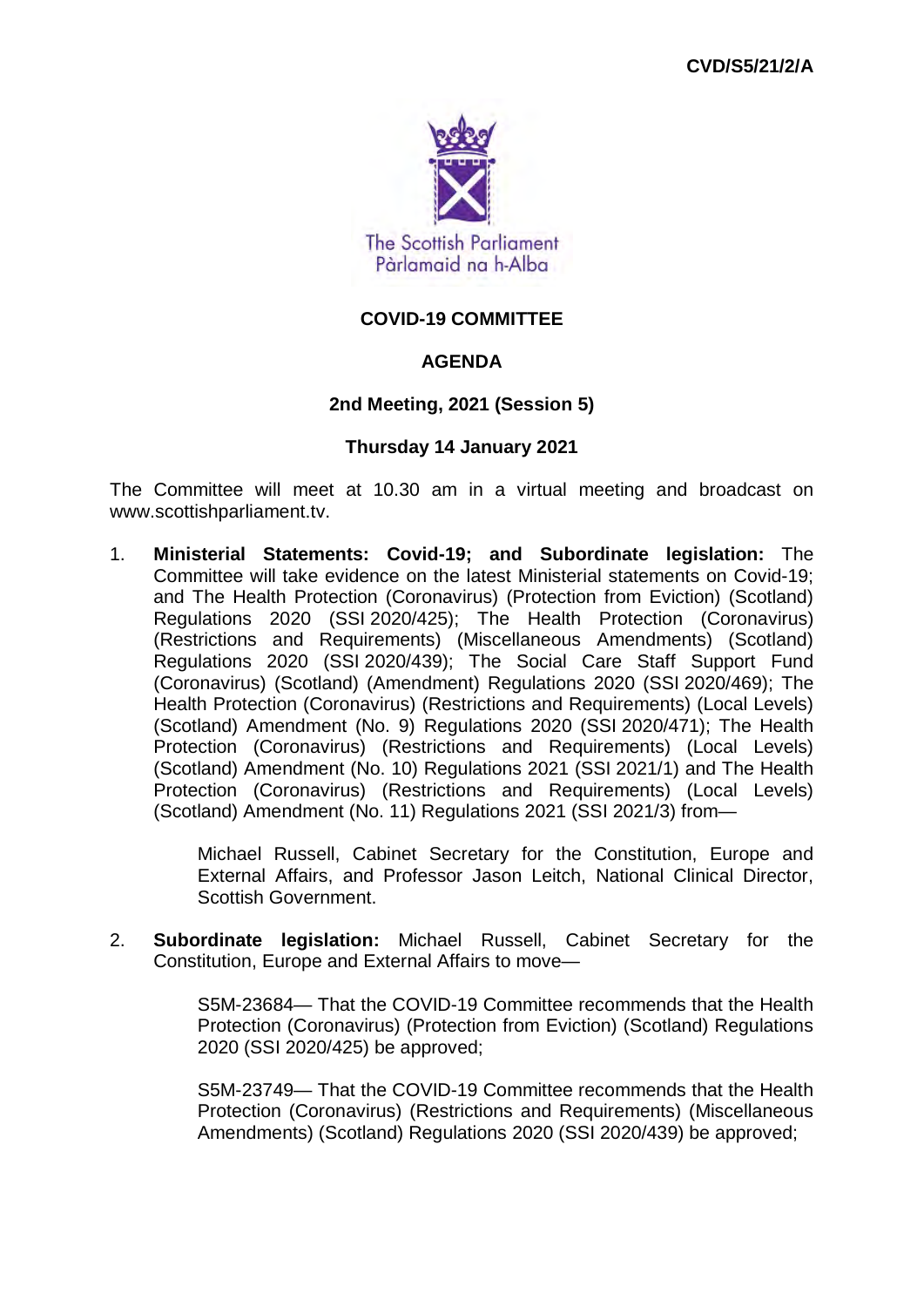S5M-23807— That the COVID-19 Committee recommends that the Social Care Staff Support Fund (Coronavirus) (Scotland) (Amendment) Regulations 2020 (SSI 2020/469) be approved;

S5M-23809— That the COVID-19 Committee recommends that the Health Protection (Coronavirus) (Restrictions and Requirements) (Local Levels) (Scotland) Amendment (No. 9) Regulations 2020 (SSI 2020/471) be approved;

S5M-23826— That the COVID-19 Committee recommends that the Health Protection (Coronavirus) (Restrictions and Requirements) (Local Levels) (Scotland) Amendment (No. 10) Regulations 2021 (SSI 2021/1) be approved;

S5M-23828— That the COVID-19 Committee recommends that the Health Protection (Coronavirus) (Restrictions and Requirements) (Local Levels) (Scotland) Amendment (No. 11) Regulations 2021 (SSI 2021/3) be approved.

> Sigrid Robinson Clerk to the COVID-19 Committee Room T3.60 The Scottish Parliament Edinburgh Tel: 0131 348 5215 Email: sigrid.robinson@parliament.scot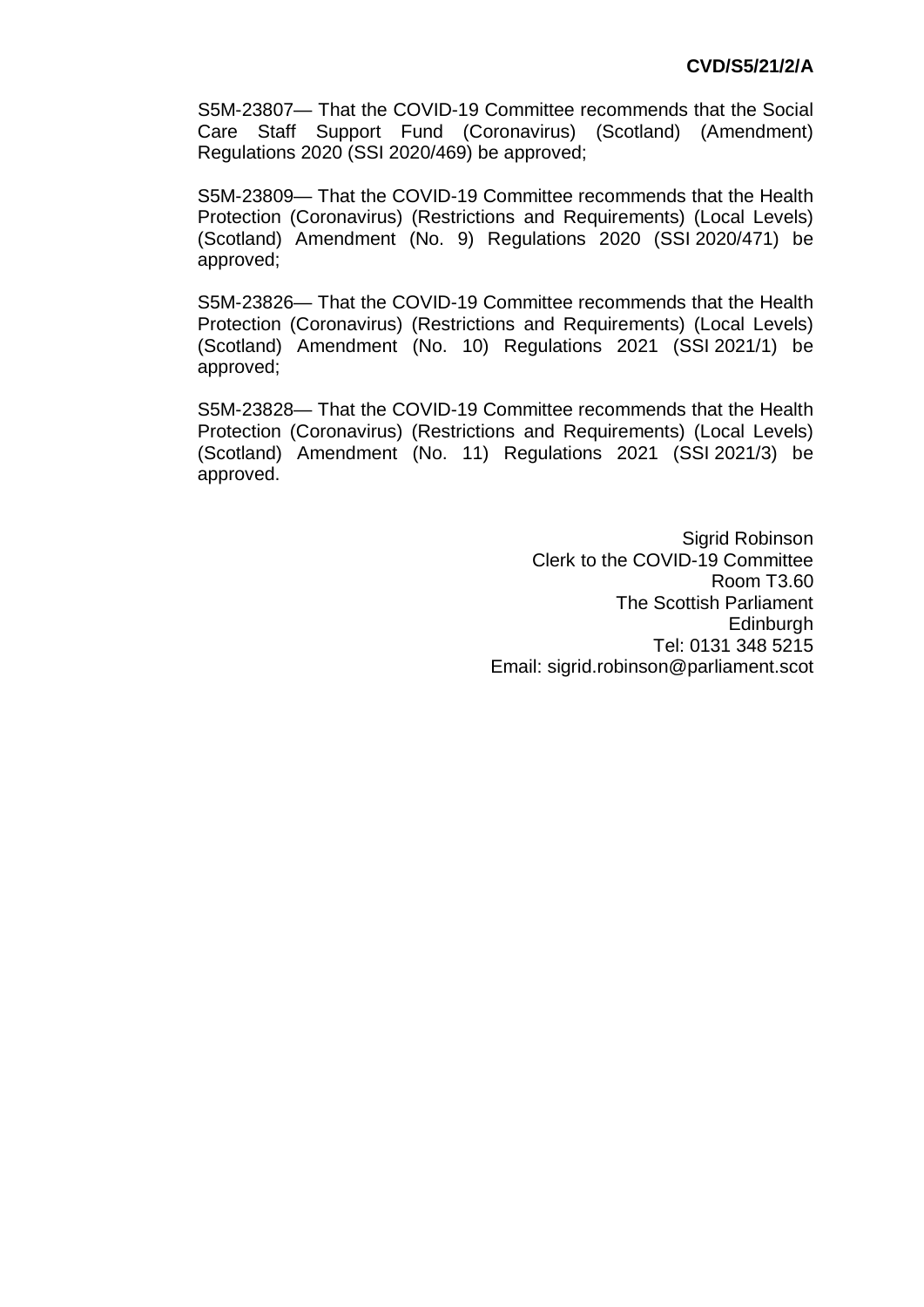The papers for this meeting are as follows—

# **Agenda Item 1**

| Note by the Clerk | CVD/S5/21/2/1     |
|-------------------|-------------------|
| PRIVATE PAPER     | CVD/S5/21/2/2 (P) |
| PRIVATE PAPER     | CVD/S5/21/2/3 (P) |
| PRIVATE PAPER     | CVD/S5/21/2/4 (P) |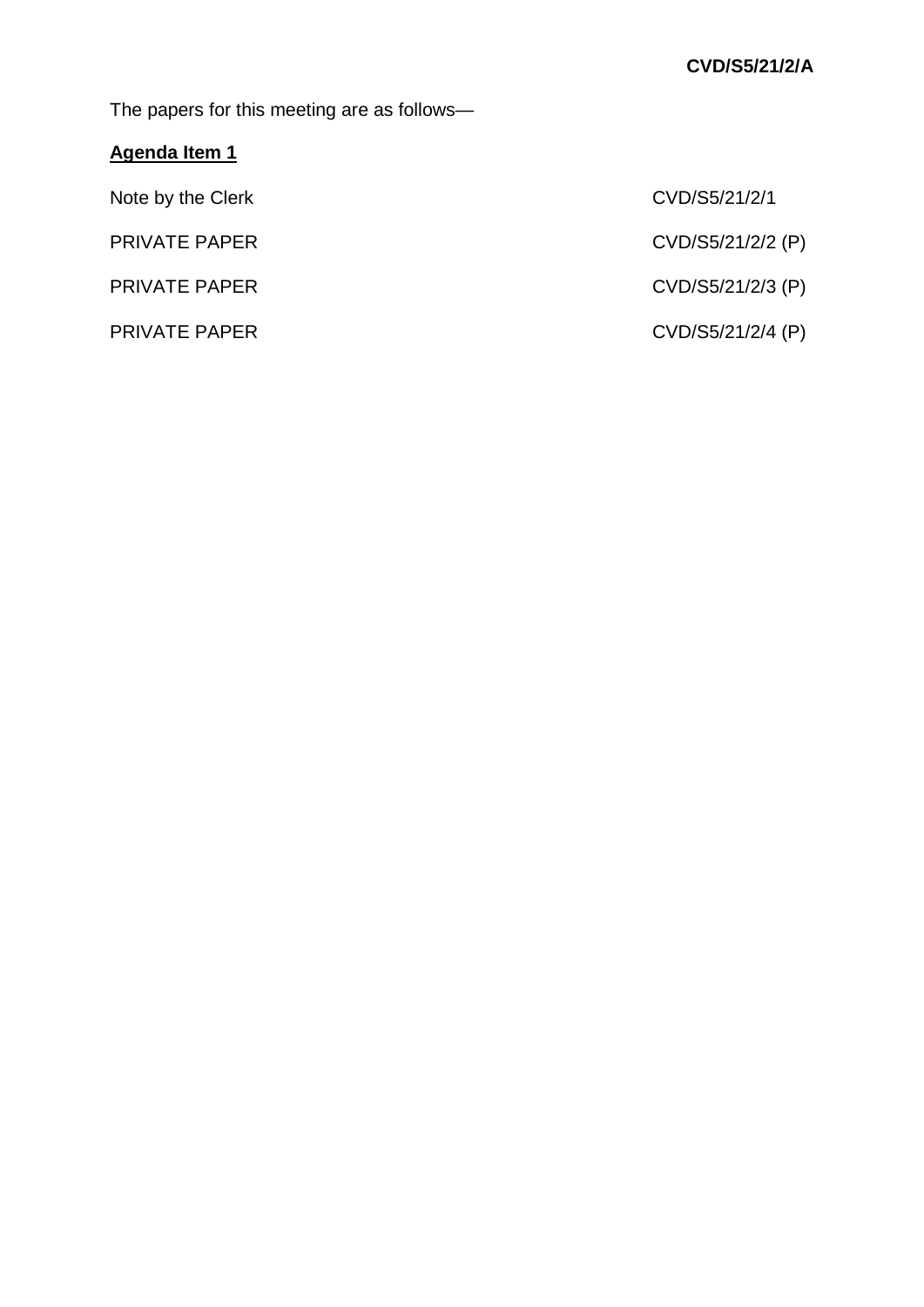

# **Covid-19 Committee**

# **2nd Meeting, 2021 (Session 5), Thursday 14 January 2021**

# **Ministerial Statements: Covid-19; and Subordinate legislation**

# **Introduction**

1. At this meeting, the Cabinet Secretary for the Constitution, Europe and External Affairs ('the Cabinet Secretary'), Michael Russell MSP and Professor Jason Leitch, National Clinical Director for the Scottish Government, will give evidence under agenda item 1.

2. The Committee will take evidence on the policy announcements arising from the latest Ministerial statements on Covid-19, which will take place on 13 January 2021, under this agenda item.

3. The Committee will also take evidence on the following subordination legislation under agenda item 1, before it considers the corresponding motions, under agenda item 2―

- [The Health Protection \(Coronavirus\) \(Protection from Eviction\) \(Scotland\)](https://www.legislation.gov.uk/ssi/2020/425/made/data.pdf)  [Regulations 2020 \(SSI 2020/425\)](https://www.legislation.gov.uk/ssi/2020/425/made/data.pdf) (from here on referred to as 'SSI 2020/425 – Protection from Eviction Regs')
- [The Health Protection \(Coronavirus\) \(Restrictions and Requirements\)](https://www.legislation.gov.uk/ssi/2020/439/contents/made)  [\(Miscellaneous Amendments\) \(Scotland\) Regulations 2020 \(SSI 2020/439\)](https://www.legislation.gov.uk/ssi/2020/439/contents/made) (from here on referred to as 'SSI 2020/439 – Miscellaneous Amendment Regs')
- [The Social Care Staff Support Fund \(Coronavirus\) \(Scotland\) \(Amendment\)](https://www.legislation.gov.uk/ssi/2020/469/made/data.pdf)  [Regulations 2020 \(SSI 2020/469\)](https://www.legislation.gov.uk/ssi/2020/469/made/data.pdf) (from here on referred to as 'SSI 2020/469 – Social Care Staff Support Fund Regs')
- The Health Protection [\(Coronavirus\) \(Restrictions and Requirements\) \(Local](https://www.legislation.gov.uk/ssi/2020/471/made/data.pdf)  [Levels\) \(Scotland\) Amendment \(No. 9\) Regulations 2020 \(SSI 2020/471\)](https://www.legislation.gov.uk/ssi/2020/471/made/data.pdf) (from here on referred to as 'SSI 2020/471 – Reg No. 9')
- [The Health Protection \(Coronavirus\) \(Restrictions and Requirements\) \(Local](https://www.legislation.gov.uk/ssi/2021/1/made/data.pdf)  Levels) (Scotland) [Amendment \(No. 10\) Regulations 2021 \(SSI 2021/1\)](https://www.legislation.gov.uk/ssi/2021/1/made/data.pdf) (from here on referred to as 'SSI 2021/1 – Reg No. 10')
- [The Health Protection \(Coronavirus\) \(Restrictions and Requirements\) \(Local](https://www.legislation.gov.uk/ssi/2021/3/made/data.pdf)  [Levels\) \(Scotland\) Amendment \(No. 11\) Regulations 2021 \(SSI 2021/3\)](https://www.legislation.gov.uk/ssi/2021/3/made/data.pdf) (from here on referred to as 'SSI 2021/3 – Reg No. 11')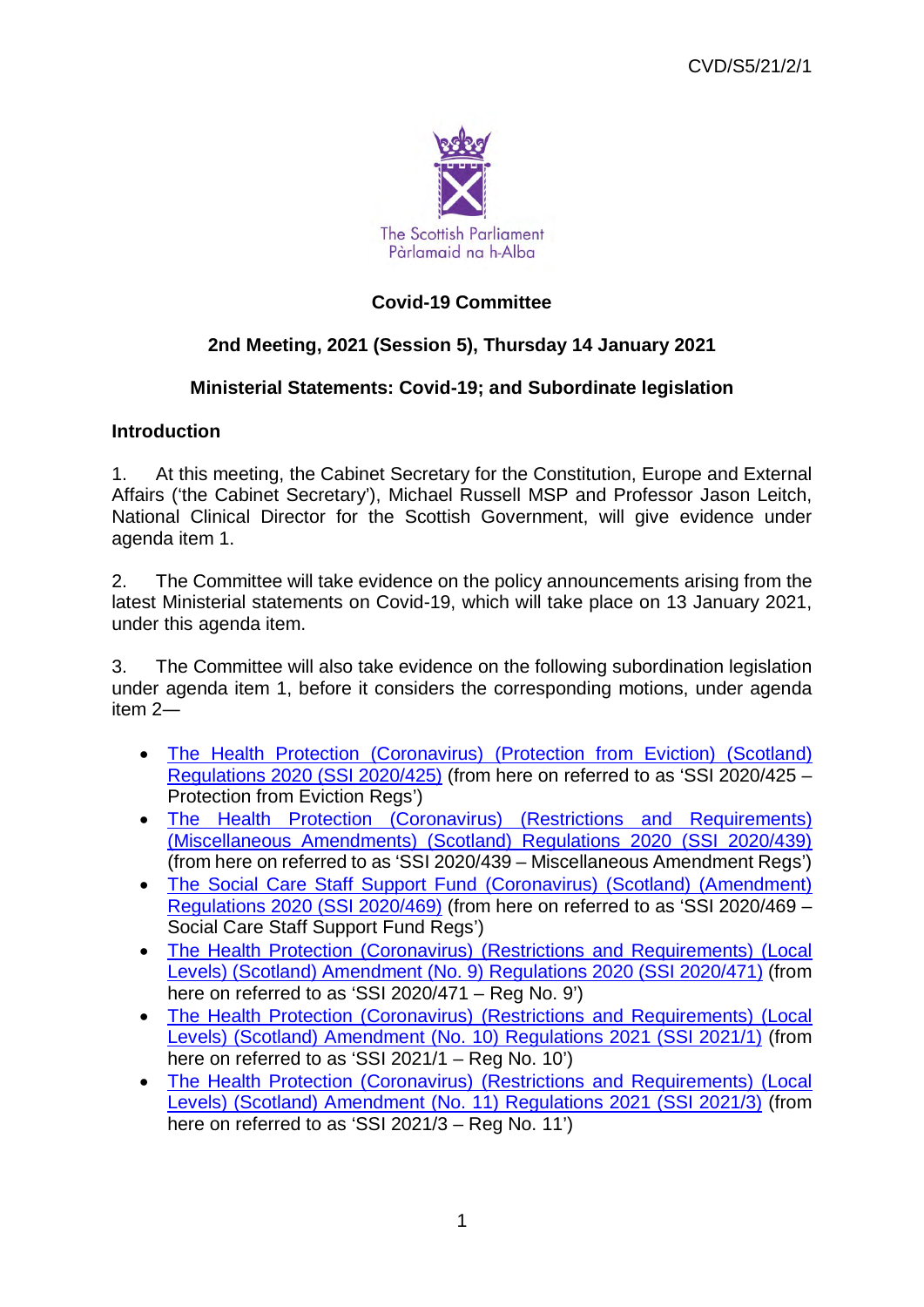# **Ministerial statements on COVID-19**

4. On 23 October 2020, the Scottish Government published the Coronavirus [\(COVID-19\): Scotland's Strategic Framework,](https://www.gov.scot/publications/covid-19-scotlands-strategic-framework/) which came into effect on 2 November 2020. The Scottish Government reviews the latest guidance under the Strategic Framework on a weekly basis. Following the review, any changes to the guidance are published on the Scottish Government's [Coronavirus \(COVID-19\): protection levels](https://www.gov.scot/collections/coronavirus-covid-19-protection-levels-reviews-and-evidence/)  [reviews and evidence](https://www.gov.scot/collections/coronavirus-covid-19-protection-levels-reviews-and-evidence/) webpages.

5. Due to the health protection measures introduced by the Scottish Government on Monday, 4 January (SSI 2021/1 and SSI 2021/3), a ministerial statement on the latest levels review has not been scheduled for this week. However, the Scottish Government will deliver two ministerial statements on the Covid-19 vaccination plan and a Covid-19 education update in the Chamber on Wednesday, 13 January 2021. Further information can be found in the [Business Bulletin.](https://bb.parliament.scot/#20210113)

# **Subordination legislation**

## Policy Background: SSI 2020/425 – Protection from Eviction Regs

6. SSI 2020/425 was laid on 10 December 2020 and came into force on 11 December 2020. A copy of the SSI and policy note is provided in **Annexe A** to this paper. According to the [policy note,](https://www.legislation.gov.uk/ssi/2020/425/pdfs/ssipn_20200425_en.pdf) the purpose of the instrument is as follows—

"These Regulations prevent, except in specified circumstances, attendance at a dwelling house for the purpose of serving or executing a charge for removing or for executing a decree for removing from heritable property.

The specified circumstances are where possession of the dwelling house is sought on the basis of nuisance, annoyance or conviction for using the house for immoral or illegal purposes, anti-social behaviour, certain convictions or association with person who has relevant conviction or engaged in relevant anti-social behaviour.

The Regulations came into force on 11 December 2020 and will expire on 22 January 2021."

7. Members may wish to note that these regulations will expire on the  $28<sup>th</sup>$  day of being laid. The Coronavirus Act 2020 gives the Scottish Government emergency powers to lay regulations for 'health protection' measures, which can come into effect immediately. The measures introduced using this procedure can remain in force for 28 days without parliamentary approval. As a result, while the motion will be voted on by the lead committee and in plenary session, the result of these votes will have no legal effect.

8. The Scottish Government has not provided any associated impact assessments to accompany SSI 2020/425.

9. A SPICe briefing providing further information on SSI 2020/425 is included in the meeting pack as a private briefing (see **Paper 2**).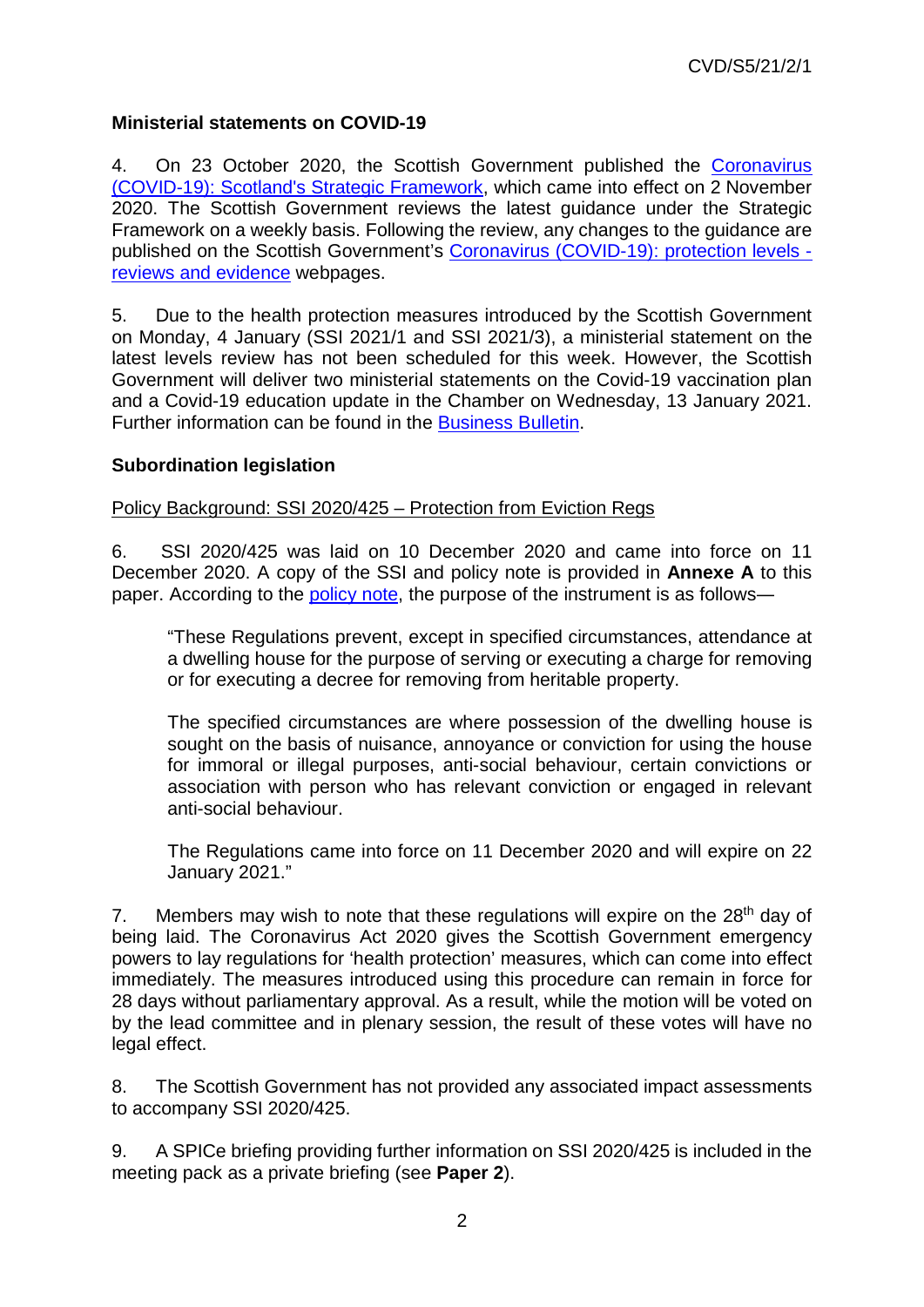# Policy Background: SSI 2020/439 – Miscellaneous Amendment Regs

10. SSI 2020/439 was laid on 17 December 2020 and came into force on 18 December 2020. A copy of the SSI and policy note is provided in **Annexe B** to this paper. According to the [policy note,](https://www.legislation.gov.uk/ssi/2020/439/pdfs/ssipn_20200439_en.pdf) the purpose of the instrument is as follows—

"These Regulations principally amend the Health Protection (Coronavirus) (Restrictions and Requirements) (Local Levels) (Scotland) Regulations 2020 to set out changes to the levels that apply to 3 local government areas of Scotland.

These Regulations allow social gatherings to take place in private dwellings for those living on certain Scottish islands in Argyll and Bute. These Regulations also adjust the restrictions in Level 0 and Level 1 in respect of marriage and civil partnership receptions and funeral wakes.

Finally, these Regulations make an amendment to the Health Protection (Coronavirus) (Protection from Eviction) (Scotland) Regulations 2020 to reflect the true policy intention of those Regulations."

11. The Scottish Government has provided an [Island Communities Impact](https://www.legislation.gov.uk/ssi/2020/439/pdfs/ssiod_20200439_en.pdf)  [Assessment](https://www.legislation.gov.uk/ssi/2020/439/pdfs/ssiod_20200439_en.pdf) to accompany SSI 2020/439.

12. The Committee took evidence on the draft version of these regulations at its meeting on 17 December 2020. The [Official Report of this meeting](http://www.parliament.scot/parliamentarybusiness/report.aspx?r=13029) is available on the Scottish Parliament's website.

13. A SPICe briefing providing further information on SSI 2020/439 is included in the meeting pack as a private briefing (see **Paper 4**).

# Policy Background: SSI 2020/469 – Social Care Staff Support Fund Regs

14. SSI 2020/469 was laid on 23 December 2020 and came into force on 24 December 2020. A copy of the SSI and policy note is provided in **Annexe C** to this paper. According to the [policy note,](https://www.legislation.gov.uk/ssi/2020/469/pdfs/ssipn_20200469_en.pdf) the purpose of the instrument is as follows—

"The purpose of this Instrument is to amend the Social Care Staff Support Fund (Coronavirus) (Scotland) Regulations 2020 ("principal Regulations") which made provision for the establishment, maintenance and administration of the Social Care Staff Support Fund ("the Fund") in accordance with paragraph 7 of Schedule 1 to the Coronavirus (Scotland) (No.2) Act 2020. The amending regulations widen the eligibility criteria for the Fund and increase the ability of Scottish Ministers to appoint a person to manage the Fund on their behalf."

15. The Scottish Government has provided a [Final Business and Regulatory Impact](https://www.legislation.gov.uk/ssi/2020/469/pdfs/ssifia_20200469_en.pdf)  [Assessment](https://www.legislation.gov.uk/ssi/2020/469/pdfs/ssifia_20200469_en.pdf) to accompany SSI 2020/469.

16. A SPICe briefing providing further information on SSI 2020/469 is included in the meeting pack as a private briefing (see **Paper 3**).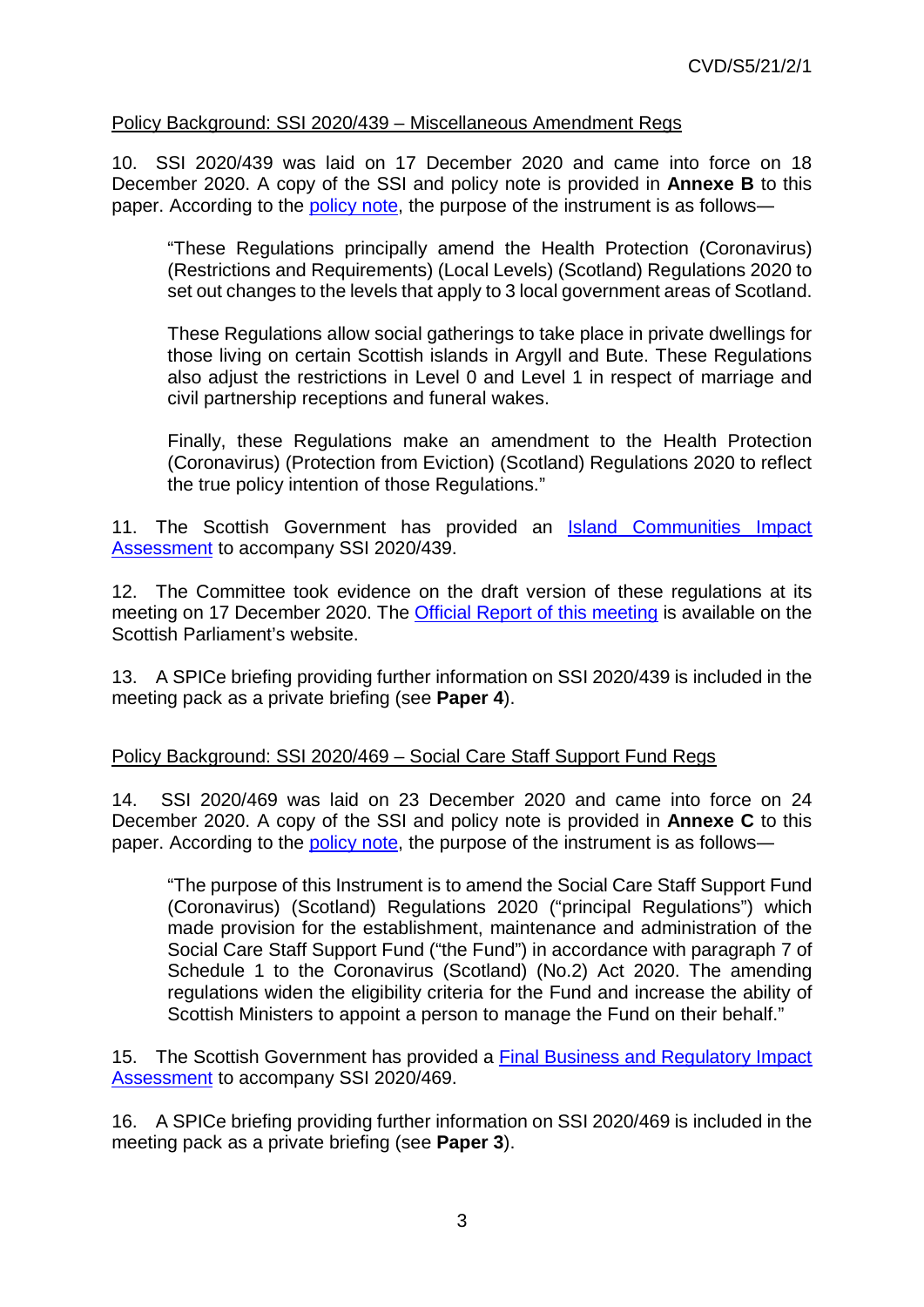# Policy Background: SSI 2020/471 – Reg No. 9

17. SSI 2020/471 was laid on 23 December 2020 and came into force on 26 December 2020. A copy of the SSI and policy note is provided in **Annexe D** to this paper. According to the [policy note,](https://www.legislation.gov.uk/ssi/2020/471/pdfs/ssipn_20200471_en.pdf) the purpose of the instrument is as follows―

"These Regulations amend the Health Protection (Coronavirus) (Restrictions and Requirements) (Local Levels) (Scotland) Regulations 2020 to adjust the definition of nonessential retail. The Regulations remove garden centres and plant nurseries from the list of essential retailers, these type of retailers must remain shut in Level 4 areas as a result. The regulations also replace "homeware, building supplies and hardware stores" with "building merchants and suppliers of products and tools used in building work and repairs" to ensure retailers selling homeware items, which in many cases would be considered non-essential, are prohibited from opening in Level 4. Click and collect services will remain available. The Regulations prohibit home showroom premises from opening, such as kitchen, bathroom, furniture or glazing showrooms. Some retail services are also prohibited in Level 4 areas, these services are tanning salons, or premises which operate a self-tanning machine or spray-tan booths and travel agencies.

These Regulations also prohibit travel to or from the Republic of Ireland as a result of the national lockdown in the Republic of Ireland announced on 22 December 2020 for commencement on 26 December 2020."

18. The Scottish Government has provided a Business and Regulatory Impact [Assessment](https://www.legislation.gov.uk/ssi/2020/471/pdfs/ssifia_20200471_en.pdf) to accompany SSI 2020/471.

19. A SPICe briefing providing further information on SSI 2020/471 is included in the meeting pack as a private briefing (see **Paper 4**).

### Policy Background: SSI 2021/1 – Reg No. 10

20. SSI 2021/1 was laid on 5 January 2021 and came into force that same day. A copy of the SSI and policy note is provided in **Annexe E** to this paper. According to the [policy note,](https://www.legislation.gov.uk/ssi/2021/1/pdfs/ssipn_20210001_en.pdf) the purpose of the instrument is as follows―

"These Regulations amend the Health Protection (Coronavirus) (Restrictions and Requirements) (Local Levels) (Scotland) Regulations 2020 to introduce a requirement to stay at home for those living in a Level 4 area, similar to the requirement included in legislation in March 2020. These Regulations also reduce the number of people who can meet for social purposes in Level 4. The limit is now 2 people from 2 households, rather than 6 people from 2 households. Existing socialisation rules still apply for those under 12 and the limit for 12-17 year olds has been reduced to 2 people from 2 households. These Regulations adjust the rules on organised outdoor activity for under 18s and for outdoor exercise in Level 4 to prohibit those aged 12 and over from undertaking such activities unless the general social gathering limit is followed."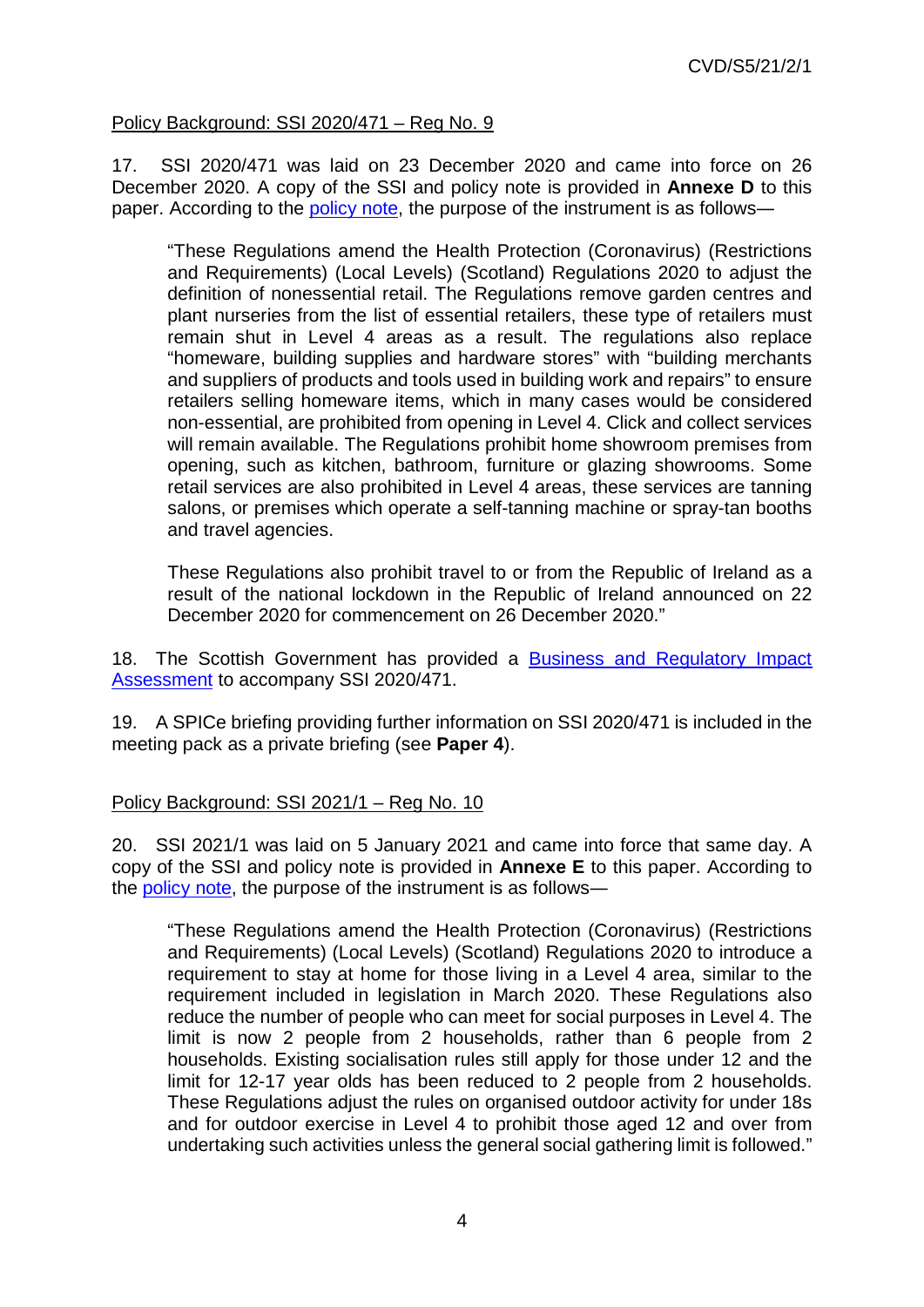21. The Scottish Government has provided the following supporting documents to accompany SSI 2021/1―

- [Child Rights and Wellbeing Impact Assessment](https://www.legislation.gov.uk/ssi/2021/1/pdfs/ssiod_20210001_en.pdf)
- [Island Communities Impact Assessment](https://www.legislation.gov.uk/ssi/2021/1/pdfs/ssiod_20210001_en_001.pdf)
- Equality [Impact Assessment](https://www.legislation.gov.uk/ssi/2021/1/pdfs/ssieqia_20210001_en.pdf)

22. The Committee took evidence on SSI 2021/1 at its meeting on 8 January 2021. The [Official Report of this meeting](http://www.parliament.scot/parliamentarybusiness/report.aspx?r=13043) is available on the Scottish Parliament's website.

23. A SPICe briefing providing further information on SSI 2021/1 is included in the meeting pack as a private briefing (see **Paper 4**).

# Policy Background: SSI 2021/3 – Reg No. 11

24. SSI 2021/3 was laid on 6 January 2021 and came into force on 8 January 2021. A copy of the SSI and policy note is provided in **Annexe F** to this paper. According to the [policy note,](https://www.legislation.gov.uk/ssi/2021/3/pdfs/ssipn_20210003_en.pdf) the purpose of the instrument is as follows―

"These Regulations amend the Health Protection (Coronavirus) (Restrictions and Requirements) (Local Levels) (Scotland) Regulations 2020 to prohibit places of worship from opening for most purposes. These Regulations reduce the number of people who are able to attend a marriage ceremony or civil partnership registration and also prohibit funeral teas or wakes from taking place in Level 4 areas (whilst still allowing for commemorative events). These Regulations require snow sports centres, showrooms within larger retailers, independent clinics, independent hospitals and independent medical agencies in relation to certain procedures or treatments to close in Level 4 areas. The Regulations also require 2 metre distancing to be maintained in workplace canteens. Finally, these Regulations make minor amendments to correct inaccuracies in the Health Protection (Coronavirus) (Restrictions and Requirements) (Local Levels) (Scotland) Amendment (No. 10) Regulations 2021."

25. The Scottish Government has provided the following supporting documents to accompany SSI 2021/3―

- [Equality Impact Assessment](https://www.legislation.gov.uk/ssi/2021/3/pdfs/ssieqia_20210003_en.pdf)
- [Business and Regulatory Impact Assessment](https://www.legislation.gov.uk/ssi/2021/3/pdfs/ssifia_20210003_en.pdf)

26. The Committee took evidence on SSI 2021/3 at its meeting on 8 January 2021. The [Official Report of this meeting](http://www.parliament.scot/parliamentarybusiness/report.aspx?r=13043) is available on the Scottish Parliament's website.

27. A SPICe briefing providing further information on SSI 2021/3 is included in the meeting pack as a private briefing (see **Paper 4**).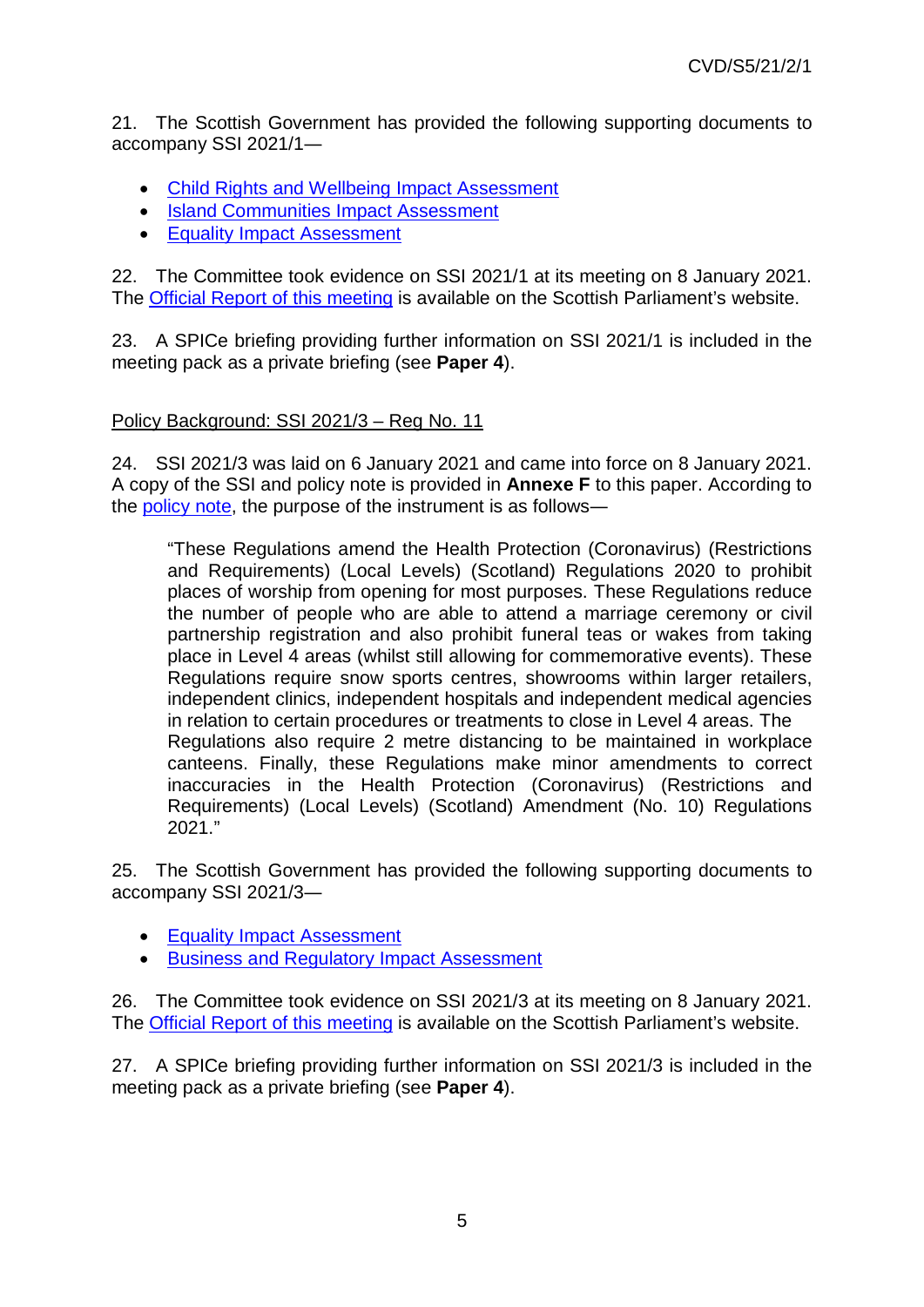# Parliamentary Procedure

28. All SSIs under consideration are subject to the made affirmative procedure.

## *Made affirmative instruments*

29. The Coronavirus Act 2020 gives the Scottish Government emergency powers to lay regulations for 'health protection' measures, which can come into effect immediately. The measures introduced using this procedure can remain in force for 28 days without parliamentary approval. If the Scottish Government intends for the measures to be in force for longer than 28 days, parliamentary approval is required and must be obtained within the initial 28-day period.

30. This is explained in detail in the policy note for each made affirmative SSI, which states that the regulations are made "in exercise of the power conferred by paragraph 1(1) of schedule 19 of the Coronavirus Act 2020. The instrument is subject to the made affirmative procedure by virtue of paragraph 6(3) of schedule 19 of the Act." This provides that if Scottish Ministers consider that regulations need to be made urgently—

"the regulations (the "emergency regulations")—

(a) must be laid before the Scottish Parliament; and

(b) cease to have effect on the expiry of the period of 28 days beginning with the date on which the regulations were made unless, before the expiry of that period, the regulations have been approved by a resolution of the Parliament."

# Delegated Powers and Law Reform Committee ('DPLR') Consideration

31. The DPLR Committee considered SSI 2020/425 at its meeting on [15 December](https://sp-bpr-en-prod-cdnep.azureedge.net/published/DPLR/2020/12/17/c33c874d-8b1e-4458-8e2e-6c8483d9de4d/DPLRS052020R78Rev.pdf)  [2020](https://sp-bpr-en-prod-cdnep.azureedge.net/published/DPLR/2020/12/17/c33c874d-8b1e-4458-8e2e-6c8483d9de4d/DPLRS052020R78Rev.pdf) and had no points to raise.

32. The DPLR Committee will consider SSI 2020/439, SSI 2020/469, SSI 2020/471, SSI 2021/1 and SSI 2021/3 at its meeting on 12 January 2021. Should the DPLR Committee have any points to raise, these will be highlighted to the Committee in advance of its meeting.

# **Subordinate Legislation (Motions S5M-23684, S5M-23749, S5M-23807 and S5M-23809)**

33. Under agenda item 2, the Cabinet Secretary will be invited to move motions―

- [S5M-23684:](https://www.parliament.scot/parliamentarybusiness/28877.aspx?SearchType=Advance&ReferenceNumbers=S5M-23684&ResultsPerPage=10) That the COVID-19 Committee recommends that the Health Protection (Coronavirus) (Protection from Eviction) (Scotland) Regulations 2020 (SSI 2020/425) be approved.
- [S5M-23749:](https://www.parliament.scot/parliamentarybusiness/28877.aspx?SearchType=Advance&ReferenceNumbers=S5M-23749&ResultsPerPage=10) That the COVID-19 Committee recommends that the Health Protection (Coronavirus) (Restrictions and Requirements) (Miscellaneous Amendments) (Scotland) Regulations 2020 (SSI 2020/439) be approved.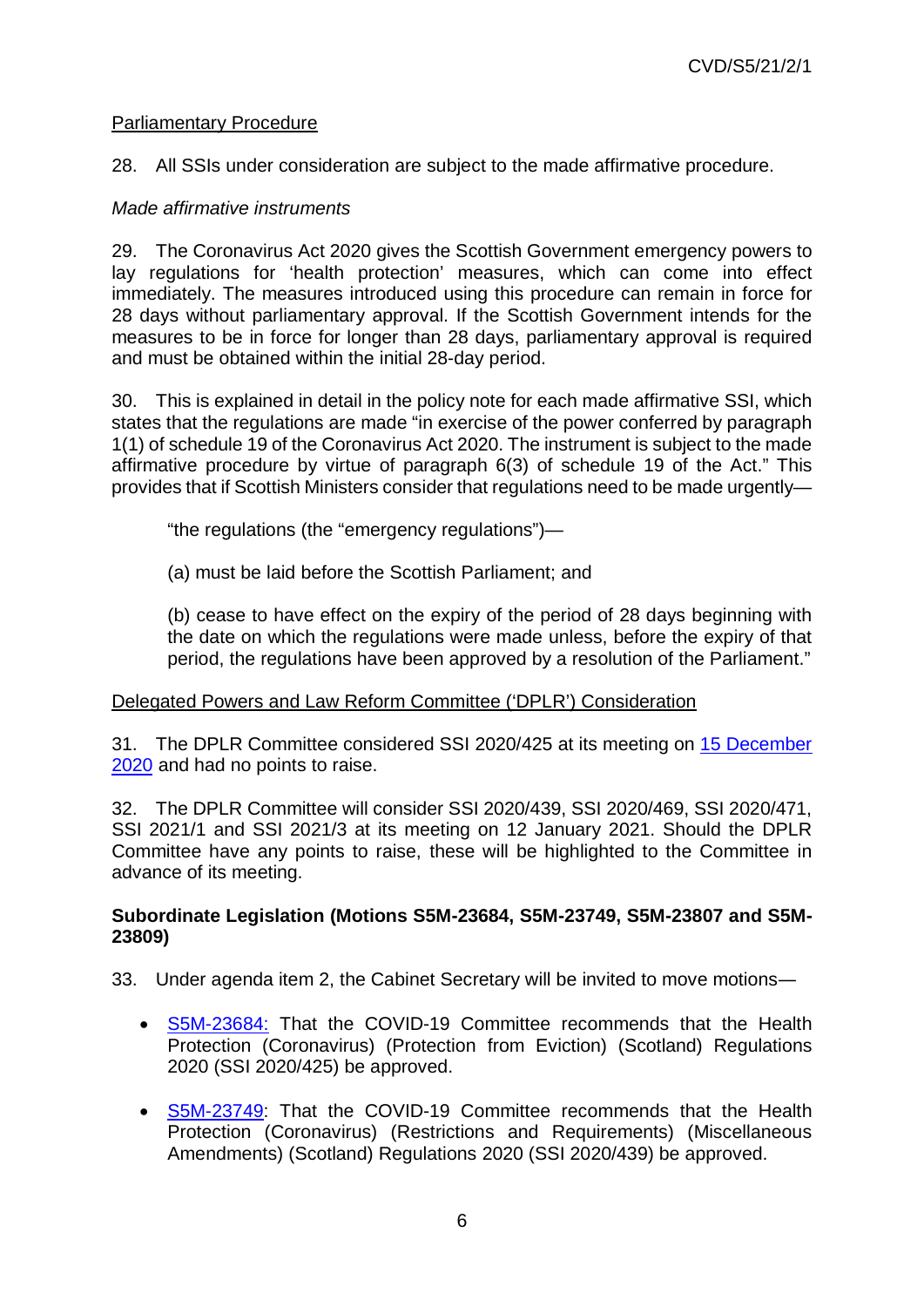- [S5M-23807:](https://www.parliament.scot/parliamentarybusiness/28877.aspx?SearchType=Advance&ReferenceNumbers=S5M-23807&ResultsPerPage=10) That the COVID-19 Committee recommends that the Social Care Staff Support Fund (Coronavirus) (Scotland) (Amendment) Regulations 2020 (SSI 2020/469) be approved.
- [S5M-23809:](https://www.parliament.scot/parliamentarybusiness/28877.aspx?SearchType=Advance&ReferenceNumbers=S5M-23809&ResultsPerPage=10) That the COVID-19 Committee recommends that the Health Protection (Coronavirus) (Restrictions and Requirements) (Local Levels) (Scotland) Amendment (No. 9) Regulations 2020 (SSI 2020/471) be approved.
- [S5M-23826:](https://www.parliament.scot/parliamentarybusiness/28877.aspx?SearchType=Advance&ReferenceNumbers=S5M-23826&ResultsPerPage=10) That the COVID-19 Committee recommends that the Health Protection (Coronavirus) (Restrictions and Requirements) (Local Levels) (Scotland) Amendment (No. 10) Regulations 2021 (SSI 2021/1) be approved.
- [S5M-23828:](https://www.parliament.scot/parliamentarybusiness/28877.aspx?SearchType=Advance&ReferenceNumbers=S5M-23828&ResultsPerPage=10) That the COVID-19 Committee recommends that the Health Protection (Coronavirus) (Restrictions and Requirements) (Local Levels) (Scotland) Amendment (No. 11) Regulations 2021 (SSI 2021/3) be approved.

# **Next steps**

34. The Committee will publish a report setting out its consideration of the motions under agenda item 2 in due course.

> **Committee Clerks 12 January 2021**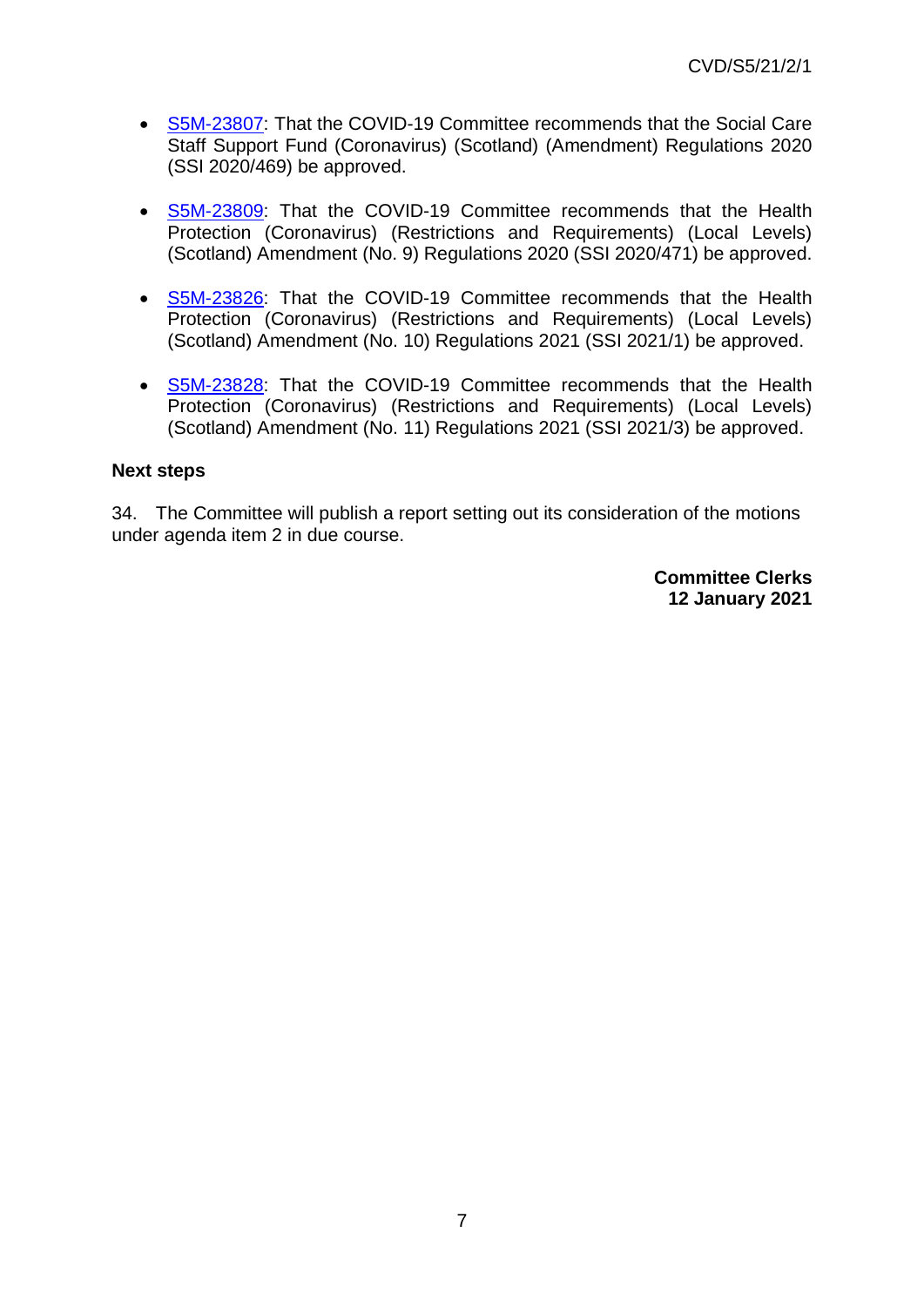*Regulations made by the Scottish Ministers and laid before the Scottish Parliament under paragraph 6(3) of schedule 19 of the Coronavirus Act 2020 for approval by resolution of the Scottish Parliament within 28 days beginning with the day on which the Regulations were made, not taking into account any period of dissolution or recess for more than 4 days.*

## SCOTTISH STATUTORY INSTRUMENTS

# **2020 No. 425**

# **PUBLIC HEALTH**

# The Health Protection (Coronavirus) (Protection from Eviction) (Scotland) Regulations 2020

|                          | at $12.12 p.m.$ on     |
|--------------------------|------------------------|
| Made                     | 10th December 2020     |
| Laid before the Scottish | at 2.45 p.m. on $10th$ |
| Parliament               | December 2020          |
| Coming into force        | 11th December 2020     |

The Scottish Ministers make the following Regulations in exercise of the power conferred by paragraphs 1(1) and 5(3)(b) of schedule 19 of the Coronavirus Act 2020(**1**) ("the Act") and all other powers enabling them to do so.

These Regulations are made in response to the serious and imminent threat to public health which is posed by the incidence and spread of coronavirus in Scotland.

The Scottish Ministers consider that the restrictions imposed by these Regulations are proportionate to what they seek to achieve, which is a public health response to that threat.

In accordance with paragraph 6(2) and (3) of schedule 19 of the Act, the Scottish Ministers are of the opinion that, by reason of urgency, it is necessary to make these Regulations without a draft having been laid before, and approved by, a resolution of the Scottish Parliament.

#### **Citation and commencement**

**1.** These Regulations may be cited as the Health Protection (Coronavirus) (Protection from Eviction) (Scotland) Regulations 2020 and come into force on 11 December 2020.

#### **Residential Tenancies (Protection from Eviction)**

**2.**—(1) No person may attend at a dwelling house for the purpose of—

(a) serving a charge for removing, or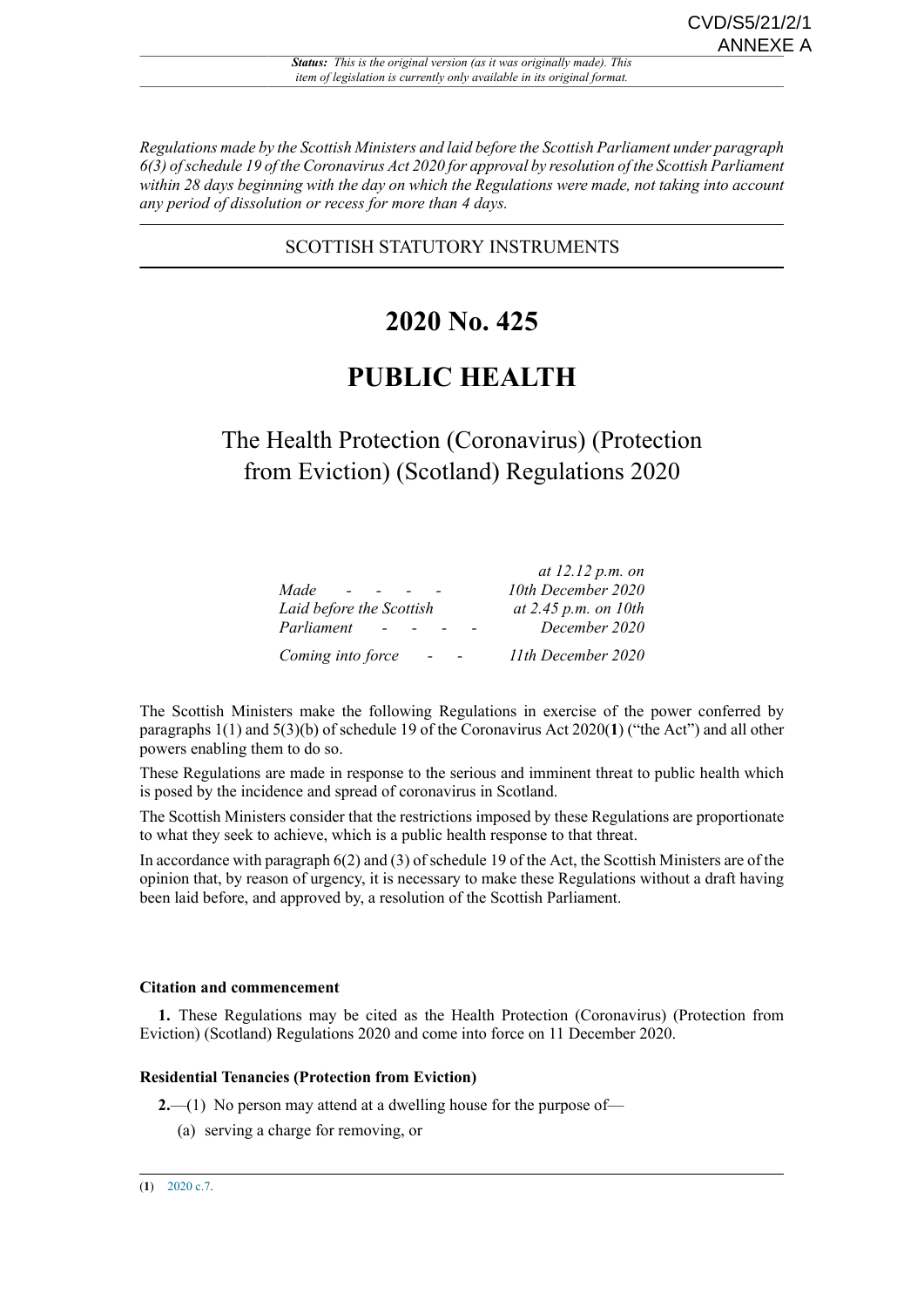(b) executing a decree for removing from heritable property.

(2) Paragraph (1) does not apply where the charge for removing relates to a decree for removing from heritable property, or where the decree for removing from heritable property is, granted wholly or partly on the basis that possession is sought in the circumstances as specified in—

- (a) Case 2 (nuisance, annoyance or conviction for using or allowing the dwelling-house to be used for immoral or illegal purposes) in schedule 2 of the Rent (Scotland) Act 1984(**2**),
- (b) Ground 15 (conviction for certain offences, acting in an anti-social manner or pursuing a course of anti-social conduct) in schedule 5 of the Housing (Scotland) Act 1988(**3**),
- (c) Paragraphs 2 (conviction for certain offences), 7 (anti-social behaviour or harassment) or 8 (nuisance, annoyance or harassment) of schedule 2 of the Housing (Scotland) Act 2001(**4**), or
- (d) Grounds 13 (criminal behaviour), 14 (anti-social behaviour) or 15 (association with person who has relevant conviction or engaged in relevant anti-social behaviour) in schedule 3 of the Private Housing (Tenancies) (Scotland) Act 2016(**5**).
- (3) In this regulation—

"the 2007 Act" means the Bankruptcy and Diligence etc. (Scotland) Act 2007(**6**),

"a charge for removing" means a charge to remove from subjects or premises, as required by section 216(1) of the 2007 Act, in the case of a decree or order for removing from heritable property of a type mentioned in paragraphs (f), (g) or (k) of section 214(2) of the 2007 Act, and

"a decree for removing from heritable property" means a decree or order of a type mentioned in paragraphs  $(f)$ ,  $(g)$  or  $(k)$  of section 214(2) of the 2007 Act.

#### **Consequential provision**

**3.**—(1) Any day for which regulation 2 is in force, including the day on which the regulation first comes into force, is not to be counted for the purpose of calculating the maximum period.

(2) In this regulation, "the maximum period" means the period prescribed by article 2(1) and (2) of the Scottish Secure Tenancies (Repossession Orders) (Maximum Period) Order 2012(**7**) for the purposes of section 16(5A)(c) of the Housing (Scotland) Act 2001(**8**) (powers of court in possession proceedings).

#### **Expiry of regulation 2**

**4.** Regulation 2 expires on 22 January 2021.

St Andrew's House, Edinburgh At 12.12 p.m. on 10th December 2020

*KEVIN STEWART* Authorised to sign by the Scottish Ministers

<sup>(</sup>**2**) [1984 c.58.](http://www.legislation.gov.uk/id/ukpga/1984/58)

<sup>(</sup>**3**) [1988 c.43.](http://www.legislation.gov.uk/id/ukpga/1988/43) Ground 15 was substituted by section 23(4) of the Crime and Disorder Act [1998 \(c.37\)](http://www.legislation.gov.uk/id/ukpga/1998/37).

<sup>(</sup>**4**) [2001 asp 10.](http://www.legislation.gov.uk/id/asp/2001/10)

<sup>(</sup>**5**) [2016 asp 19.](http://www.legislation.gov.uk/id/asp/2016/19)

<sup>(</sup>**6**) [2007 asp 3.](http://www.legislation.gov.uk/id/asp/2007/3) Section 216(1) is amended by section 58(5) and (6) and paragraph 92(a) of schedule 5 of the Criminal Finances Act [2017 \(c.22\)](http://www.legislation.gov.uk/id/ukpga/2017/22).

<sup>(</sup>**7**) [S.S.I. 2012/128.](http://www.legislation.gov.uk/id/ssi/2012/128)

<sup>(</sup>**8**) [2001 asp 10.](http://www.legislation.gov.uk/id/asp/2001/10) Subsection (5A) was inserted by section 153(a) of the Housing (Scotland) Act [2010 \(asp 17\)](http://www.legislation.gov.uk/id/asp/2010/17).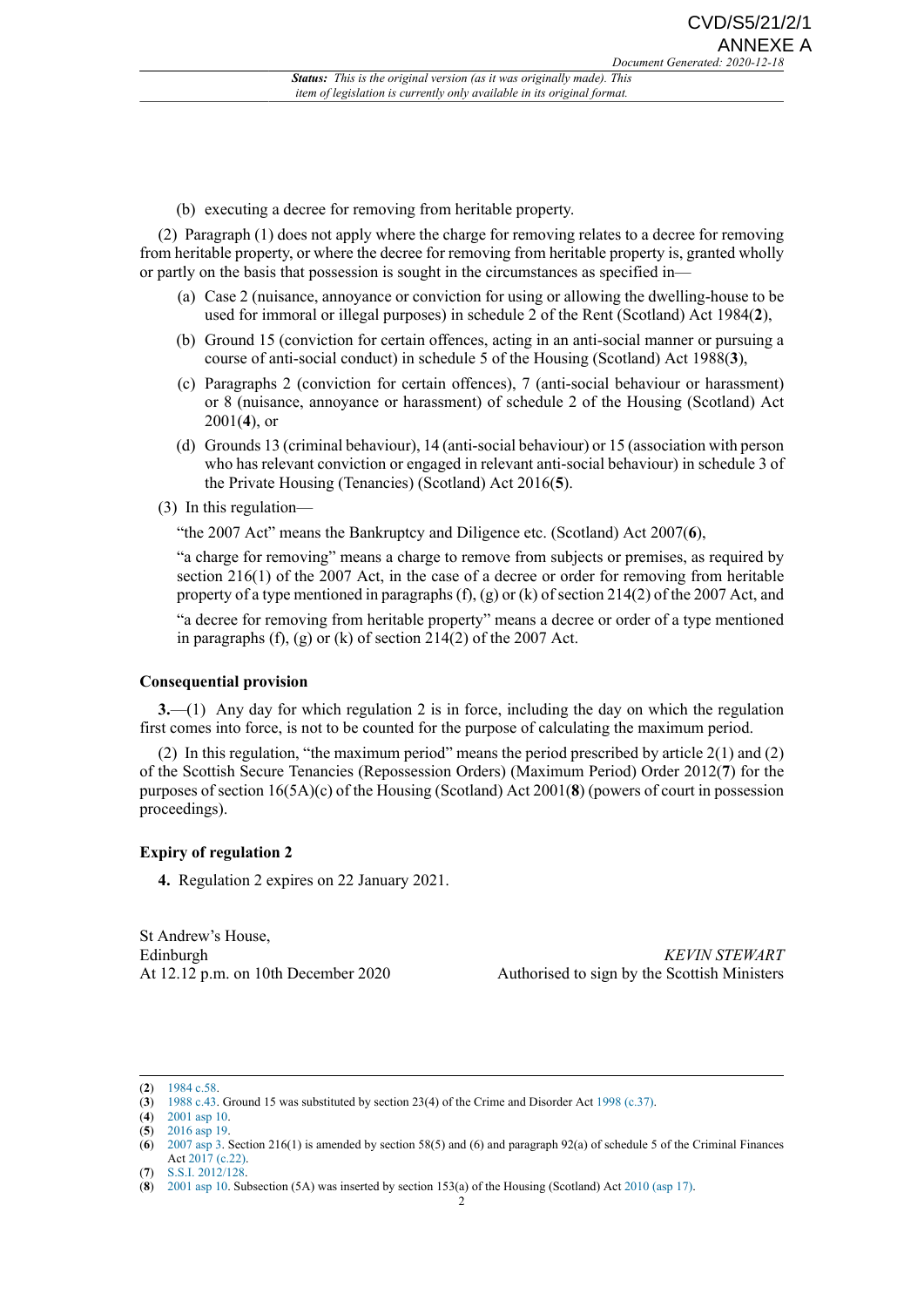#### **EXPLANATORY NOTE**

*(This note is not part of the Regulations)*

These Regulations prevent, except in specified circumstances, attendance at a dwelling house for the purpose of serving a charge for removing or executing a decree for removing from heritable property (giving notice of or carrying out eviction order in relation to a residential tenancy of a dwelling house).

The specified circumstances are where possession of the dwelling house is sought on the basis of nuisance, annoyance or conviction for using or allowing the dwelling-house to be used for immoral or illegal purposes, anti-social behaviour, certain convictions or association with a person who has relevant convictions or a person who has engaged in relevant anti-social behaviour.

The Scottish Secure Tenancies (Repossession Orders) (Maximum Period) Order 2012 prescribes the maximum period (6 months) for which a landlord's right to recover possession of a house in pursuance of a court order under section 16(2) of the Housing (Scotland) Act 2001 is to have effect. Regulation 3 provides that the period for which regulation 2 is in force does not count towards this maximum period.

Regulation 2 expires on 22 January 2021.

No impact assessment has been prepared for these Regulations.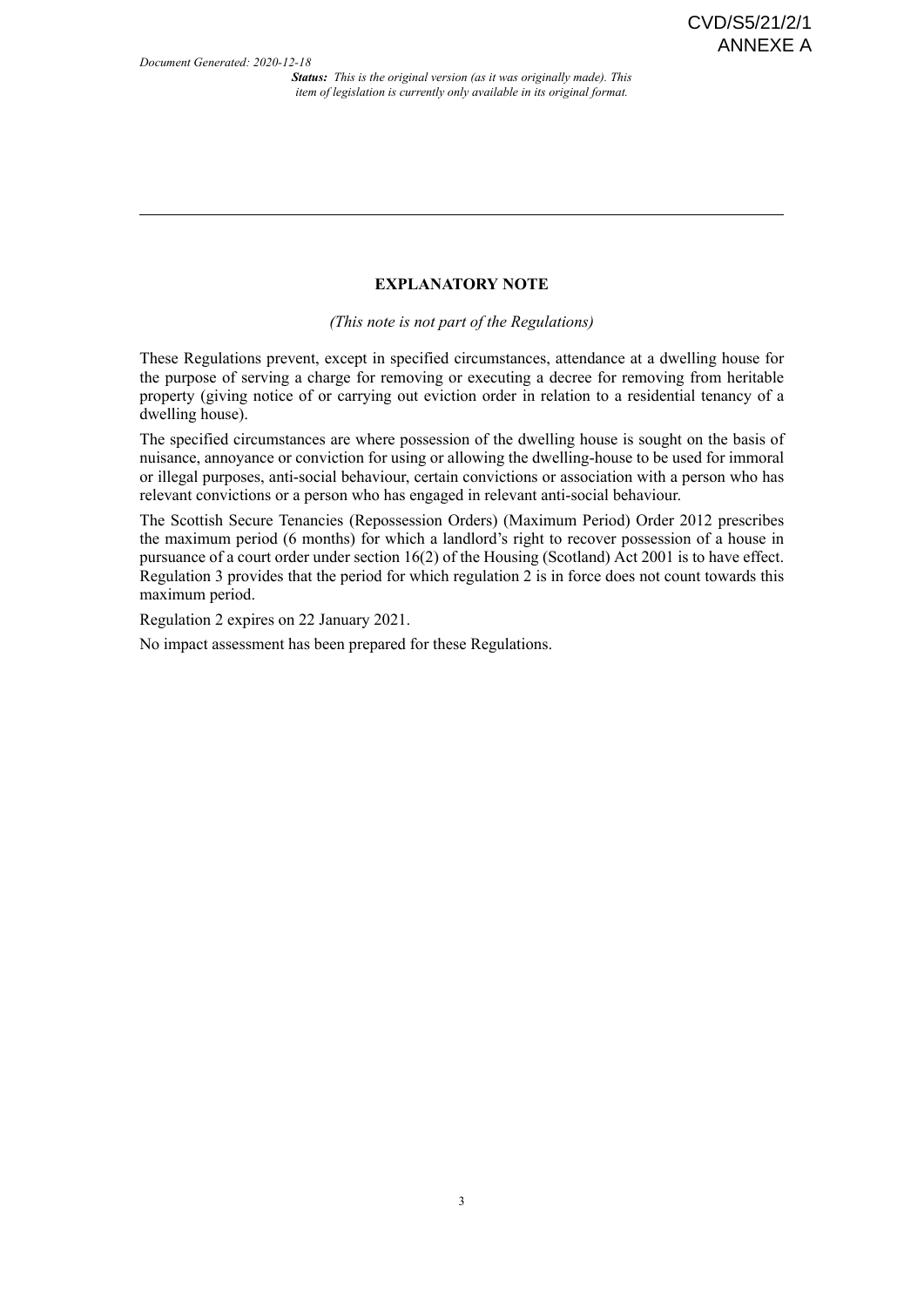# **Policy Note**

# **The Health Protection (Coronavirus) (Protection from Eviction) (Scotland) Regulations 2020**

# **SSI 2020/425**

The above instrument was made by Scottish Ministers in exercise of the power conferred by paragraph 1(1) of schedule 19 of the Coronavirus Act 2020 ("the Act") and all other powers enabling them to do so.

These Regulations are made in response to the serious and imminent threat to public health which is posed by the incidence and spread of coronavirus in Scotland.

The Scottish Ministers consider that the restrictions and requirements imposed by these Regulations are proportionate to what they seek to achieve, which is a public health response to that threat.

These Regulations prevent, except in specified circumstances, attendance at a dwelling house for the purpose of serving or executing a charge for removing or for executing a decree for removing from heritable property.

The specified circumstances are where possession of the dwelling house is sought on the basis of nuisance, annoyance or conviction for using the house for immoral or illegal purposes, anti-social behaviour, certain convictions or association with person who has relevant conviction or engaged in relevant anti-social behaviour.

The Regulations came into force on 11 December 2020 and will expire on 22 January 2021.

# **Legislative Background**

1. The Coronavirus Act 2020 received Royal Assent on 25 March 2020. The Scottish Government is using powers conferred by paragraph 1 of schedule 19 of that Act to make these Regulations. The Regulations include "the imposition of a special restriction or requirement" (they provide for restrictions, in relation to a person, as to where the person may go or with whom the person has contact as described in paragraph 4(2)(j) of schedule 19) and, as required by paragraph 2(4) of schedule 19, are being made in response to a serious and imminent threat to public health. For the purposes of paragraph 2(1) of schedule 19, the Scottish Government considers that the restriction on evictions imposed by the Regulations is a proportionate response to the pandemic.

# **Policy Objectives**

2. The regulations set out that no person may attend at a dwelling house for the purpose of serving a charge for removing, or executing a charge for removing or for executing a decree for removing from heritable property from 11 December 2020 to 22 January 2021.

3. The only exceptions relate to where the eviction order has been granted in relation to antisocial or criminal behaviour. The relevant eviction grounds relating to this are as follows: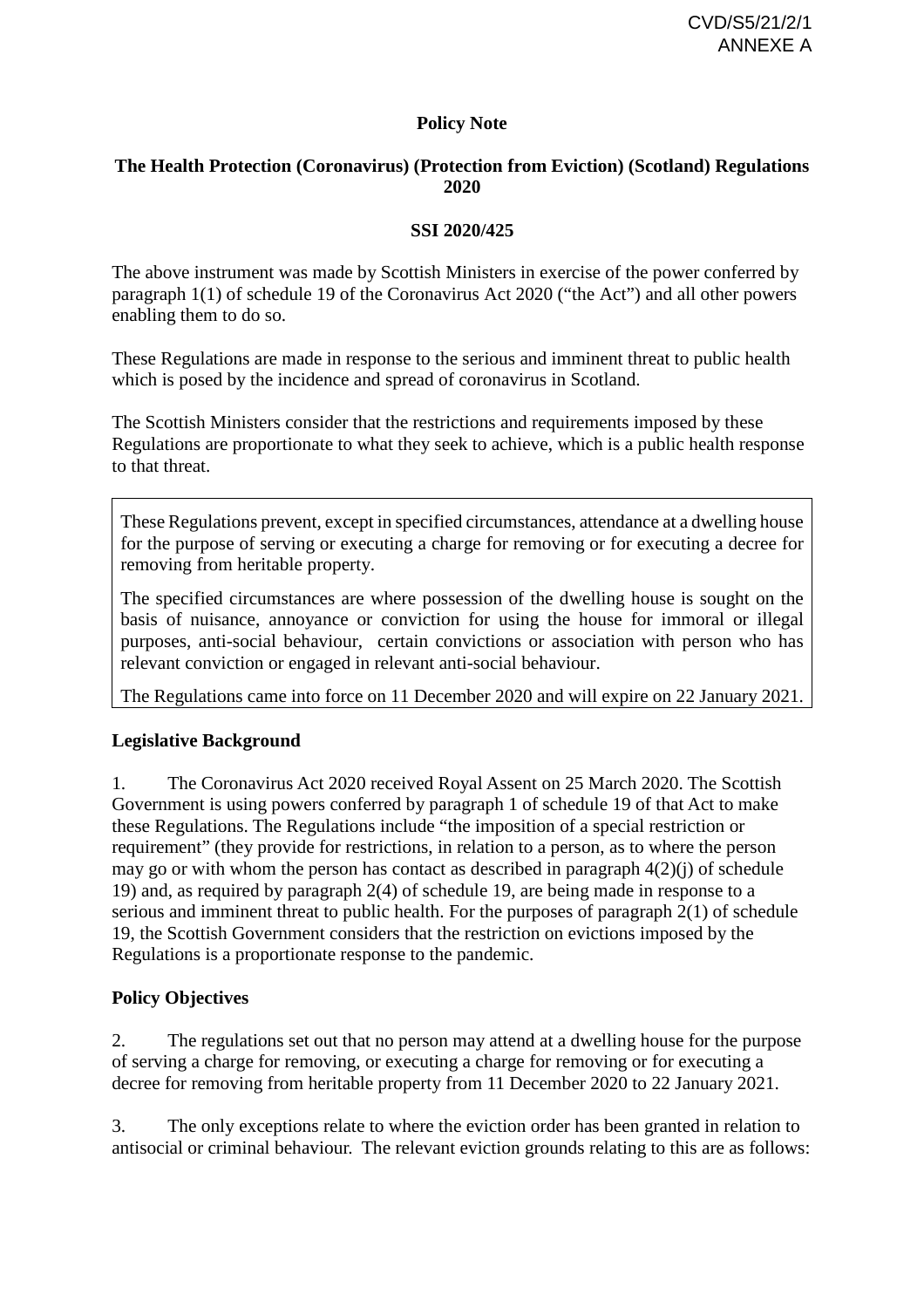- case 2 (nuisance, annoyance or conviction for using the house for immoral or illegal purposes) in schedule 2 of the Rent (Scotland) Act 1984(**1**);
- ground 15 (conviction for certain offences, acting in an anti-social manner or pursuing a course of anti-social conduct) in schedule 5 of the Housing (Scotland) Act 1988(**2**);
- paragraphs 2 (conviction for certain offences), 7 (anti-social behaviour or harassment) or 8 (nuisance, annoyance or harassment) of schedule 2 of the Housing (Scotland) Act 2001(**3**); or
- grounds 13 (criminal behaviour), 14 (anti-social behaviour) or 15 (association with person who has relevant conviction or engaged in relevant anti-social behaviour) in schedule 3 of the Private Housing (Tenancies) (Scotland) Act 2016(**4**).

# *Public Health Justification*

4. There are already a number of protections against eviction in place for renters in Scotland. For example, the Private Housing (Tenancies) (Scotland) Act 2016 provided significantly increased levels of protection for private renters, including:

- the removal of the previous 'no-fault ground' for eviction, with a landlord only being able to use one of the 18 grounds for repossession; and
- strict legal processes that a landlord must follow to evict a tenant and the ability for a tenant to challenge via the First-tier Tribunal (Housing and Property Chamber).

5. In the social housing sector pre-action requirements were introduced in 2012 to strengthen protection for tenants from eviction for rent arrears. Before an eviction order is granted, landlords must satisfy the court that they have given tenants every opportunity to take up help to manage their debts and to agree an affordable and sustainable repayment plan. This means that social landlords must have exhausted all attempts to resolve rent arrears with their tenant before taking action to evict. All social housing eviction cases in the Sheriff Court, with the exception of streamlined cases for criminal conviction, are also subject to a reasonableness test.

6. However, additional protections are needed as a result of the Covid-19 pandemic. Given the temporary relaxation of rules with regards to the mixing of households over the festive period and the potential that this could lead to people needing to self-isolate safely at home, the Scottish Government have brought forward regulations to introduce a temporary ban on the enforcement of eviction orders – across both the private and social rented sectors from 11 December to 22 January. The only exceptions to this are the most serious circumstances, such as: illegal occupation, antisocial or criminal behaviour and domestic abuse.

7. This temporary action is in direct response to the continued need to protect public health during the unprecedented times that we continue to face. The timeframe of no evictions taking place between 11 December and 22 January will help prevent additional burdens being placed on health and housing services, which are always stretched over the festive period but even more so this year due to the impact of the pandemic with staff having to work from home or self-isolate.

l.

(**3**) 2001 asp 10.

<sup>(</sup>**1**) 1984 c.58.

<sup>(</sup>**2**) 1988 c.43. Ground 15 was substituted by section 23(4) of the Crime and Disorder Act 1998 (c.37).

<sup>(</sup>**4**) 2016 asp 19.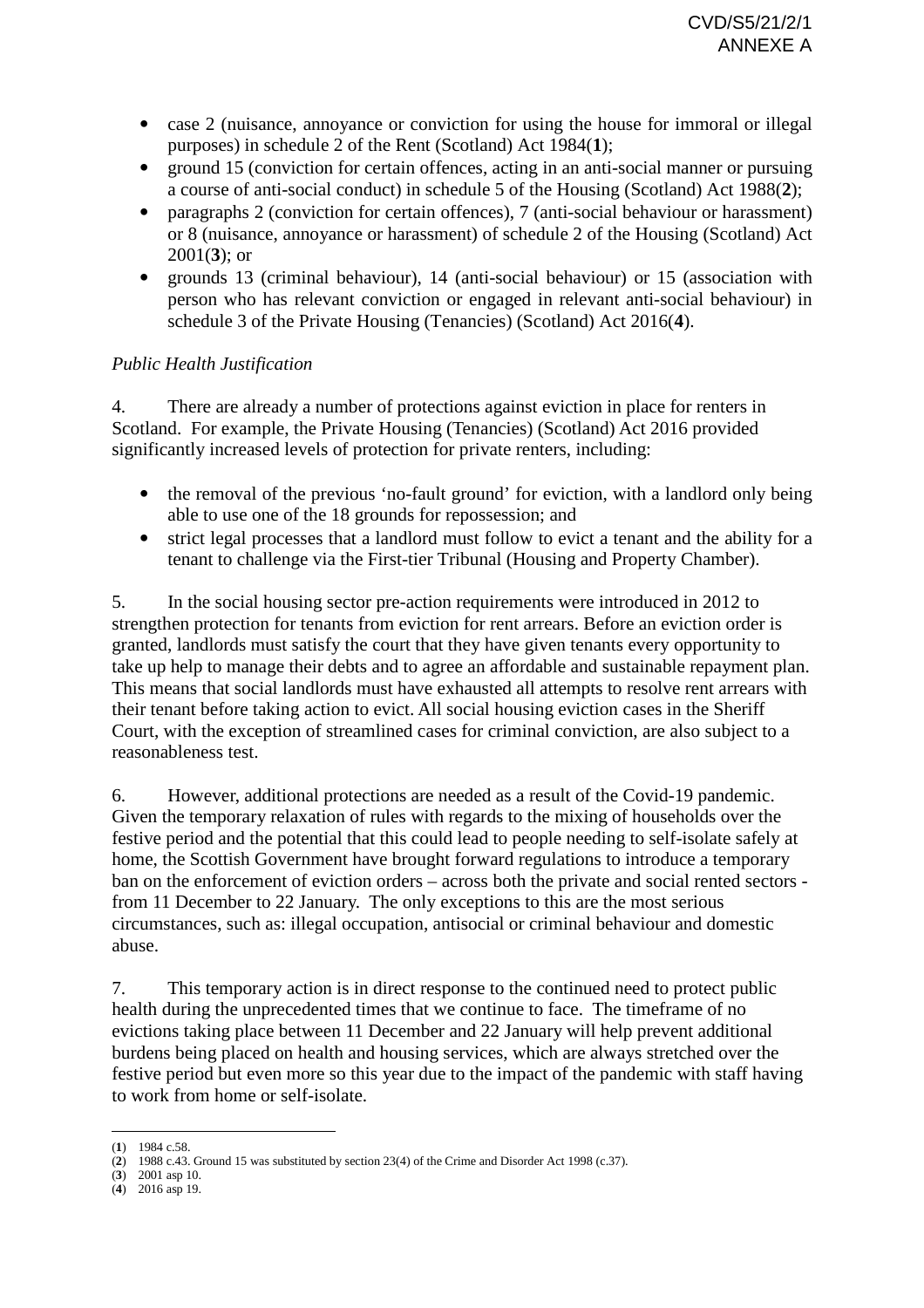8. This would enable any tenants who have taken the opportunity to mix with other households over the festive period - due to the relaxed restrictions - time to effectively selfisolate should they come into contact with a positive person and then make plans for moving where necessary

9. We also know that the pandemic has already had a negative impact on mental health, in particular on children, so reducing stress and allowing time for families to gather (following the guidance) is important this year more than any other. An eviction during this time could put that in jeopardy so this proposal supports mental health.

# *Expiry of Regulations*

10. The regulations came into force on 11 December 2020 and will expire on 22 January 2021.

# **Consultation**

11. Due to the urgency of the situation, there has been no public consultation in relation to this instrument. Where possible, the Scottish Government has informally consulted with public bodies and other relevant stakeholders affected by the Regulations.

# **Impact Assessments**

12. Impact Assessments have not been prepared in relation to this instrument. The provisions are however subject to strict obligations on the Scottish Government to review their necessity.

# **Scottish Government**

Housing and Social Justice Directorate December 2020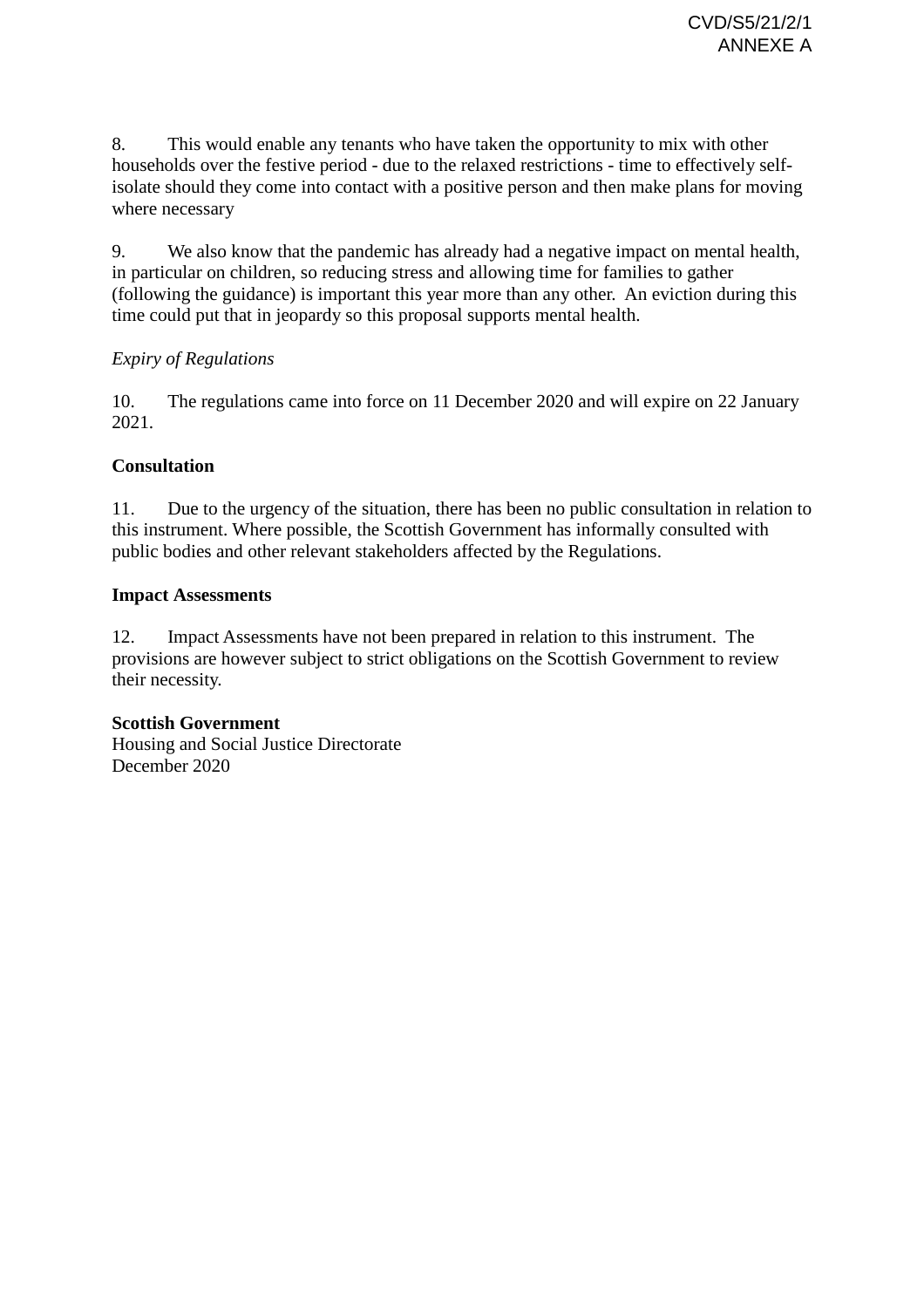*Regulations made by the Scottish Ministers and laid before the Scottish Parliament under paragraph 6(3) of schedule 19 of the Coronavirus Act 2020 for approval by resolution of the Scottish Parliament within 28 days beginning with the day on which the Regulations were made, not taking into account any period of dissolution or recess for more than 4 days.*

## SCOTTISH STATUTORY INSTRUMENTS

# **2020 No. 439**

# **PUBLIC HEALTH**

# The Health Protection (Coronavirus) (Restrictions and Requirements) (Miscellaneous Amendments) (Scotland) Regulations 2020

| at $12.20 p.m.$ on       |
|--------------------------|
| 17th December 2020       |
| at $3.30 p.m.$ on $17th$ |
| December 2020            |
| at $6.00$ p.m. on 18th   |
| December 2020            |
|                          |

The Scottish Ministers make the following Regulations in exercise of the power conferred by paragraphs 1(1) of schedule 19 of the Coronavirus Act 2020(**1**) ("the Act") and all other powers enabling them to do so.

These Regulations are made in response to the serious and imminent threat to public health which is posed by the incidence and spread of coronavirus in Scotland.

The Scottish Ministers consider that the restrictions and requirements imposed by these Regulations are proportionate to what they seek to achieve, which is a public health response to that threat.

In accordance with paragraph 6(2) and (3) of schedule 19 of the Act, the Scottish Ministers are of the opinion that, by reason of urgency, it is necessary to make these Regulations without a draft having been laid before, and approved by, a resolution of the Scottish Parliament.

#### **Citation and commencement**

**1.** These Regulations may be cited as the Health Protection (Coronavirus) (Restrictions and Requirements) (Miscellaneous Amendments) (Scotland) Regulations 2020 and come into force at 6.00 p.m. on 18 December 2020.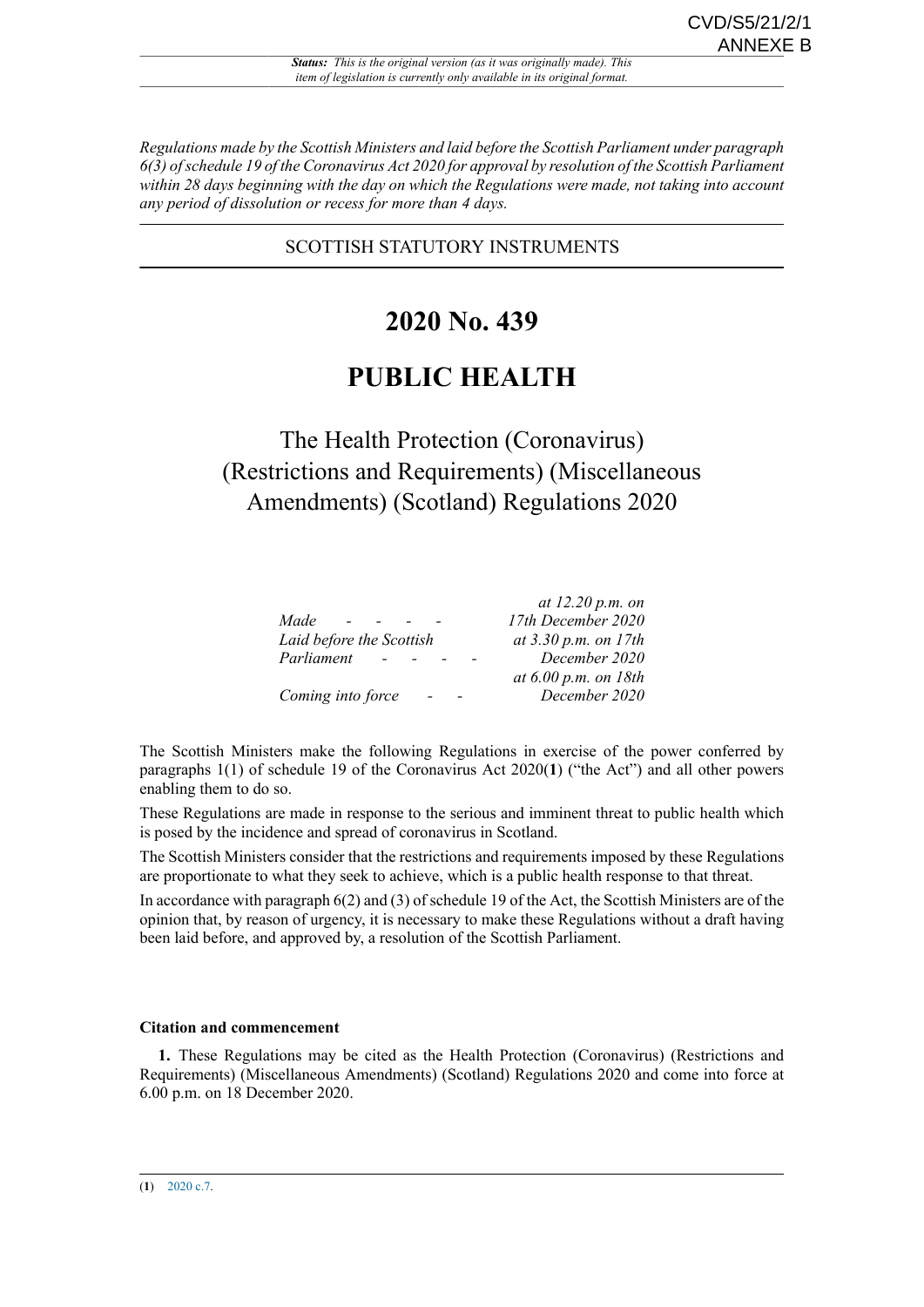#### **Amendment of the Health Protection (Coronavirus) (Restrictions and Requirements) (Local Levels) (Scotland) Regulations 2020**

**2.** The Health Protection (Coronavirus) (Restrictions and Requirements) (Local Levels) (Scotland) Regulations 2020(**2**) are amended in accordance with regulations 3 to 6.

#### **Amendment to modification of the restrictions in certain areas**

**3.** In regulation 3A (modification of the restrictions in certain areas) after paragraph (2) insert—

"(3) In its application in relation to the area mentioned in paragraph (4), paragraph 13 of schedule 3 (restrictions on gatherings in private dwellings in a level 2 area) has effect as if—

- (a) before sub-paragraph  $(1)(a)$  there is inserted—
	- "(zb) takes place indoors and consists of no more than six persons from no more than two households," and
- (b) after sub-paragraph (1) there is inserted—

"(1A) For the purpose of sub-paragraph  $(1)(zb)$ , children under 12 years of age are not to be included when counting the number of people attending a gathering but are to be included when counting the number of households attending a gathering.".

(4) The area is the area specified in entry 20 in the table in schedule 6 (Argyll and Bute) but for the purpose of this regulation that area is limited to the following islands—

- (a) the Isle of Coll,
- (b) the Isle of Colonsay,
- (c) the Isle of Erraid,
- (d) the Isle of Gometra,
- (e) the Isle of Iona,
- (f) the Isle of Islay,
- (g) the Isle of Jura,
- (h) the Isle of Mull,
- (i) the Isle of Oronsay,
- (j) the Isle of Tiree, and
- (k) the Isle of Ulva.".

#### **Amendment to restriction on gatherings in private dwellings in a Level 0 area**

**4.** In schedule 1 (level 0 restrictions), in paragraph 8(1)(d) (restriction on gatherings in private dwellings in a level 0 area) for "relates to" substitute "is".

#### **Amendment to restriction on gatherings in private dwellings in a Level 1 area**

**5.** In schedule 2 (level 1 restrictions), in paragraph 9(1)(d) (restriction on gatherings in private dwellings in a level 1 area) for "relates to" substitute "is".

<sup>(</sup>**2**) [S.S.I. 2020/344,](http://www.legislation.gov.uk/id/ssi/2020/344) amended by [S.S.I. 2020/347](http://www.legislation.gov.uk/id/ssi/2020/347), [S.S.I. 2020/374](http://www.legislation.gov.uk/id/ssi/2020/374), [S.S.I. 2020/389](http://www.legislation.gov.uk/id/ssi/2020/389), [S.S.I. 2020/392](http://www.legislation.gov.uk/id/ssi/2020/392), [S.S.I. 2020/400,](http://www.legislation.gov.uk/id/ssi/2020/400) [S.S.I.](http://www.legislation.gov.uk/id/ssi/2020/415) [2020/415](http://www.legislation.gov.uk/id/ssi/2020/415) and [S.S.I. 2020/427.](http://www.legislation.gov.uk/id/ssi/2020/427)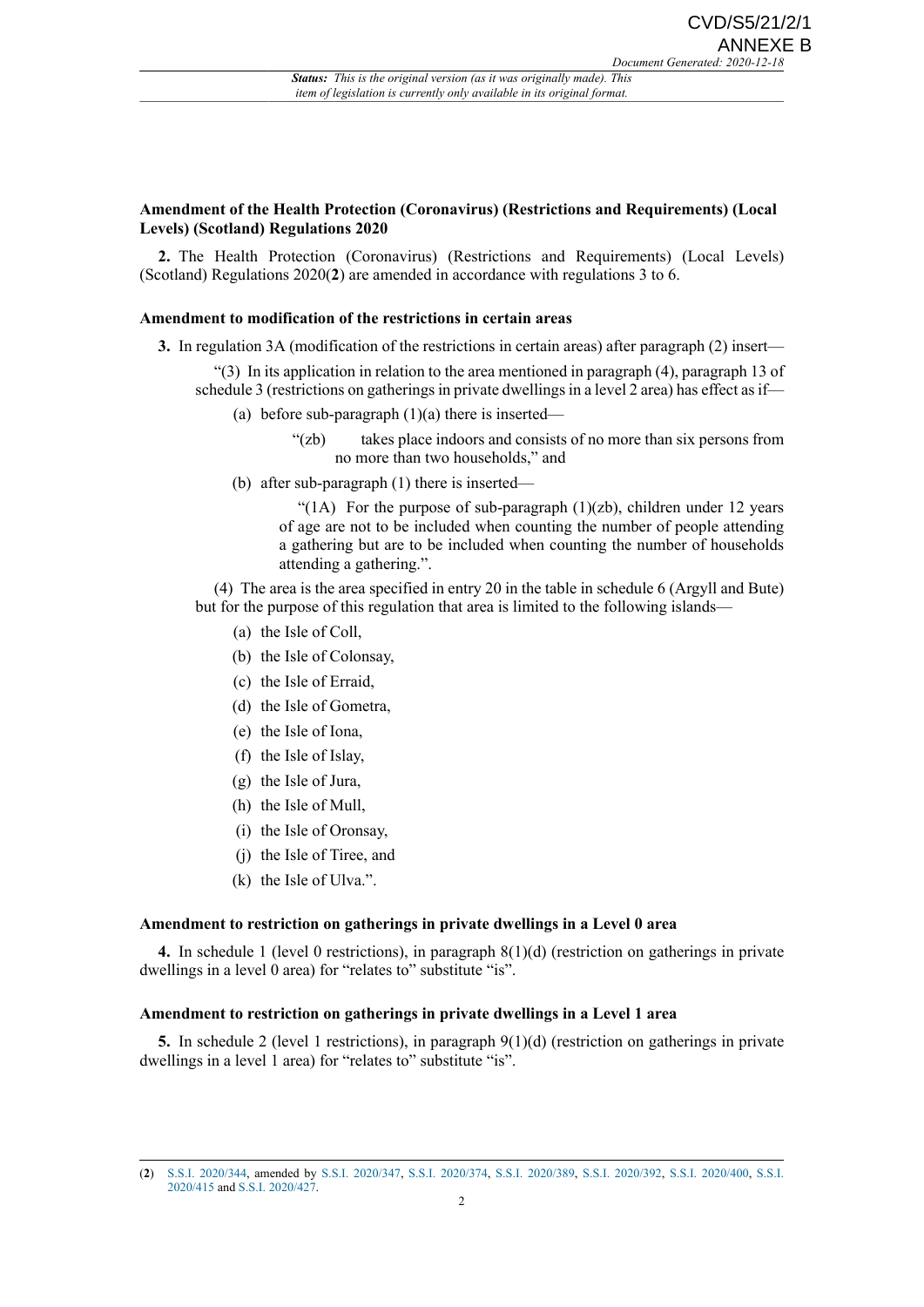#### **Changes to levels of areas**

**6.**—(1) In the table in schedule 6 (areas), in column 3 (level of area), in each of the entries mentioned in paragraph (2), for "2" substitute "3".

(2) The entries are 11 (Aberdeen City), 12 (Aberdeenshire) and 23 (East Lothian).

#### **Amendment of the Health Protection (Coronavirus) (Protection from Eviction) (Scotland) Regulations 2020**

**7.** For regulation 3 (consequential provision) of the Health Protection (Coronavirus) (Protection from Eviction) (Scotland) Regulations 2020(**3**), substitute—

"**3.** The period mentioned in section 16(5A)(c) of the Housing (Scotland) Act 2001(**4**) (powers of court in possession proceedings) does not run during any period for which regulation 2 has effect.".

St Andrew's House, Edinburgh At 12.20 p.m. on 17th December 2020

*MICHAEL RUSSELL* A member of the Scottish Government

(**3**) [S.S.I. 2020/425.](http://www.legislation.gov.uk/id/ssi/2020/425)

<sup>(</sup>**4**) [2001 asp 10.](http://www.legislation.gov.uk/id/asp/2001/10) Subsection (5A) was inserted by section 153(a) of the Housing (Scotland) Act [2010 \(asp 17\)](http://www.legislation.gov.uk/id/asp/2010/17).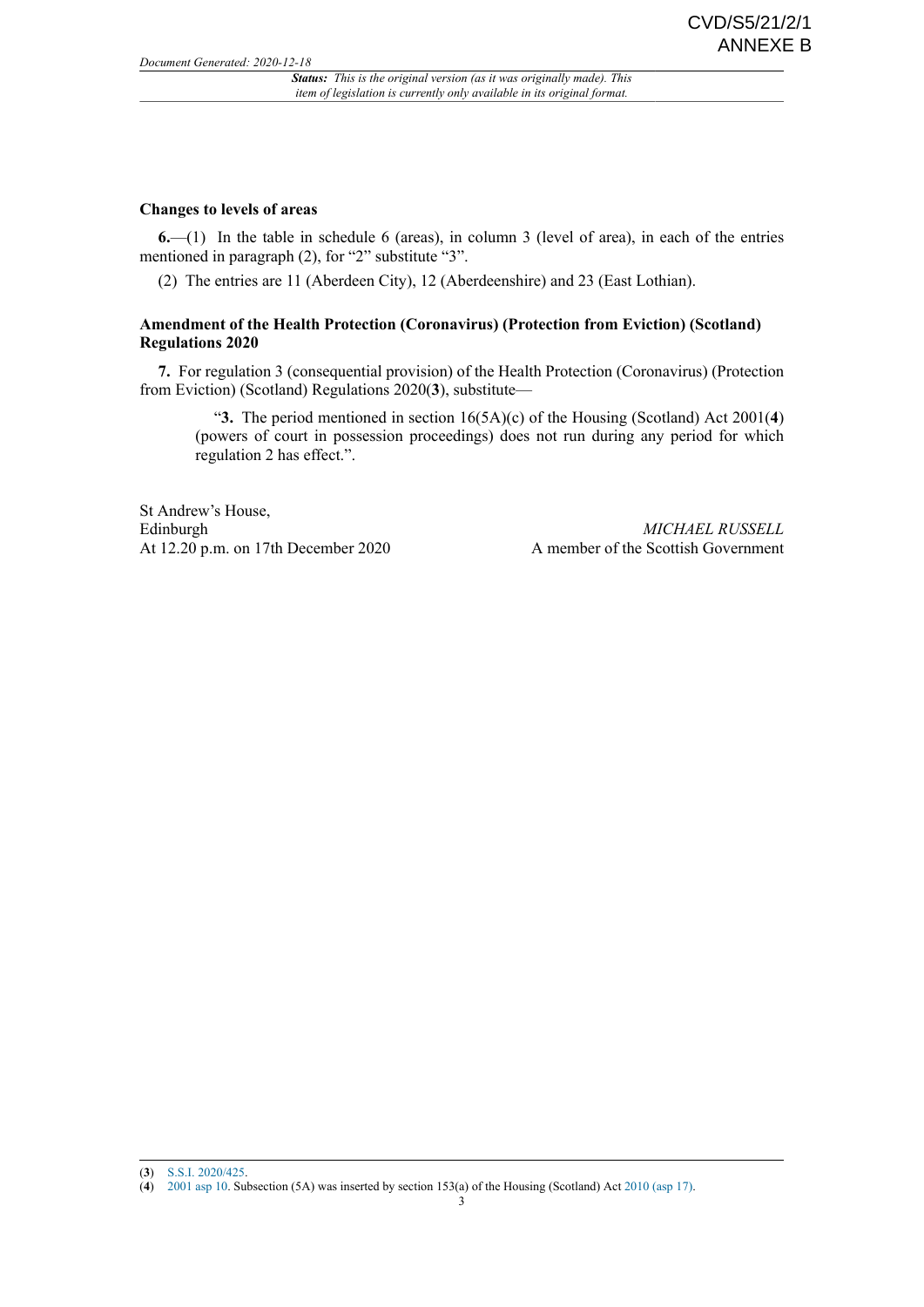#### **EXPLANATORY NOTE**

*(This note is not part of the Regulations)*

These Regulations (which come into force at 6.00 p.m. on 18 December 2020) amend the Health Protection (Coronavirus) (Restrictions and Requirements) (Local Levels) (Scotland) Regulations 2020 ("the Local Levels Regulations"), and the Health Protection (Coronavirus) (Protection from Eviction) (Scotland) Regulations 2020 ("the Protection from Eviction Regulations").

Regulation 3 amends regulation 3A of the Local Levels Regulations so that, in relation to the following islands in Argyll and Bute, it is permitted to hold gatherings indoors in private dwellings in certain circumstances: the Isles of Coll, Colonsay, Erraid, Gometra, Iona, Islay, Jura, Mull, Oronsay, Tiree and Ulva.

Regulation 4 amends paragraph  $8(1)(d)$  of schedule 1 of the Local Levels Regulations, restricting gatherings in private dwellings for a funeral, marriage ceremony or civil partnership registration in a Level 0 area.

Regulation 5 amends paragraph 9(1)(d) of schedule 2 of those Regulations, restricting gatherings in private dwellings in a Level 1 area for a funeral, marriage ceremony or civil partnership registration.

Regulation 6 changes the levels of restrictions and requirements which apply in the local authority areas listed in paragraph (2) of that regulation. The restrictions and requirements applicable in relation to the different levels are set out in schedules 1 to 5 of the Local Levels Regulations.

Regulation 7 amends the Protection from Eviction Regulations, and is relevant to orders made under section 16(2) of the Housing (Scotland) Act 2001 ("the 2001 Act") for recovery of possession of a property subject to a secure tenancy. Section 16(5A) of the 2001 Act provides that where an order is made on the ground of rent arrears, or on grounds including rent arrears, the order must specify the period for which the landlord's right to recover possession of the property is to have effect. Regulation 7 has the effect of ensuring that the period of time for which regulation 2 of the Protection from Eviction Regulations is in force is not counted when calculating the period of time specified.

An Island Communities Impact Assessment has been prepared. Copies may be obtained online at [www.legislation.gov.uk](http://www.legislation.gov.uk/).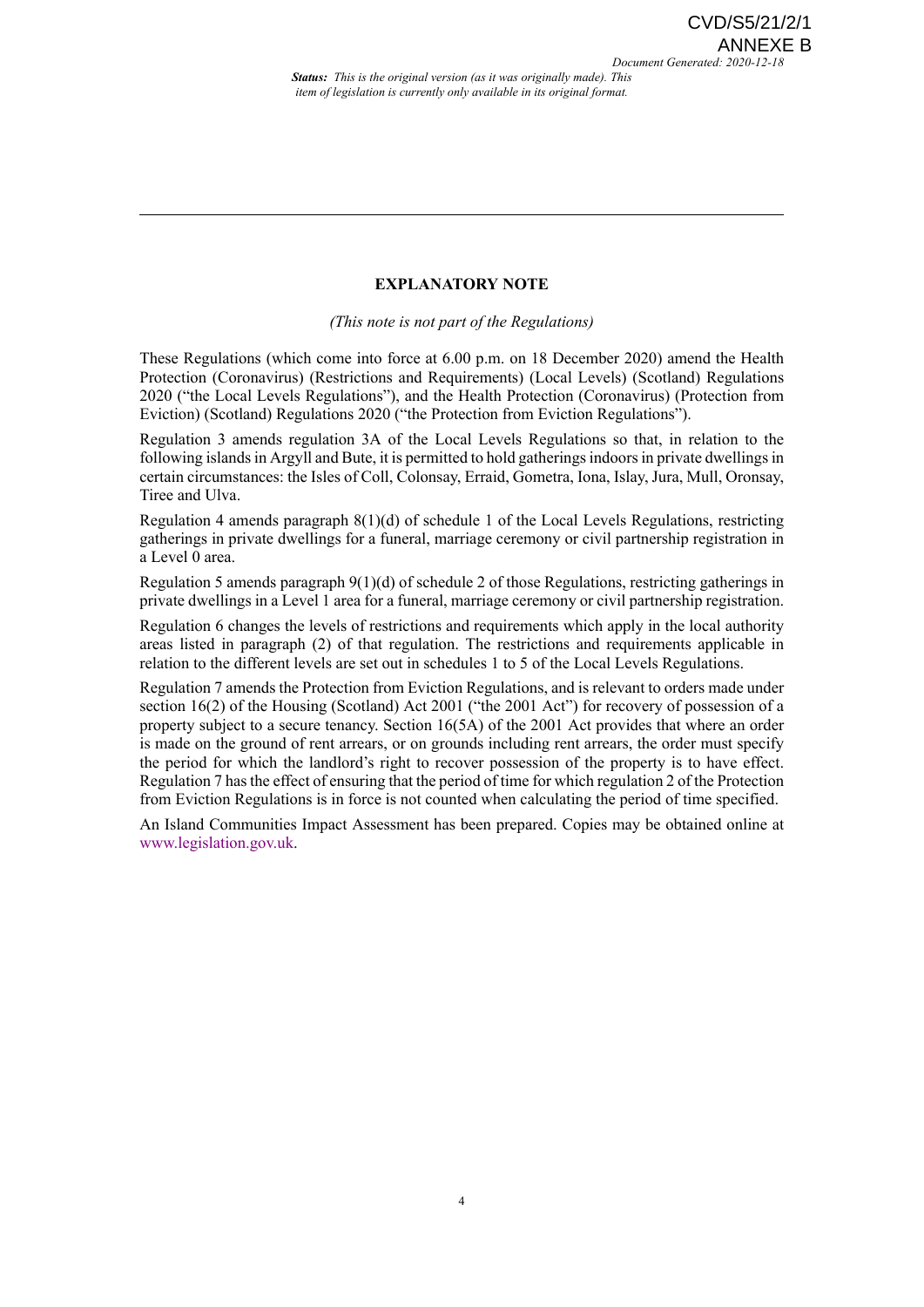# **POLICY NOTE**

### **THE HEALTH PROTECTION (CORONAVIRUS) (RESTRICTIONS AND REQUIREMENTS) (MISCELLANEOUS AMENDMENTS) (SCOTLAND) REGULATIONS 2020**

#### **SSI 2020/439**

The above instrument was made in exercise of the power conferred by paragraph 1(1) of schedule 19 of the Coronavirus Act 2020 ("the Act"). The instrument is subject to made affirmative procedure by virtue of paragraph 6(3) of schedule 19 of the Act.

These Regulations principally amend the Health Protection (Coronavirus) (Restrictions and Requirements) (Local Levels) (Scotland) Regulations 2020 to set out changes to the levels that apply to 3 local government areas of Scotland.

These Regulations allow social gatherings to take place in private dwellings for those living on certain Scottish islands in Argyll and Bute. These Regulations also adjust the restrictions in Level 0 and Level 1 in respect of marriage and civil partnership receptions and funeral wakes.

Finally, these Regulations make an amendment to the Health Protection (Coronavirus) (Protection from Eviction) (Scotland) Regulations 2020 to reflect the true policy intention of those Regulations.

### **Legislative background**

1. The UK Coronavirus Act 2020 received Royal Assent on 25 March 2020. Under that Act, the Scottish Government made regulations (in force from 26 March) to implement physical distancing and impose restrictions on gatherings, events and operation of business activity. From 14 September they were replaced by the Health Protection (Coronavirus) (Restrictions and Requirements) (Scotland) Regulations 2020. From 9 October those regulations were suspended and replaced by the Health Protection (Coronavirus) Restrictions and Requirements) (Additional Temporary Measures) (Scotland) Regulations 2020. A new levels-based approach was introduced on 2 November, when the Health Protection (Coronavirus) (Restrictions and Requirements) (Local Levels) (Scotland) Regulations 2020 ("the principal regulations") came into force and revoked the previous regulations.

### **Policy Objectives**

### *Adjustments to allocation of levels*

2. The Regulations amend the current allocation of levels to 3 areas of Scotland. The following local government areas are moved from Level 2 to Level 3 as a result of recent data.

- Aberdeen City
- Aberdeenshire
- East Lothian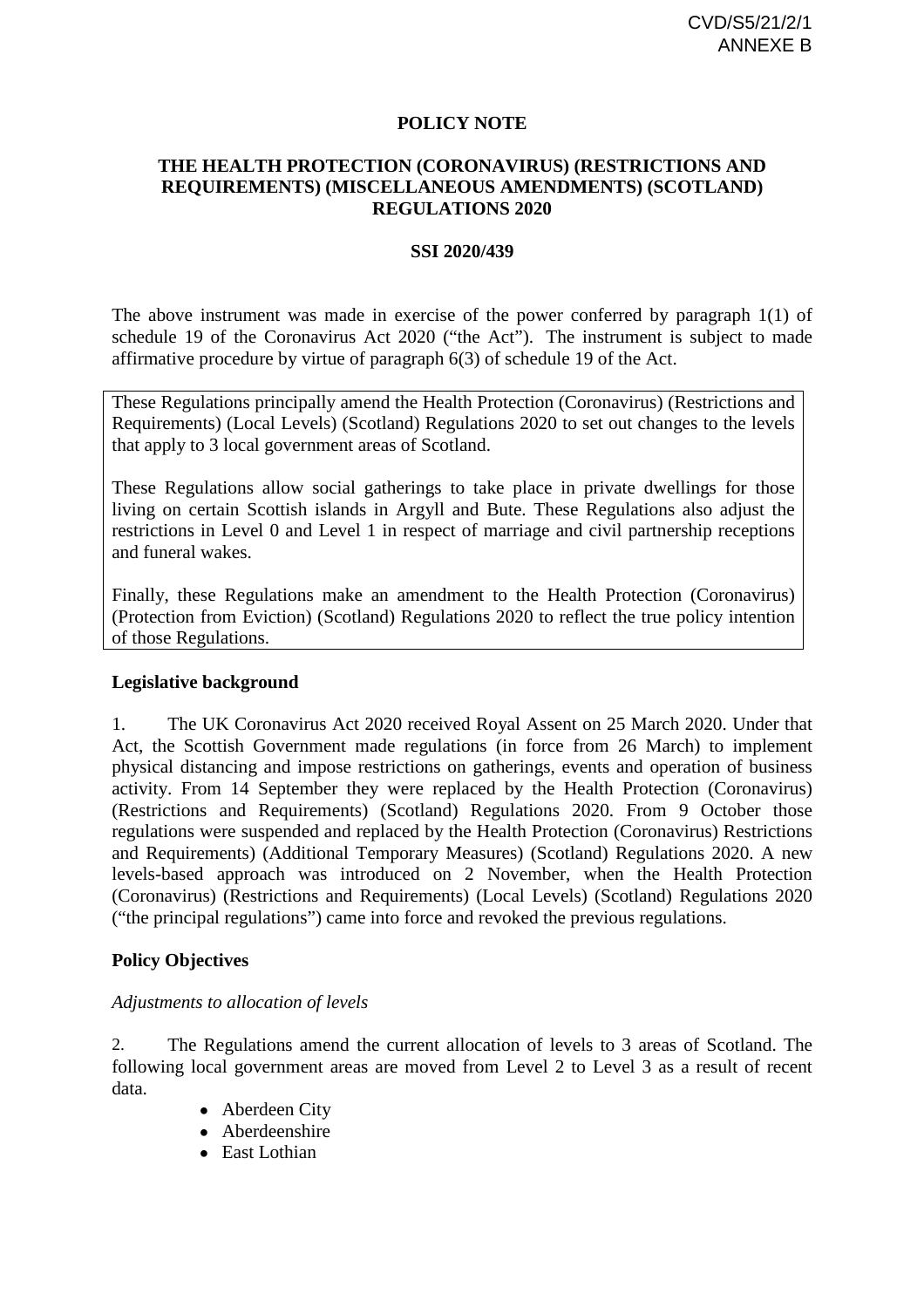3. These changes are also being taken as a result of the the most recent data. No other changes have been made to the allocation of levels at this time. Supporting data was published on 15 December 2020 - https://www.gov.scot/publications/coronavirus-covid-19 allocation-of-levels-to-local-authorities-15-december-2020/.

# *In-home socialising - Islands*

4. The principal regulations, as amended, already allow social gatherings to take place in private dwellings for those living on certain Scottish islands. These Regulations extend that further to certain islands in Argyll and Bute. These are the Isle of Islay, the Isle of Jura, the Isle of Colonsay, the Isle of Oronsay, the Isle of Coll, the Isle of Tiree, the Isle of Mull, the Isle of Iona, the Isle of Ulva, the Isle of Erraid and the Isle of Gometra. Existing limits on the number of people and households attending social gatherings still apply. This takes account of data which shows many of the Scottish islands have had no or very few coronavirus cases in recent weeks. These islands do not have easy access to the mainland and lower visitation, and will face the same social isolation issues as the Island Authorities where in-home socialising is already permitted.

# *Gatherings in private dwellings - receptions and wakes*

5. These Regulations adjust the restrictions in Level 0 and Level 1 in respect of marriage and civil partnership receptions and funeral wakes. Currently, the principal regulations allow these events to take place in Level 0 or 1 in any venue or dwelling. The policy intention is to only allow these events to take place in regulated venues, as these venues are required to have strict guidelines in place. These Regulations make that change to the existing rules and restrictions.

6. We consider that it remains the case that receptions and wakes should not be taking place in private dwellings for public health reasons. The general risks associated with these types of gatherings are set out in the Business and Regulatory Impact Assessment for Life Events carried out for the existing Regulations.

# *Amendment to the Health Protection (Coronavirus) (Protection from Eviction) (Scotland) Regulations 2020*

7. The Health Protection (Coronavirus) (Protection from Eviction) (Scotland) Regulations 2020 were made on 10 December and came into force on 11 December. The Regulations, in effect, prevent evictions of tenants under residential leases from 11 December to 22 January. The regulations will extend any period for eviction where the period of enforcement of a social housing decree for rent arrears, previously granted by the court, falls within the period of the evictions ban, by the duration of the eviction ban. In a small number of cases tenants may either stop keeping to a previously agreed payment plan, or only begin to engage with the landlord after an eviction decree is granted. In these cases landlords often decide not to execute the decree where the tenant is keeping to a sustainable payment plan. The regulations will provide social landlords with the full period of the decree to manage such cases, retaining the option of eviction, in cases of last resort, where the tenant breaks payment arrangements, stops engaging with the landlord completely or deliberately chooses not to pay their rent, resulting in high levels of arrears which will continue to increase.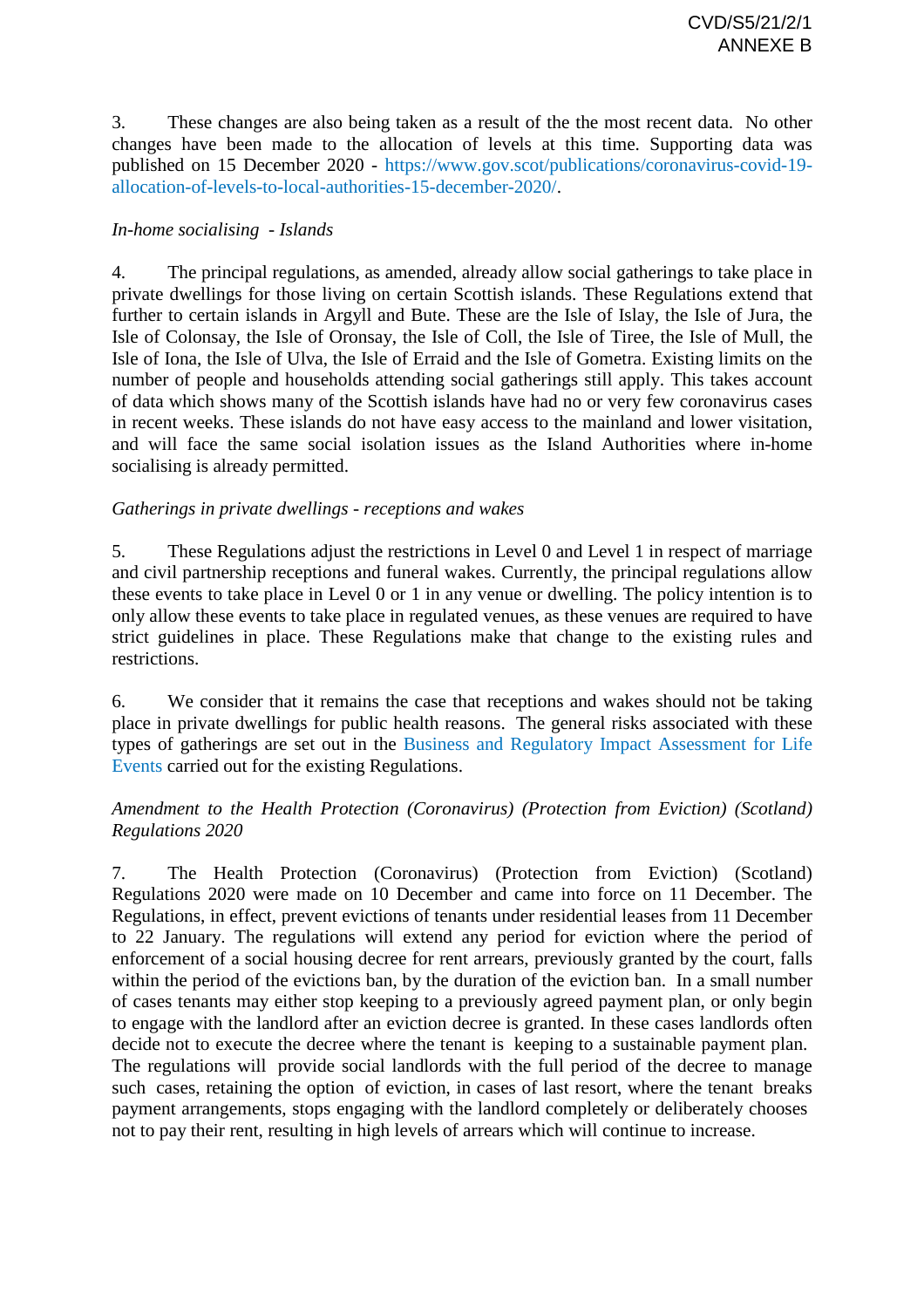8. If the 6 month expiry of the decree falls within the period of the ban, the regulations will ensure that in these cases landlords do not have to start new court action from scratch. Due to pre and post court processes and the availability of the Courts to hear such cases due to restrictions in operation due to the pandemic, this could be a lengthy process resulting in arrears continuing to accrue and additional legal costs for landlords.

# **Consultation**

9. There has been no public consultation in relation to this instrument. The Scottish Government has informally consulted with the industry bodies affected.

# **Impact Assessments**

10. An Island Communities Impact Assessment has been prepared for this instrument. Other Impact Assessments have not been prepared for this instrument. Impact Assessments have been prepared previously to assess the impact of the restrictions within levels, these are published alongside the relevant Regulations. The provisions are however subject to strict obligations on the Scottish Government to review their necessity.

Scottish Government Directorate for Constitution and Cabinet *17 December 2020*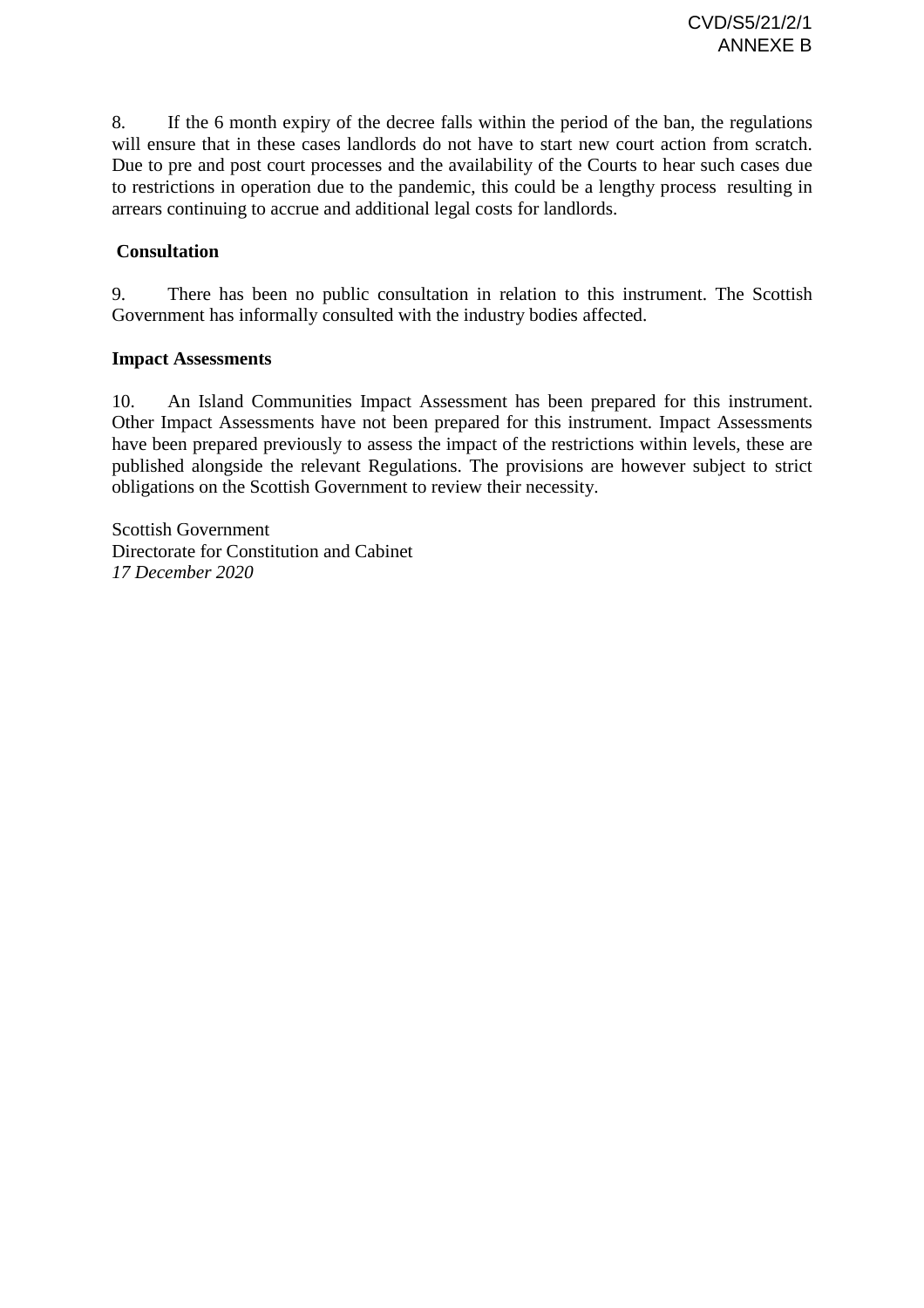*Regulations made by the Scottish Ministers laid before the Scottish Parliament under paragraph 7(4) of schedule 1 of the Coronavirus (Scotland) (No. 2) Act 2020 for approval by resolution of the Scottish Parliament within 28 days beginning with the day on which the Regulations were made, not taking into account periods of dissolution or recess for more than four days.*

SCOTTISH STATUTORY INSTRUMENTS

# **2020 No. 469**

# **SOCIAL CARE**

# The Social Care Staff Support Fund (Coronavirus) (Scotland) Amendment Regulations 2020

|                          | at 8.15 a.m. on 23rd |
|--------------------------|----------------------|
| Made                     | December 2020        |
| Laid before the Scottish | at 12.15 p.m. on     |
| Parliament               | 23rd December 2020   |
| Coming into force        | 24th December 2020   |

The Scottish Ministers make the following Regulations in exercise of the powers conferred by sections 2 and 7, and paragraph 7(3) of schedule 1, of the Coronavirus (Scotland) (No. 2) Act 2020(**1**) and all other powers enabling them to do so.

#### **Citation, commencement and interpretation**

**1.**—(1) These Regulations may be cited as the Social Care Staff Support Fund (Coronavirus) (Scotland) Amendment Regulations 2020 and come into force on the day after the day on which they are made.

(2) In these Regulations, "the principal Regulations" means the Social Care Staff Support Fund (Coronavirus) (Scotland) Regulations 2020(**2**).

#### **Amendment of the Social Care Staff Support Fund (Coronavirus) (Scotland) Regulations 2020**

**2.**—(1) The principal Regulations are amended in accordance with paragraphs (2) to (8).

- (2) In regulation 1(3) (interpretation)—
	- (a) before the definition of "expected income" insert—

<sup>(</sup>**1**) [2020 asp 10](http://www.legislation.gov.uk/id/asp/2020/10). [S.S.I. 2020/299](http://www.legislation.gov.uk/id/ssi/2020/299) amended section 9(1) so the expiry date of the Coronavirus (Scotland) (No. 2) Act 2020 ("the Act") is currently 31 March 2021. The expiry date in section  $9(1)$  may be further altered by regulations made under section 9 or 10 of the Act.

<sup>(</sup>**2**) [S.S.I. 2020/188.](http://www.legislation.gov.uk/id/ssi/2020/188)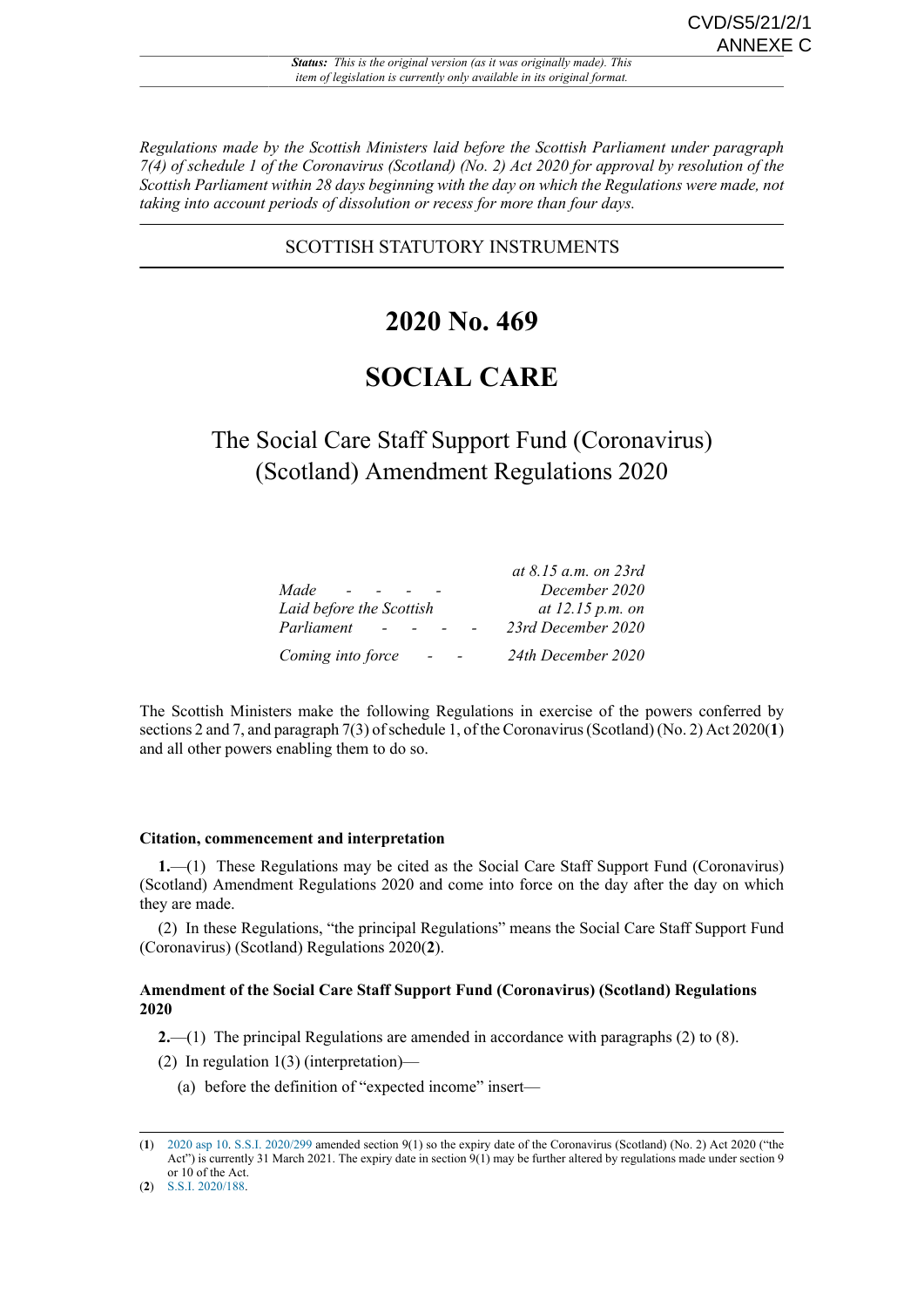""the coronavirus job retention scheme" means the scheme which was established on 15 April 2020 (and as it has effect from time to time) administered by Her Majesty's Revenue and Customs under the direction of the Commissioners of Her Majesty's Treasury under section 76 of the Coronavirus Act 2020(**3**),".

(b) after the definition of "the Fund" insert—

""health board" means a Health Board constituted under section  $2(1)(a)$  of the National Health Service (Scotland) Act 1978(**4**),".

- (3) In regulation 2 (establishment, maintenance and administration of the Fund)—
	- (a) in paragraph (4), for "or local authority" substitute ", a local authority or any other person", and
	- (b) after paragraph (4) insert—

"(4A) The Scottish Ministers may appoint a different person under paragraph (4) to administer different parts of the Fund for different purposes.".

- (4) In regulation 3 (eligibility criteria to receive financial assistance deriving from the Fund)—
	- (a) in paragraph  $(1)$ , for "paragraphs  $(2)$  to  $(5)$  are met" substitute—

"—

- (a) paragraphs  $(2)$  to  $(5)$ , or
- (b) paragraphs (2) to (4) and—
	- (i) paragraph (6), or
	- (ii) paragraph (7),

are met", and

(b) after paragraph (5) insert—

"(6) The fifth condition is that the worker is, or was, a person falling within a description in schedule 1 (conditions or treatments relevant for the purposes of regulation 3(6)) and has been advised by the Scottish Ministers, a registered medical practitioner or a health board to shield themselves from the general public in order to reduce the risk of that worker contracting coronavirus.

(7) The sixth condition is that the worker is, or was, a person falling within a description in schedule 2 (conditions or statuses relevant for the purposes of regulation 3(7)), and has agreed with their employer, following an assessment, that the worker is unable to carry out their duties for a period of time due to the risk of that worker contracting coronavirus.

(8) No financial assistance is to be granted under these regulations in respect of any period after 31 October 2020 to a worker who is eligible by virtue of the conditions set out in paragraphs (6) or (7).".

(5) In regulation 4 (requirements for claim on the Fund by relevant social care workers) for "regulation 3 are met" substitute—

- (a) regulations  $3(2)$  to  $(5)$ , or
- (b) regulation  $3(2)$  to  $(4)$  and—

 $\frac{1}{\sqrt{2}}$ 

<sup>(</sup>**3**) [2020 c.7.](http://www.legislation.gov.uk/id/ukpga/2020/7)

<sup>(</sup>**4**) [1978 c.29](http://www.legislation.gov.uk/id/ukpga/1978/29). amended by section 14(2) and schedule 7, paragraph 1 of the Health and Social Services and Social Security Adjudications Act [1983 \(c.41\),](http://www.legislation.gov.uk/id/ukpga/1983/41) section 28(a)(i) and (ii) of the National Health Service and Community Care Act [1990 \(c.19\)](http://www.legislation.gov.uk/id/ukpga/1990/19), schedule 2, schedule 1, paragraph 1(2)(a) of the National Health Service Reform (Scotland) Act [2004 \(asp 7\)](http://www.legislation.gov.uk/id/asp/2004/7), paragraph 2(2) of the Smoking, Health and Social Care (Scotland) Act [2005 \(asp 13\)](http://www.legislation.gov.uk/id/asp/2005/13).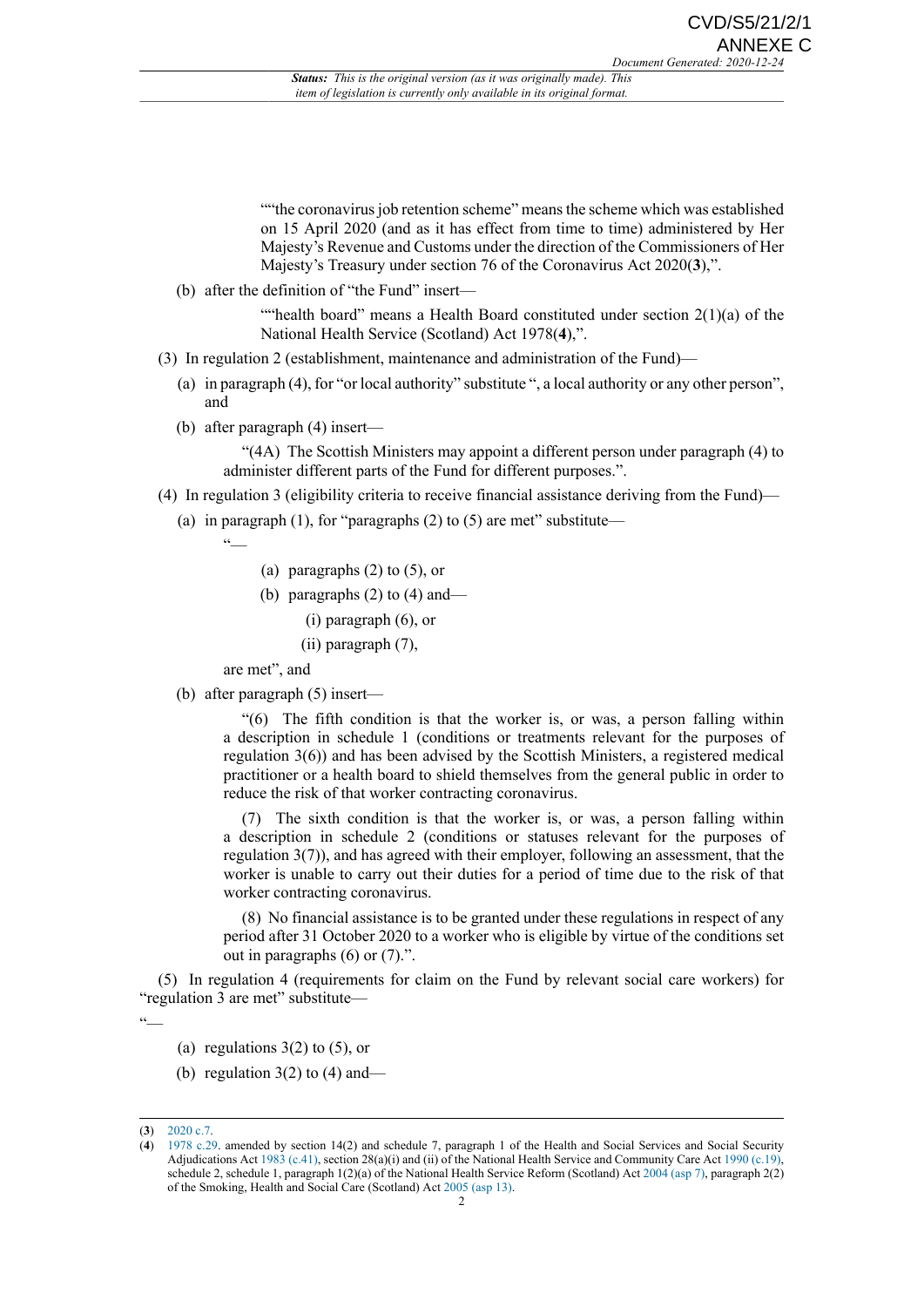- (i) regulation 3(6), or
- (ii) regulation 3(7),

are met".

—

- (6) In regulation 5 (amount of financial assistance to be paid from the Fund)—
	- (a) in paragraph (1) for "regulation 3" substitute "regulation  $3(2)$  to  $(5)$ ",
	- (b) after paragraph (1) insert—

"(1A) Subject to paragraph (2), the maximum amount to be paid from the Fund to each relevant social care worker in respect of each period that the worker meets all the conditions in regulations  $3(2)$  to (4) and either (6) or (7), regardless of whether they also meet the condition at regulation  $3(5)$ , is the difference between—

- (a) 80% of that worker's expected income from health and care work in respect of that period, and
- (b) their actual income from health and care work (including any sick pay) in respect of that period."

(c) in paragraph  $(2)$ —

- (i) after "paragraph  $(1)$ " add "or  $(1A)$ ", and
- (ii) for "from any public body or other person" substitute—

"by virtue of—

- (a) any sick pay,
- (b) the coronavirus job retention scheme, or
- (c) their employer".

(7) In regulation 6(2) (reimbursement of employers of payments to relevant social care workers)

- (a) after "administer the Fund" insert "or different parts of the Fund,", and
- (b) in sub-paragraph (a), for "regulation 3" substitute—

"—

- (i) regulation  $3(2)$  to  $(5)$ , or
- (ii) regulation  $3(2)$  to  $(4)$  and

(aa) regulation 3(6), or

```
(bb) regulation 3(7)".
```
(8) Insert as schedules to the principal Regulations—

#### "SCHEDULE 1 Regulation 3(6)

Conditions or treatments relevant for the purposes of regulation 3(6)

A person who has cancer and is receiving a course of chemotherapy

A person who has lung cancer and is either receiving, or has previously received, radiotherapy intended to cure the cancer

A person who has cancer of the blood or bone marrow (including leukaemia, lymphoma or myeloma) and is at any stage of treatment

A person with a severe chest condition such as cystic fibrosis, severe asthma, severe chronic obstructive pulmonary disease, severe bronchiectasis or pulmonary hypertension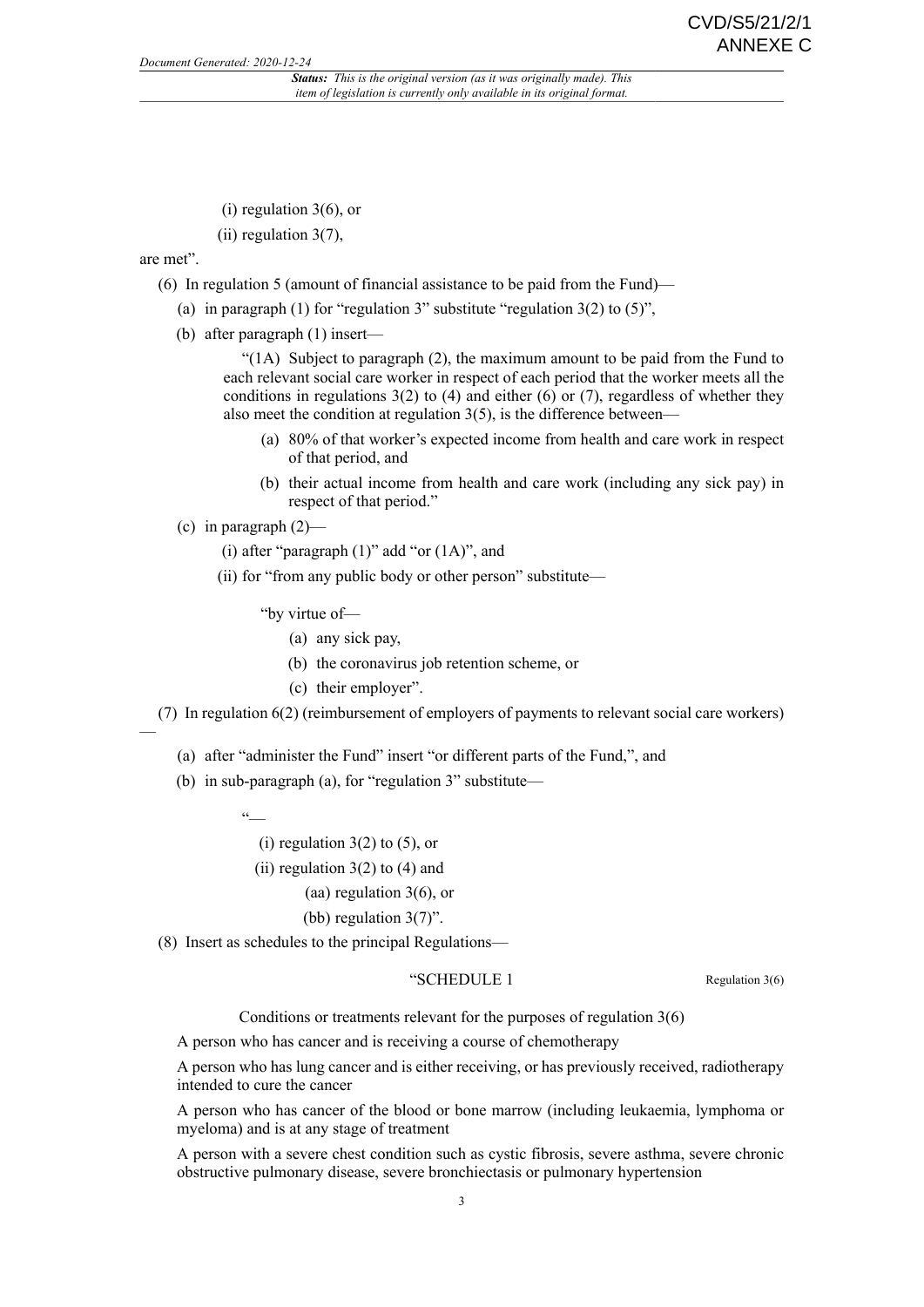A person with a rare disease, including all forms of interstitial lung disease/sarcoidosis, and inborn errors of metabolism (such as severe combined immunodeficiency and homozygous sickle cell) that significantly increase the risk of infections

A person with an absent spleen or who has had their spleen removed

A person who is pregnant and who has significant heart disease (whether congenital or acquired)

A person aged 18 or over with Down's syndrome

A person with stage 5 kidney disease

A person who has had solid organ transplants

A person who has had bone marrow or stem cell transplants in the last six months, or who is taking immunosuppression drugs

A person who is receiving immunotherapy or other continuing antibody treatments for cancer

A person who is receiving targeted cancer treatments which can affect the immune system, such as protein kinase inhibitors or poly (ADP-ribose) polymerase inhibitors

A person who is receiving immunosuppression therapies that significantly increase the risk of infection

A person who is receiving renal dialysis treatment

#### SCHEDULE 2 Regulation 3(7)

Conditions or statuses relevant for the purposes of regulation 3(7)

A person who is aged 70 or older

A person who is under 70 and instructed to get a flu jab each year on medical grounds

A person who is pregnant

A person with chronic respiratory diseases, such as asthma, chronic obstructive pulmonary disease, emphysema or bronchitis

A person with chronic heart disease

A person with chronic kidney disease

A person with chronic liver disease

A person with a chronic neurological condition, including Parkinson's diease, motor neurone disease, multiple sclerosis, a learning disability or cerebral palsy

A person with diabetes

A person who has problems with their spleen, for example sickle cell disease

A person with a weakened immune system as the result of conditions such as human immunodeficiency virus or acquired immune deficiency syndrome, or as a result of medicines such as steroid tablets or chemotherapy

A person with a body mass index of 40 or above"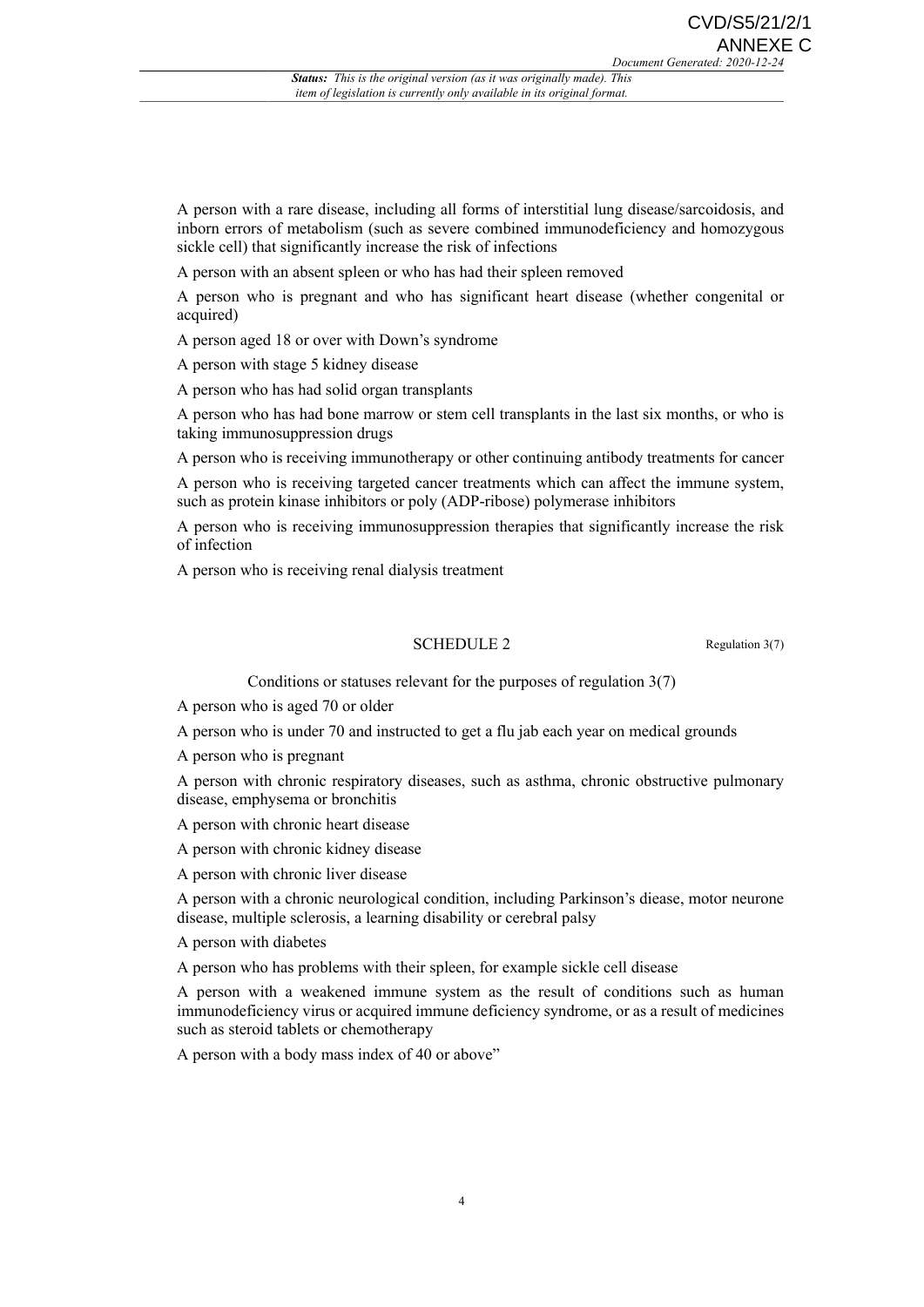*Status: This is the original version (as it was originally made). This item of legislation is currently only available in its original format.*

St Andrew's House, Edinburgh At 8.15 a.m. on 23rd December 2020

*JEANE FREEMAN* A member of the Scottish Government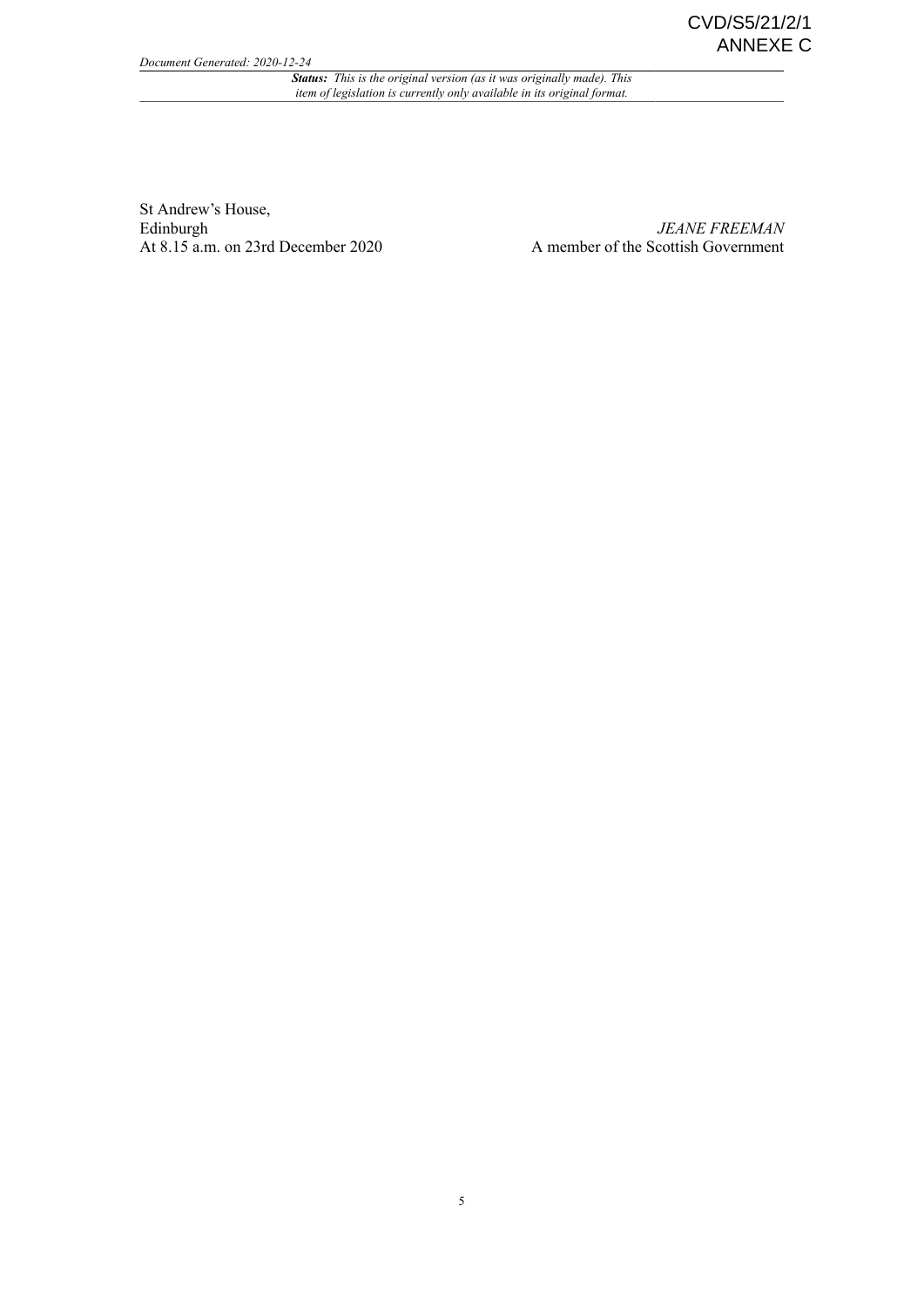#### **EXPLANATORY NOTE**

*(This note is not part of the Regulations)*

These Regulations amend the Social Care Staff Support Fund (Coronavirus) (Scotland) Regulations 2020 ("the principal Regulations").

Regulation 2(3) amends regulation 2(4) in the principal Regulations, with the effect that in addition to an integration authority or a local authority, the Scottish Ministers can appoint any other person to administer the Social Care Staff Support Fund ("the Fund") on their behalf. It also adds a new paragraph (4A) into regulation 2, which enables the Scottish Ministers to appoint different persons to administer different parts of the Fund for different purposes.

Regulation 2(4) amends regulation 3 of the principal Regulations. It inserts new paragraphs (6) to (8) in relation to (a) workers with certain conditions of undergoing certain treatments who have been advised to shield and (b) workers with certain conditions or statuses who have agreed with their employer that they are unable to work because of the risk of contracting coronavirus. New regulation 3(8) provides any such workers will only be eligible for financial assistance from the Fund in relation to any period all those conditions are met up to 31 October 2020.

Regulation 2(5) amends regulation 4 of the principal Regulations in consequence of the new conditions added to regulation 3. Regulation  $2(6)$  inserts a new paragraph  $(1)$  into regulation 5 of the principal Regulations to outline the method to be used in calculating the amount a worker will receive from the Fund where that worker satisfies the amended eligibility criteria and amends regulation 5(2) in respect of payments received from the coronavirus job retention scheme, their employer, or relevant sick pay that will be subtracted in determining the amount of financial assistance paid from the Fund.

Regulation 2(7) makes consequential amendments to regulation 6 of the principal Regulations.

Regulation 2(8) inserts schedules 1 (conditions or treatments) and 2 (conditions or statuses) into the principal Regulations.

A Business and Regulatory Impact Assessment in relation to these Regulations has been prepared and placed in the Scottish Parliament Information Centre. Copies of it can be obtained online at [www.legislation.gov.uk](http://www.legislation.gov.uk/).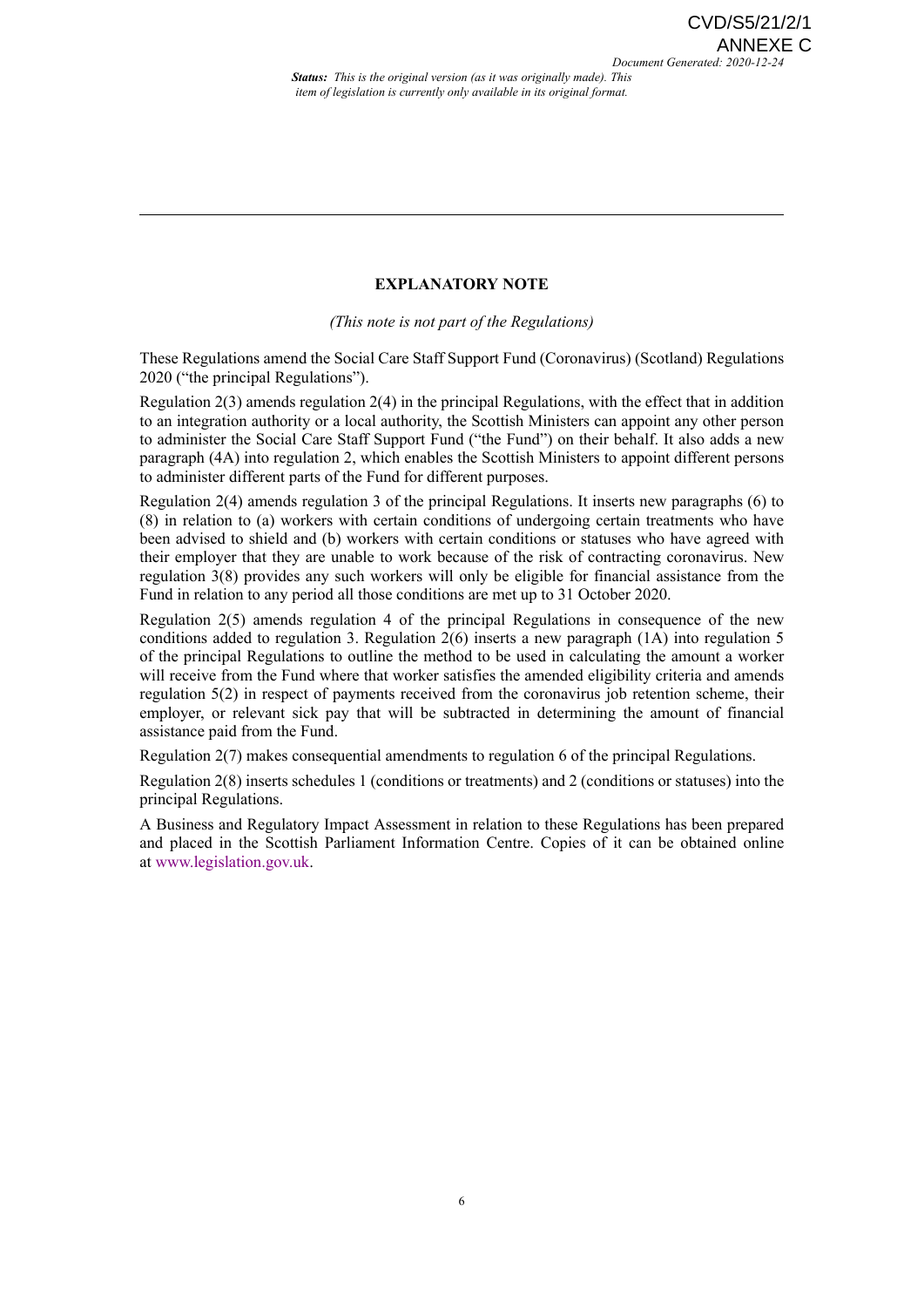## **POLICY NOTE**

## **THE SOCIAL CARE STAFF SUPPORT FUND (CORONAVIRUS) (SCOTLAND) AMENDMENT REGULATIONS 2020**

### **SSI 2020/469**

The Social Care Staff Support Fund (Coronavirus) (Scotland) Amendment Regulations 2020 ("amending regulations") were made in exercise of the powers conferred by sections 2, 7 and paragraph 7(3) of schedule 1 of the Coronavirus (Scotland) (No.2) Act 2020 ("the 2020 Act"). The instrument is subject to made-affirmative procedure.

The purpose of this Instrument is to amend the Social Care Staff Support Fund (Coronavirus) (Scotland) Regulations 2020 ("principal Regulations") which made provision for the establishment, maintenance and administration of the Social Care Staff Support Fund ("the Fund") in accordance with paragraph 7 of Schedule 1 to the Coronavirus (Scotland) (No.2) Act 2020. The amending regulations widen the eligibility criteria for the Fund and increase the ability of Scottish Ministers to appoint a person to manage the Fund on their behalf.

### **Policy Objectives**

The Social Care Staff Support Fund was created in order to ensure that relevant social care workers who meet the eligibility criteria do not experience financial hardship during the coronavirus pandemic. The Fund currently provides financial support to relevant social care workers who have their ability to work restricted for a reason relating to coronavirus and are therefore suffering a reduction in income, and resulting financial hardship, on or after Part 1 of that Act came into force, due to any of the following reasons:

- They are ill with coronavirus; or
- They are self-isolating in line with the latest Scottish NHS guidance, or specific social care infection prevention and control guidance where this exists.

Provided all the other eligibility criteria in regulations 3(2) to (4) of the principal Regulations are met, the amending Regulations provide that relevant social care workers who meet the following conditions are eligible to receive financial assistance from the Fund:

- They have or had a condition or are receiving treatement for a condition which is listed in Schedule 1 and have been advised to shield themselves from the public; or
- They have or had a condition or status listed in Schedule 2 and following a risk assessment undertaken with their employer, both the worker and employer have agreed that they cannot work with suitable protection from coronavirus.

The new conditions are designed to catch relevant social care workers who were shielding during the period March-October 2020, or who were assessed by NHS Inform as being "higher risk" and agreed with their employer that they could not safely carry out their duties, whose employers did not apply to the coronavirus job retention scheme (JRS). Schedule 1 reflects the "extremely high risk" NHS inform category, while Schedule 2 reflects the "higher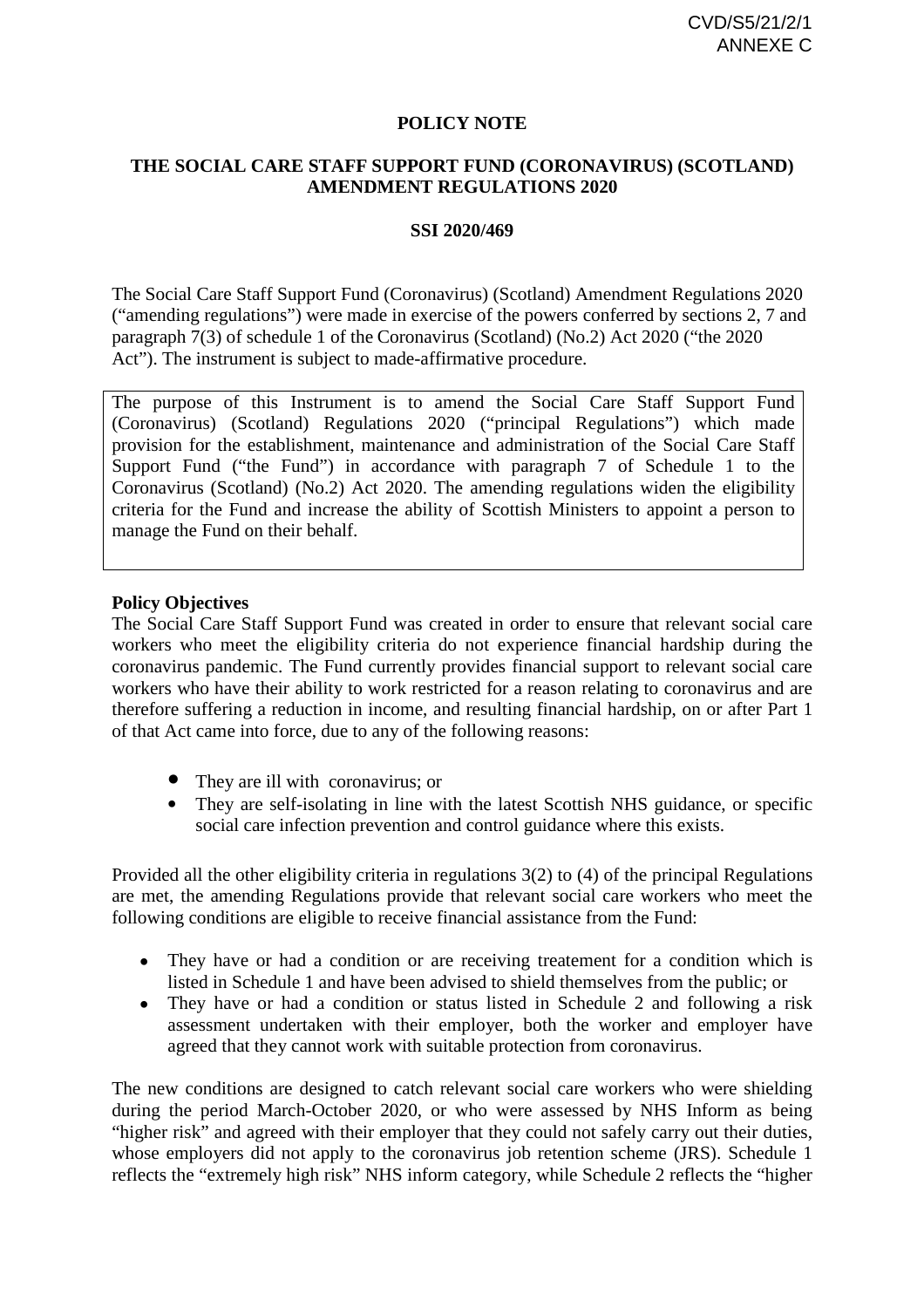risk" category. The amount the newly eligible categories of workers can claim is capped at 80% of their expected income – this is intended to restore parity with workers who were paid in line with the JRS.

This amendment to the eligibilty criteria of the Fund will ensure that relevant social care workers will receive 80% of their expected income in these circumstances. All payments will be made before the end of March 2021.

The other main change to the principal Regulations and the Fund is the Scottish Ministers may appoint any person to administer the Fund, or any particular parts of the Fund for different purposes, on their behalf. The previous position was that Ministers could only appoint a local authority or integration authority to do this.

Those who are eligible to access the Social Care Staff Support Fund must still be workers in the relevant categories of the social care sector. Workers in the following categories are eligible:

- (a) a support service,
- (b) a care home service,
- (c) an offender accommodation service,
- (d) a housing support service.

### **Consultation**

The following bodies have been consulted:

The Convention of Scottish Local Authorities (COSLA) GMB Union UNISON Union Unite Union The Scottish Trades Union Congress The Coalition of Care and Support Providers in Scotland Scottish Care

### **Financial Effects**

A Business and Regulatory Impact Assessment (BRIA) has been completed for both iterations of the regulations and is attached. The BRIA concluded that the policy will be beneficial to the social care workforce and social care providers, therefore justifies the costs. The policy will support infection prevention and control policies in response to the coronavirus pandemic and contribute to our overall commitment to fair work in the Social Care sector.

Scottish Government *Mental Health and Social Care Directorate 22 December 2020*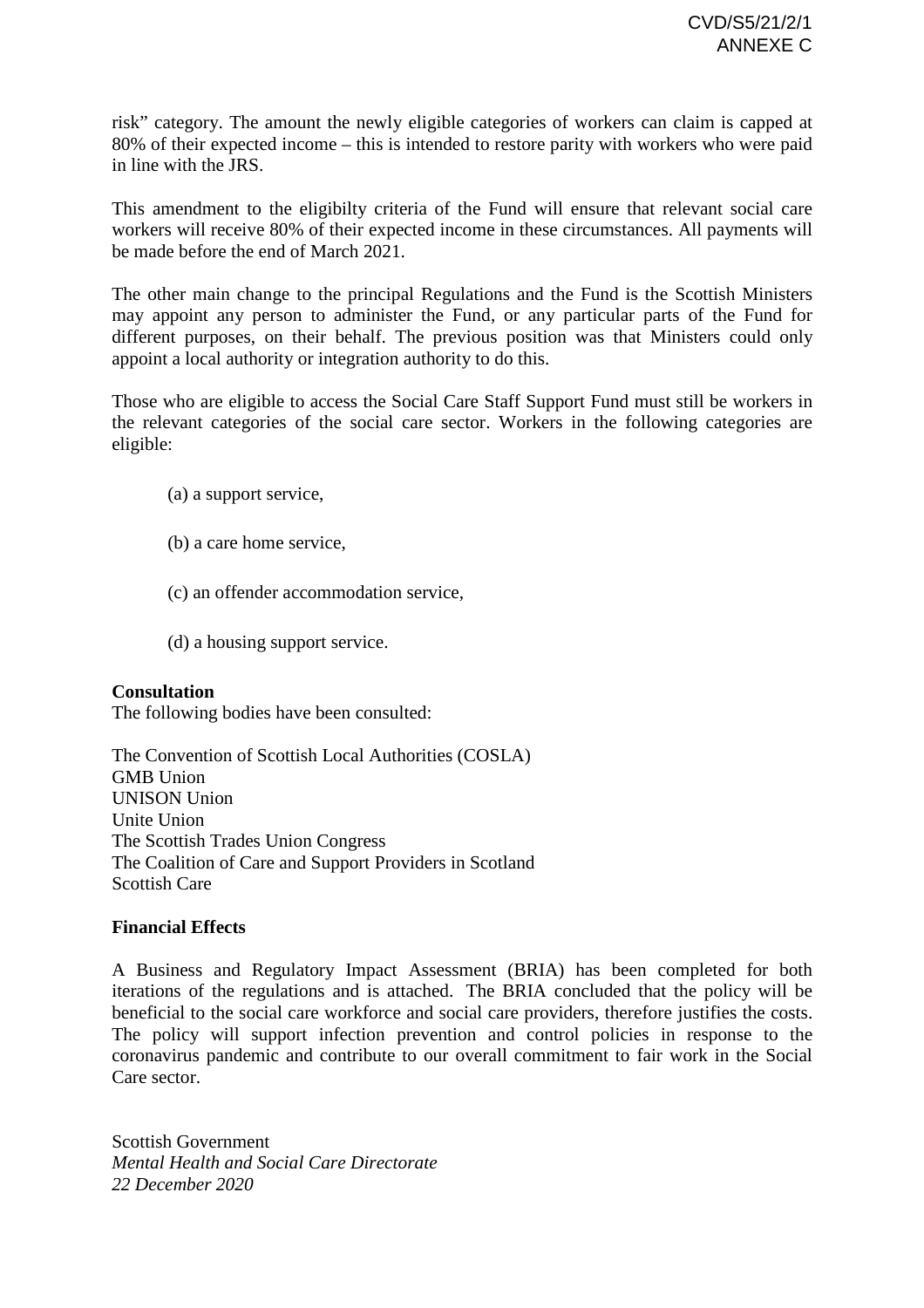*Regulations made by the Scottish Ministers and laid before the Scottish Parliament under paragraph 6(3) of schedule 19 of the Coronavirus Act 2020 for approval by resolution of the Scottish Parliament within 28 days beginning with the day on which the Regulations were made, not taking into account any period of dissolution or recess for more than 4 days.*

## SCOTTISH STATUTORY INSTRUMENTS

# **2020 No. 471**

# **PUBLIC HEALTH**

# The Health Protection (Coronavirus) (Restrictions and Requirements) (Local Levels) (Scotland) Amendment (No. 9) Regulations 2020

|                                  | at $12.39 p.m.$ on     |
|----------------------------------|------------------------|
| Made<br><b>Contract Contract</b> | 23rd December 2020     |
| Laid before the Scottish         | at 3.00 p.m. on $23rd$ |
| Parliament                       | December 2020          |
| Coming into force                | 26th December 2020     |

The Scottish Ministers make the following Regulations in exercise of the power conferred by paragraph 1(1) of schedule 19 of the Coronavirus Act 2020(**1**)("the Act") and all other powers enabling them to do so.

These Regulations are made in response to the serious and imminent threat to public health which is posed by the incidence and spread of coronavirus in Scotland.

The Scottish Ministers consider that the restrictions and requirements imposed by these Regulations are proportionate to what they seek to achieve, which is a public health response to that threat.

In accordance with paragraph 6(2) and (3) of schedule 19 of the Act, the Scottish Ministers are of the opinion that, by reason of urgency, it is necessary to make these Regulations without a draft having been laid before, and approved by, a resolution of the Scottish Parliament.

#### **Citation and commencement**

**1.** These Regulations may be cited as the Health Protection (Coronavirus) (Restrictions and Requirements) (Local Levels) (Scotland) Amendment (No. 9) Regulations 2020 and come into force on 26 December 2020.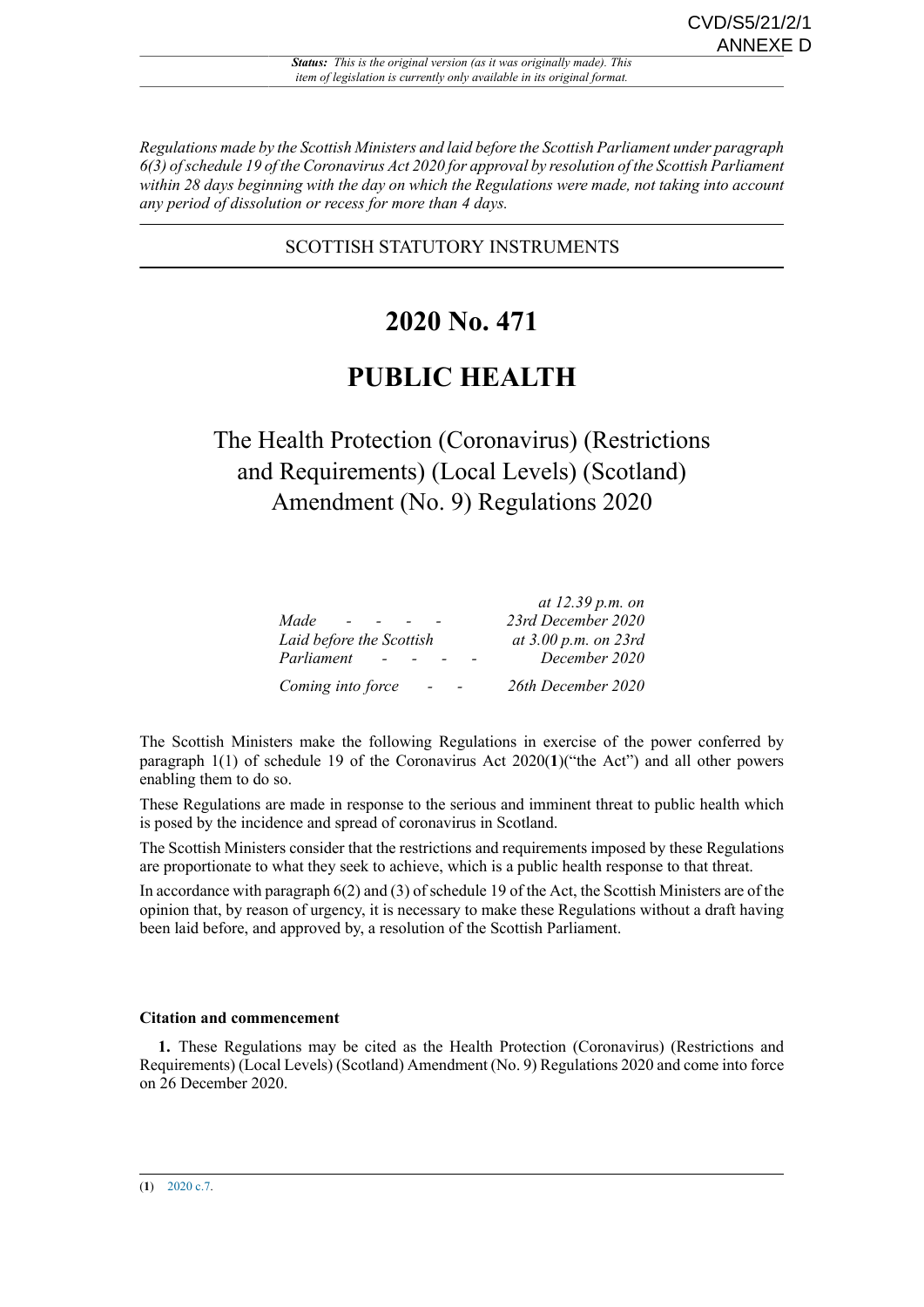#### **Amendment of the Health Protection (Coronavirus) (Restrictions and Requirements) (Local Levels) (Scotland) Regulations 2020**

**2.** The Health Protection (Coronavirus) (Restrictions and Requirements) (Local Levels) (Scotland) Regulations 2020(**2**) are amended in accordance with regulations 3 to 6.

#### **Amendments to restrict travel to and from the Republic of Ireland**

**3.** In regulation 2(1) (interpretation), omit the definition of "County Donegal".

**4.** In paragraph 4 of schedule 7A (restrictions on leaving or entering Scotland: common travel area), for "County Donegal" substitute "the Republic of Ireland".

#### **Amendment to Level 4: closure of premises**

**5.** In paragraph 1(2) of schedule 5 (closure of certain premises in Level 4), after head (sa), insert—

- "(sb) a tanning salon or premises which operates a self-tanning machine or a spraytan booth,
- (sc) a travel agency,
- (sd) a premises laid out as a showroom to demonstrate products for installation in residential property, such as kitchen, bathroom, furniture or glazing showrooms ".
- **6.** In paragraph 2 of schedule 5 (closure of retail premises in Level 4)—
	- (a) for sub-paragraph  $(3)(e)$ , substitute—
		- "(e) building merchants and suppliers of products and tools used in building work and repairs,".
	- (b) in sub-paragraph  $(3)(u)$ , omit "garden centres, plant nurseries,".

St Andrew's House, Edinburgh At 12.39 p.m. on 23rd December 2020

*MICHAEL RUSSELL* A member of the Scottish Government

<sup>(</sup>**2**) [S.S.I. 2020/344,](http://www.legislation.gov.uk/id/ssi/2020/344) amended by [S.S.I. 2020/347](http://www.legislation.gov.uk/id/ssi/2020/347), [S.S.I. 2020/374](http://www.legislation.gov.uk/id/ssi/2020/374), [S.S.I. 2020/389,](http://www.legislation.gov.uk/id/ssi/2020/389) [S.S.I. 2020/392,](http://www.legislation.gov.uk/id/ssi/2020/392) [S.S.I. 2020/400](http://www.legislation.gov.uk/id/ssi/2020/400), S.S.I. 2020/ 415, [S.S.I. 2020/427,](http://www.legislation.gov.uk/id/ssi/2020/427) [S.S.I. 2020/439](http://www.legislation.gov.uk/id/ssi/2020/439) and [S.S.I. 2020/452.](http://www.legislation.gov.uk/id/ssi/2020/452)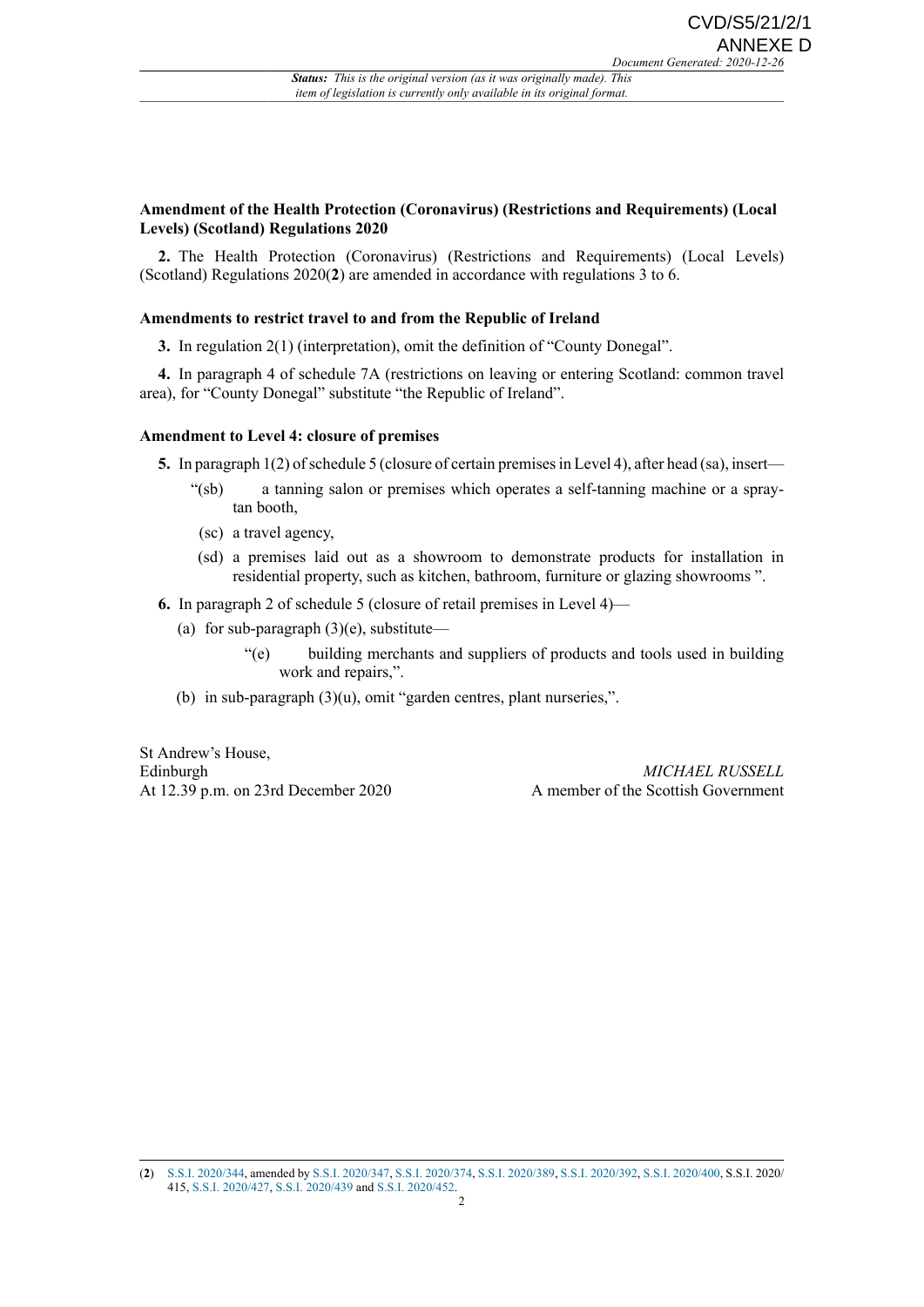#### **EXPLANATORY NOTE**

*(This note is not part of the Regulations)*

These Regulations amend the Health Protection (Restrictions and Requirements) (Local Levels) (Scotland) Regulations 2020 ("the Local Levels Regulations"). These Regulations come into force on 26 December 2020.

Regulations 3 and 4 amend schedule 7A of the Local Levels Regulations so that the restrictions in relation to the common travel area apply to the whole of the Republic of Ireland rather than just County Donegal.

Regulations 5 and 6 amend schedule 5 of the Local Levels Regulations to alter premises which are required to close in a Level 4 area. Regulation 5 adds the following to the definition of a "listed business" in paragraph 1 of schedule 5: travel agencies, tanning salons or premises which operate self-tanning machines or spray-tan booths, and certain showrooms such as kitchen, bathroom, furniture or glazing showrooms.

Regulation 6 alters the list of retail premises that are exempt from the closure requirements in paragraph 2 of schedule 5. It omits garden centres and plant nurseries from that list and replaces "homeware, building supplies and hardware stores" with "building merchants and suppliers of products and tools used in building work and repairs".

A Business and Regulatory Impact Assessment has been prepared. Copies may be obtained online at<www.legislation.gov.uk>.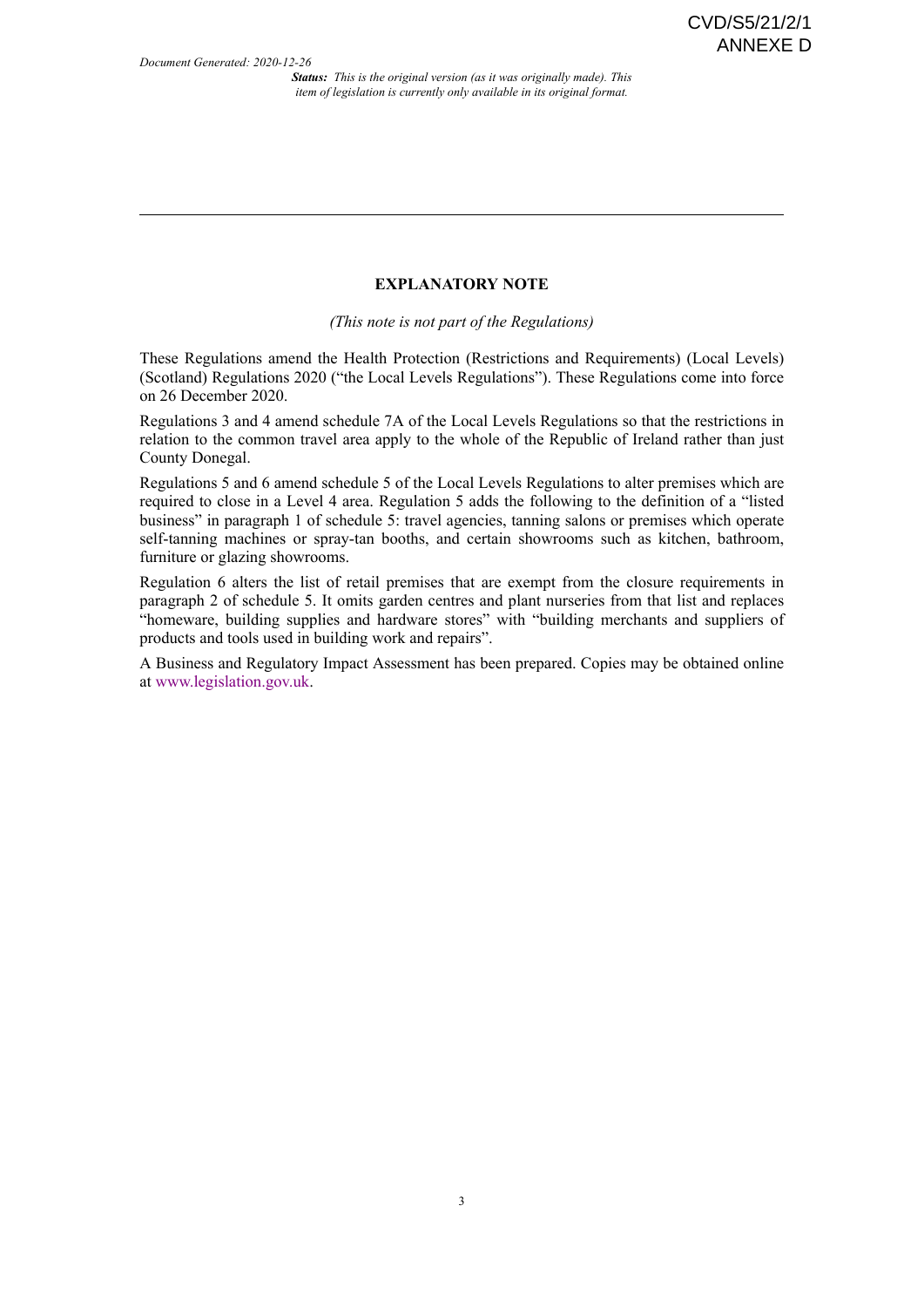# **POLICY NOTE**

### **THE HEALTH PROTECTION (CORONAVIRUS) (RESTRICTIONS AND REQUIREMENTS) (LOCAL LEVELS) (SCOTLAND) AMENDMENT (NO. 9) REGULATIONS 2020**

#### **SSI 2020/471**

The above instrument was made in exercise of the power conferred by paragraph 1(1) of schedule 19 of the Coronavirus Act 2020 ("the Act"). The instrument is subject to made affirmative procedure by virtue of paragraph 6(3) of schedule 19 of the Act.

These Regulations amend the Health Protection (Coronavirus) (Restrictions and Requirements) (Local Levels) (Scotland) Regulations 2020 to adjust the definition of nonessential retail. The Regulations remove garden centres and plant nurseries from the list of essential retailers, these type of retailers must remain shut in Level 4 areas as a result. The regulations also replace "homeware, building supplies and hardware stores" with "building merchants and suppliers of products and tools used in building work and repairs" to ensure retailers selling homeware items, which in many cases would be considered non-essential, are prohibited from opening in Level 4. Click and collect services will remain available. The Regulations prohibit home showroom premises from opening, such as kitchen, bathroom, furniture or glazing showrooms. Some retail services are also prohibited in Level 4 areas, these services are tanning salons, or premises which operate a self-tanning machine or spray-tan booths and travel agencies.

These Regulations also prohibit travel to or from the Republic of Ireland as a result of the national lockdown in the Republic of Ireland announced on 22 December 2020 for commencement on 26 December 2020.

### **Legislative background**

1. The UK Coronavirus Act 2020 received Royal Assent on 25 March 2020. Under that Act, the Scottish Government made regulations (in force from 26 March) to implement physical distancing and impose restrictions on gatherings, events and operation of business activity. From 14 September they were replaced by the Health Protection (Coronavirus) (Restrictions and Requirements) (Scotland) Regulations 2020. From 9 October those regulations were suspended and replaced by the Health Protection (Coronavirus) Restrictions and Requirements) (Additional Temporary Measures) (Scotland) Regulations 2020. A new levels-based approach was introduced on 2 November, when the Health Protection (Coronavirus) (Restrictions and Requirements) (Local Levels) (Scotland) Regulations 2020 ("the principal regulations") came into force and revoked the previous regulations.

### **Policy Objectives**

### *Non-essential retail*

2. The principal regulations require non-essential retail to remain closed in Level 4 areas. As a result of the latest evidence, it has become necessary to tighten Level 4 to ensure opportunities for household to household transmission are reduced further. Garden centres,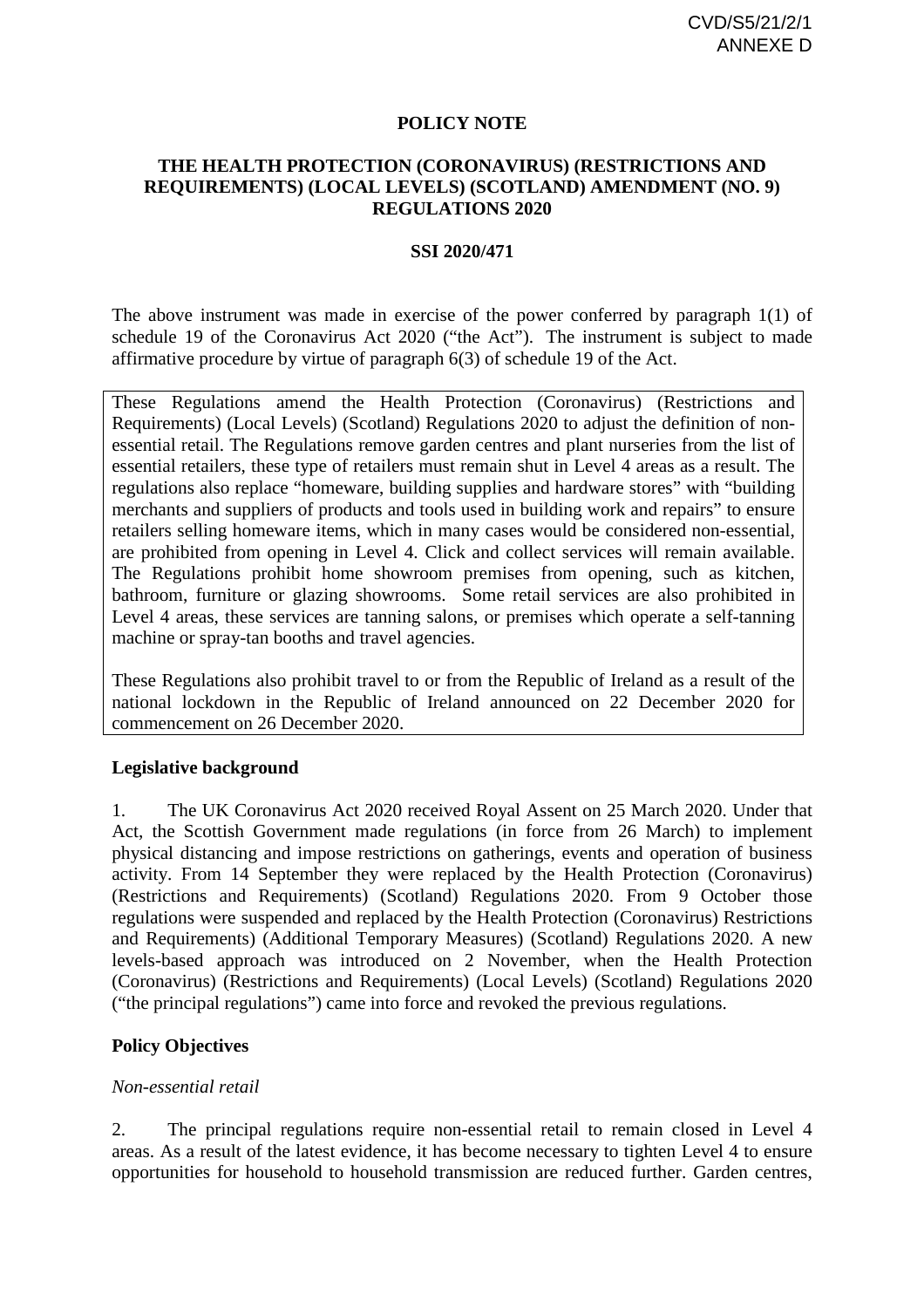and plant nursery retailers must now remain closed in Level 4 as a result of being removed from the list of essential retailer. The regulations replace "homeware, building supplies and hardware stores" with "building merchants and suppliers of products and tools used in building work and repairs" to ensure retailers selling homeware items, which in many cases could not be considered essential, are prohibited from opening in Level 4. Click and collect services will still be available. The Regulations prohibit home showroom premises from opening, such as kitchen, bathroom, furniture or glazing showrooms. Some other nonessential services are also prohibited from opening in Level 4 areas, these services are tanning salons, premises which operate a tanning machine or spray-tan booth and travel agencies. Our intention, with all of these changes, is to provide fewer opportunities for travel and social mixing which will help to reduce transmission.

# *Travel to the Republic of Ireland*

3. The Republic of Ireland is moving back into Level 5 lockdown with travel restrictions applying from 26 December 2020. The common travel area provisions operate on a presumption that where a government imposes a national lockdown, unless there are good reasons to decide otherwise, travel in respect of that country to or from Scotland (without a reasonable excuse) should be made unlawful. These Regulations therefore prohibit travel from or to Scotland into or out of the Republic of Ireland.

# **Consultation**

4. There has been no public consultation in relation to this instrument. The Scottish Government has informally consulted with the industry bodies affected.

# **Impact Assessments**

5. A Business and Regulatory Impact Assessment is being prepared for this instrument and will be published shortly. Other Impact Assessments have not been prepared for this instrument. Impact Assessments have been prepared previously to assess the impact of the restrictions within levels, these are published alongside the relevant Regulations. The provisions are however subject to strict obligations on the Scottish Government to review their necessity.

Scottish Government Directorate for Constitution and Cabinet *23 December 2020*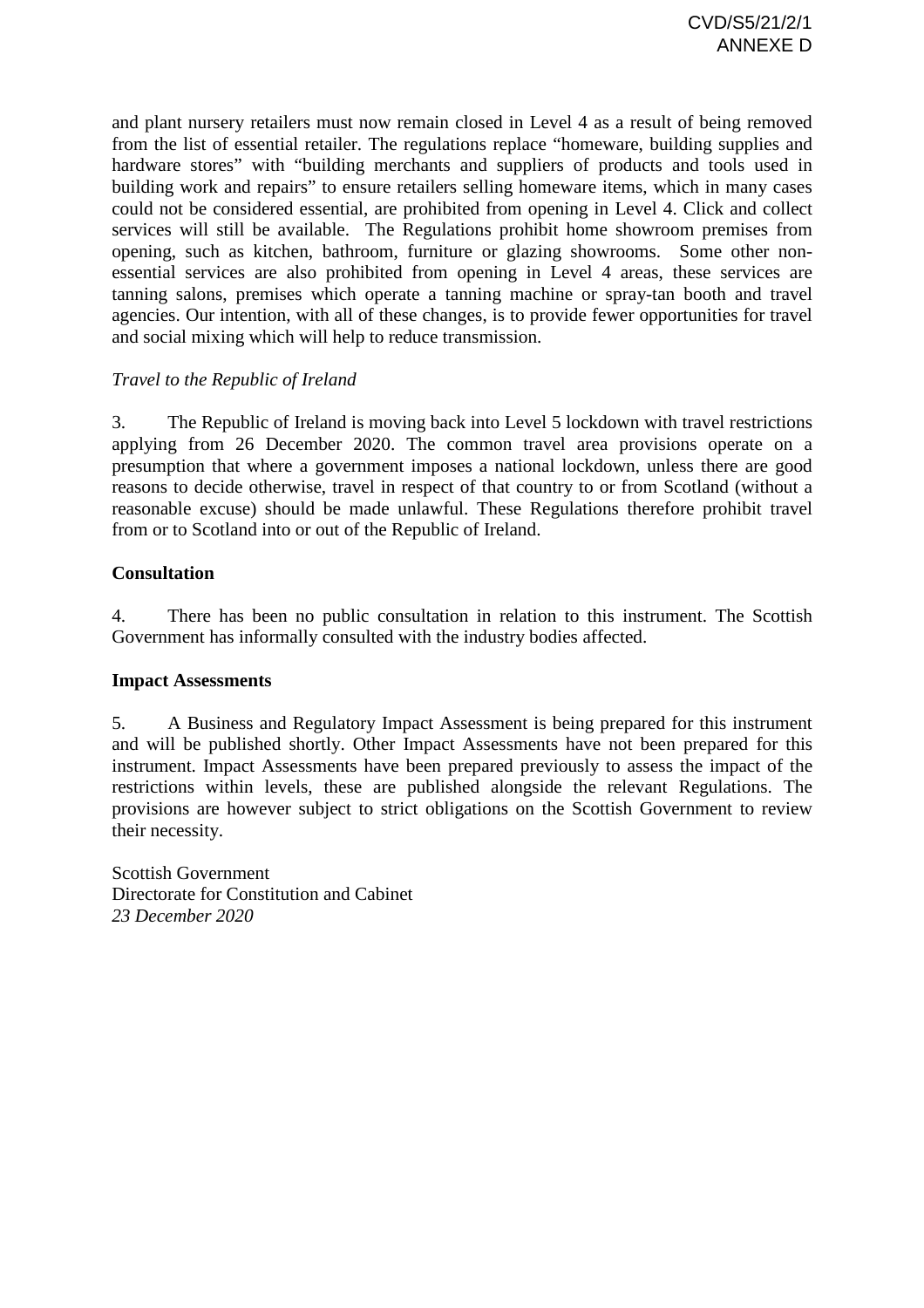*Regulations made by the Scottish Ministers and laid before the Scottish Parliament under paragraph 6(3) of schedule 19 of the Coronavirus Act 2020 for approval by resolution of the Scottish Parliament within 28 days beginning with the day on which the Regulations were made, not taking into account any period of dissolution or recess for more than 4 days.*

### SCOTTISH STATUTORY INSTRUMENTS

# **2021 No. 1**

# **PUBLIC HEALTH**

# The Health Protection (Coronavirus) (Restrictions and Requirements) (Local Levels) (Scotland) Amendment (No. 10) Regulations 2021

| Made<br>and the state of the state of | 4th January 2021 |
|---------------------------------------|------------------|
| Laid before the Scottish              |                  |
| Parliament                            | 5th January 2021 |
| Coming into force                     | 5th January 2021 |

The Scottish Ministers make the following Regulations in exercise of the power conferred by paragraph 1(1) of schedule 19 of the Coronavirus Act 2020(**1**) ("the Act") and all other powers enabling them to do so.

These Regulations are made in response to the serious and imminent threat to public health which is posed by the incidence and spread of coronavirus in Scotland.

The Scottish Ministers consider that the restrictions and requirements imposed by these Regulations are proportionate to what they seek to achieve, which is a public health response to that threat.

In accordance with paragraph 6(2) and (3) of schedule 19 of the Act, the Scottish Ministers are of the opinion that, by reason of urgency, it is necessary to make these Regulations without a draft having been laid before, and approved by, a resolution of the Scottish Parliament.

#### **Citation and commencement**

**1.** These Regulations may be cited as the Health Protection (Coronavirus) (Restrictions and Requirements) (Local Levels) (Scotland) Amendment (No. 10) Regulations 2021 and come into force on 5 January 2021.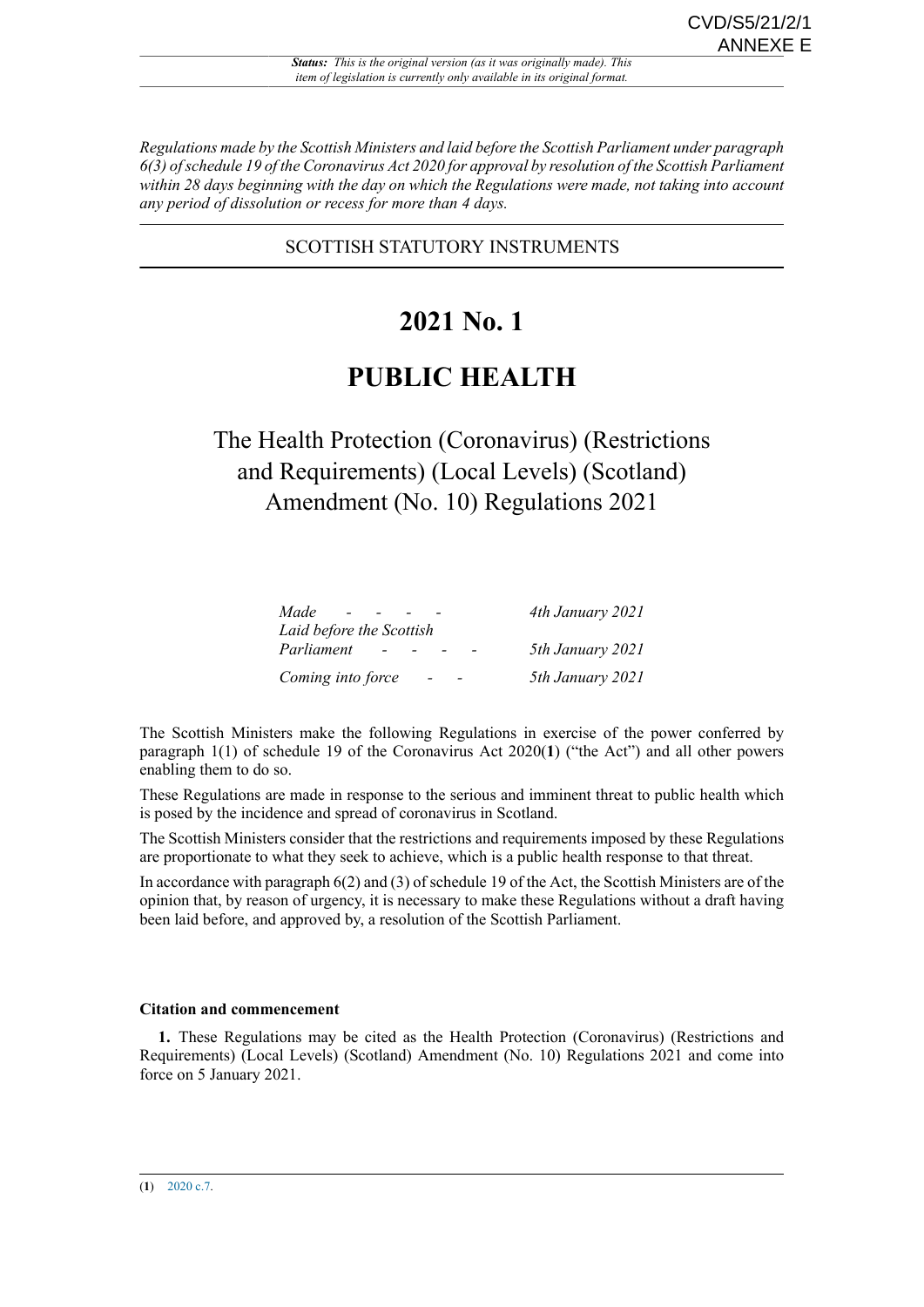#### **Amendment of the Health Protection (Coronavirus) (Restrictions and Requirements) (Local Levels) (Scotland) Regulations 2020**

**2.** The Health Protection (Coronavirus) (Restrictions and Requirements) (Local Levels) (Scotland) Regulations 2020(**2**) are amended in accordance with regulations 3 to 4.

#### **Amendment to Part 3 (enforcement)**

**3.** In regulation 4 (enforcement of requirements), after paragraph (7), insert—

"(7A) Where a relevant person considers that a person is outside the place where that person is living, the relevant person may—

- (a) direct that person to return to the place where they are living, or
- (b) remove that person to the place where they are living.

(7B) A constable, exercising the power in paragraph (7A)(b) to remove a person to the place where that person is living, may use reasonable force, if necessary, in exercise of the power.".

#### **Amendment to Level 4: restrictions on gatherings and requirement to stay at home**

- **4.** In schedule 5 (level 4 restrictions)—
	- (a) in paragraph 11 (restriction on public gatherings indoors in a level 4 area) in subparagraph  $(1)(a)$ , for "six" substitute "two",
	- (b) in paragraph 12 (restriction on public gatherings outdoors in a level 4 area)—
		- (i) for sub-paragraph  $(1)(a)$  substitute—

"(a) consists of no more than two persons from different households,"

- (ii) omit sub-paragraph (1)(b),
- (iii) omit sub-paragraph  $(1)(d)(xii)$ ,
- (iv) in sub-paragraph  $(1)(d)(xiii)$  for "18" substitute "12", and
- (v) in sub-paragraph (3) omit " $(1)(d)(xii)$  and",
- (c) in paragraph 13 (restriction on gatherings in private dwellings in a level 4 area)—
	- (i) for sub-paragraph  $(1)(a)$  substitute—

"(a) takes place outdoors and consists of no more than two persons from different households,", and

- (ii) omit sub-paragraph  $(1)(b)(i)$ ,
- (d) omit paragraph 14 (restrictions on leaving level 4 area),
- (e) for paragraph 16(1) (examples of reasonable excuse) substitute—

"**16.**—(1) For the purposes of regulation 15, examples of what constitutes a reasonable excuse (see regulation 5(4)) include entering or remaining in a Level 4 area that the person does not live in, for the purposes set out in sub-paragraph (2)." and

(f) after paragraph 16 (examples of reasonable excuse) insert—

<sup>(</sup>**2**) [S.S.I. 2020/344,](http://www.legislation.gov.uk/id/ssi/2020/344) amended by [S.S.I. 2020/347](http://www.legislation.gov.uk/id/ssi/2020/347), [S.S.I. 2020/374](http://www.legislation.gov.uk/id/ssi/2020/374), [S.S.I. 2020/389,](http://www.legislation.gov.uk/id/ssi/2020/389) [S.S.I. 2020/392,](http://www.legislation.gov.uk/id/ssi/2020/392) [S.S.I. 2020/400](http://www.legislation.gov.uk/id/ssi/2020/400), S.S.I. 2020/ 415, [S.S.I. 2020/427,](http://www.legislation.gov.uk/id/ssi/2020/427) [S.S.I. 2020/439,](http://www.legislation.gov.uk/id/ssi/2020/439) [S.S.I. 2020/452](http://www.legislation.gov.uk/id/ssi/2020/452) and [S.S.I. 2020/471.](http://www.legislation.gov.uk/id/ssi/2020/471)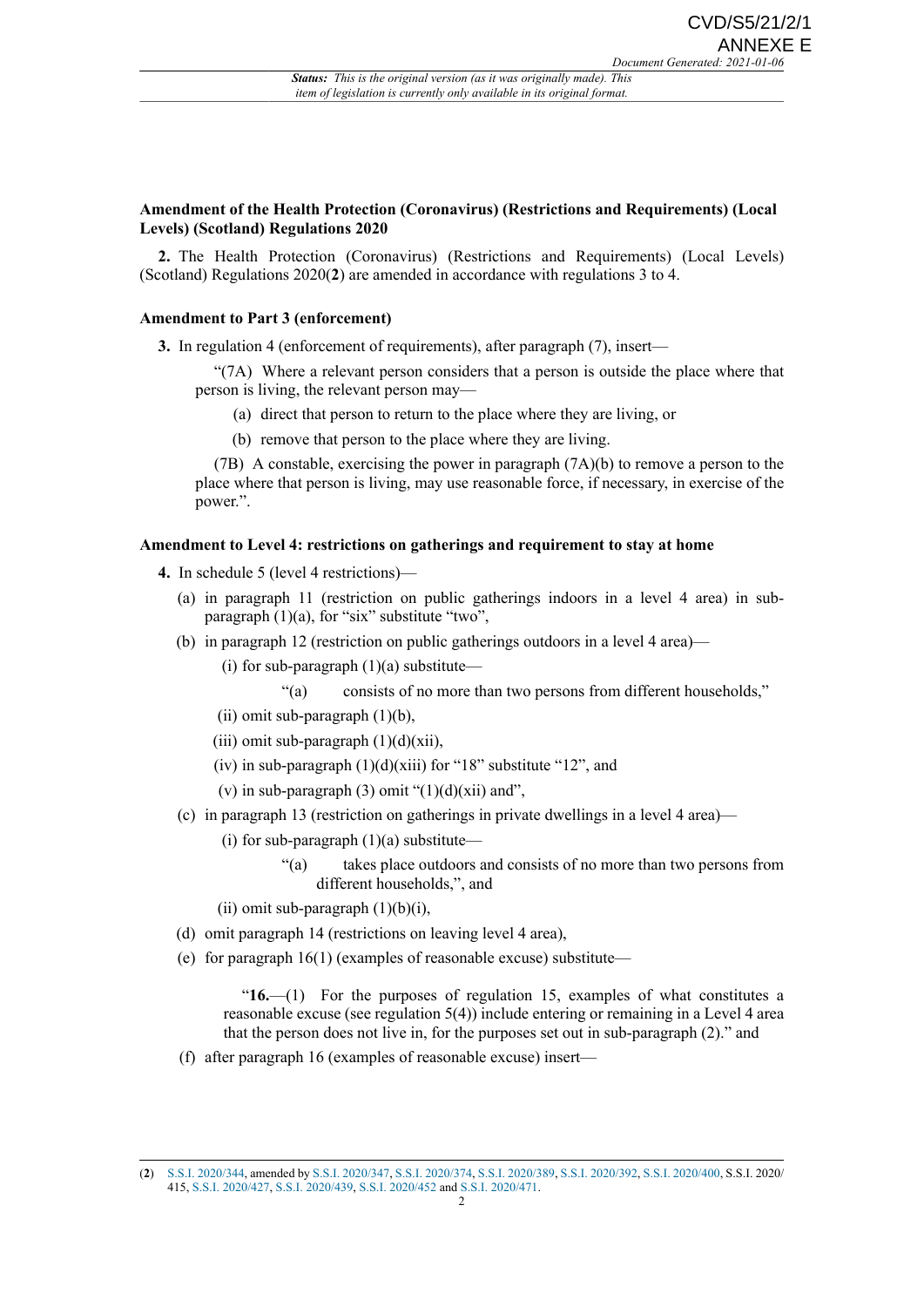#### "**Requirement to stay at home in Level 4 areas**

**17.**—(1) A person who is living in a Level 4 area must not leave the place where that person is living.

(2) For the purposes of sub-paragraph (1), the place where a person is living includes the premises where they live together with any garden, yard, passage, stair, garage, outhouse or other appurtenance of such premises.

(3) Sub-paragraph (1) does not apply to any person who is homeless.

#### **Examples of reasonable excuse**

18.—(1) For the purposes of regulation 17, examples of what constitutes a reasonable excuse (see regulation 5(4)) include leaving the place where the person is living, for the purposes set out in sub-paragraph (2).

- (2) The purposes are to—
	- (a) obtain or provide—
		- (i) food and medical supplies for those in the same household (including animals in the household) or for vulnerable persons,
		- (ii) supplies for the essential upkeep, maintenance and functioning of the household, or the household of a vulnerable person,
	- (b) work or provide voluntary or charitable services, where it is not possible for the person to do so from home*,*
	- (c) access, provide or receive childcare, education or training, including a support service for parents or expectant parents,
	- (d) lead an act of worship,
	- (e) provide care or assistance to a vulnerable person,
	- (f) visit a person detained in a prison, young offenders institution, remand centre, secure accommodation or other place of detention,
	- (g) provide or receive emergency assistance,
	- (h) provide or obtain medical assistance, including accessing any of the following—
		- (i) audiology services,
		- (ii) chiropody services,
		- (iii) chiropractic services,
		- (iv) dental services,
		- (v) ophthalmic services,
		- (vi) osteopathic services,
		- (vii) services relating to mental health,
		- (viii) vaccination services,
	- (i) accompany a person obtaining medical assistance, or visit a person receiving treatment in a hospital or who is residing in a hospice or care home,
	- (j) avoid injury, illness or other risk of harm, or support someone who is doing so,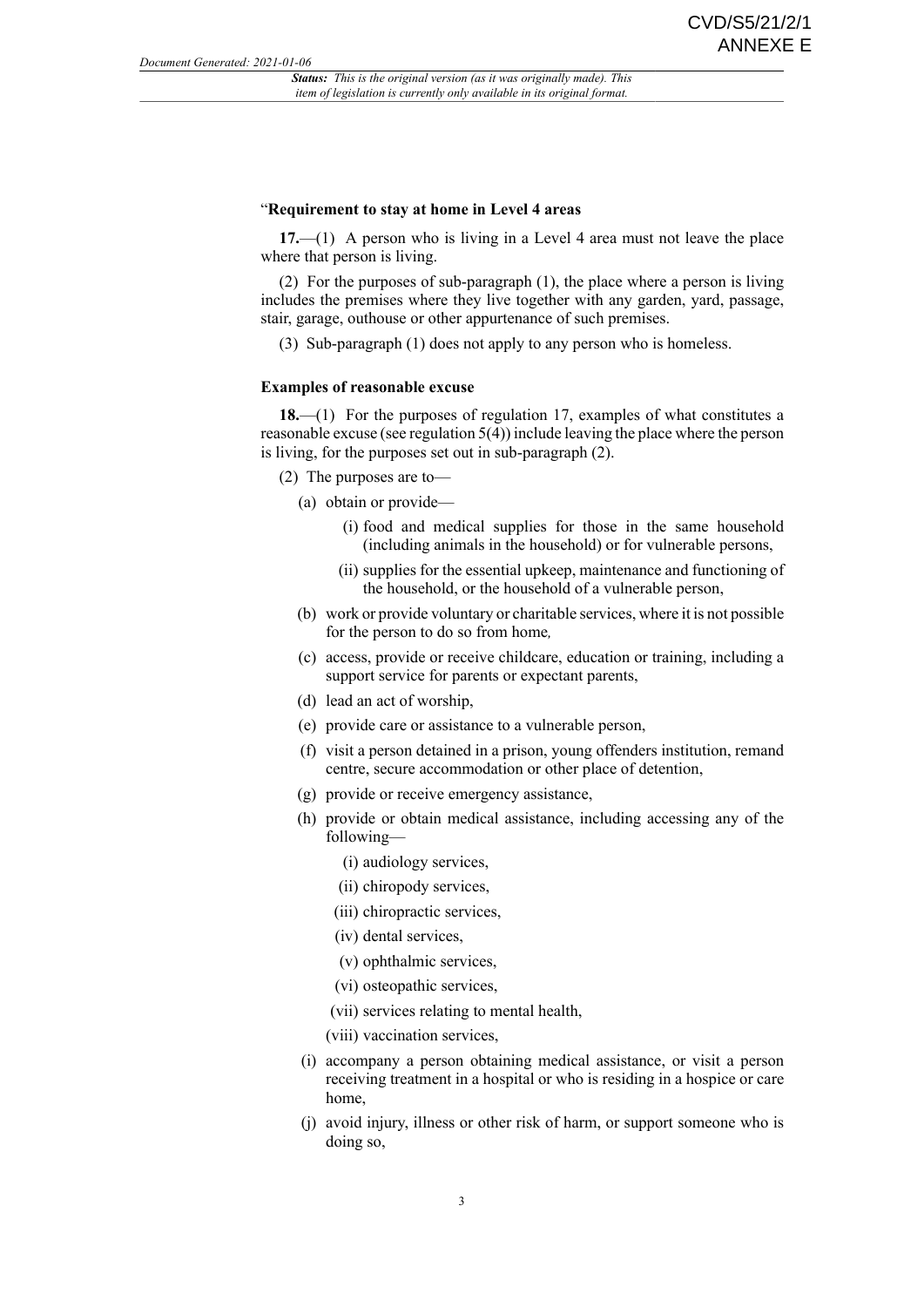- (k) move home or undertake activities in connection with the maintenance, purchase, sale, letting, or rental of residential property that the person owns or is otherwise responsible for,
- (l) participate in or facilitate shared parenting arrangements,
- (m) fulfil a legal obligation or participate in legal proceedings where it is not possible for the person to do so from the place where the person is living,
- (n) vote, or register to vote, in an election (including to vote as proxy),
- (o) donate blood,
- (p) access public services, including any of the following, where it is not possible for the person to do so from the place where the person is living—
	- (i) social services,
	- (ii) services provided by the Department for Work and Pensions,
	- (iii) services provided to victims (such as victims of crime),
	- (iv) asylum and immigration services and interviews,
- (q) access services provided by voluntary or charitable services, including food banks,
- (r) access waste disposal or recycling facilities,
- (s) obtain money from or deposit money with a business mentioned in paragraph  $2(3)(i)$  or (k), where it is not possible for the person to do so from the place where the person is living,
- (t) undertake exercise or recreation—
	- (i) outdoors,
	- (ii) that starts and ends at the same place, which place must be—
		- (aa) in the local government area in which that person lives, or
		- (bb) within 5 miles of such local government area, and
	- (iii) is either undertaken—
		- (aa) alone,
		- (bb) with members of that person's household,
		- (cc) in a gathering within the meaning of paragraph  $12(1)(a)$ , (b) or (c),
		- (dd) in a gathering within the meaning of paragraph  $12(1)(d)$ (xiii),
		- (ee) in a gathering within the meaning of paragraph 13(1)(a), or
		- (ff) in a gathering within the meaning of paragraph  $13(1)(b)$  $(i)$  or  $(ii)$ ,
- (u) where the person is a professional sportsperson, or the coach of a professional sportsperson, coach, train or compete,
- (v) attend a solemnisation of a marriage or registration of a civil partnership,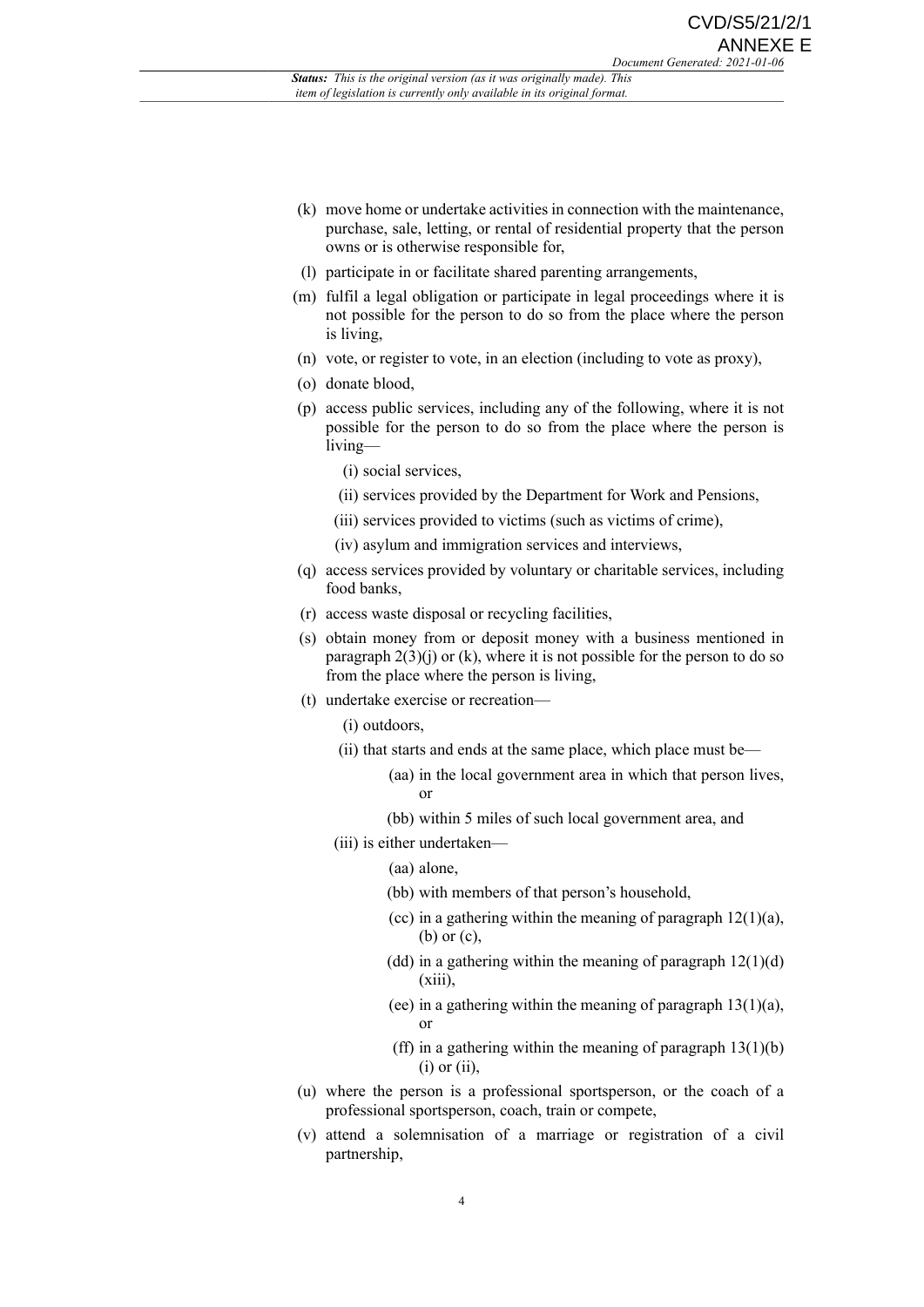*Status: This is the original version (as it was originally made). This item of legislation is currently only available in its original format.*

- (w) attend a funeral or to travel for compassionate reasons which relate to the end of a person's life,
- (x) feed or care for an animal, including obtaining veterinary services,
- (y) where the person is a member of an extended household, visit a member of the household which forms the other part of the extended household in the place where that other member is living, and
- (z) facilitate the formation of an end of term household, where either or both of the student or the other household which will make up the end of term household live outwith the same area or, as the case may be, in a Level 4 area.".

St Andrew's House, Edinburgh 4th January 2021

*MICHAEL RUSSELL* A member of the Scottish Government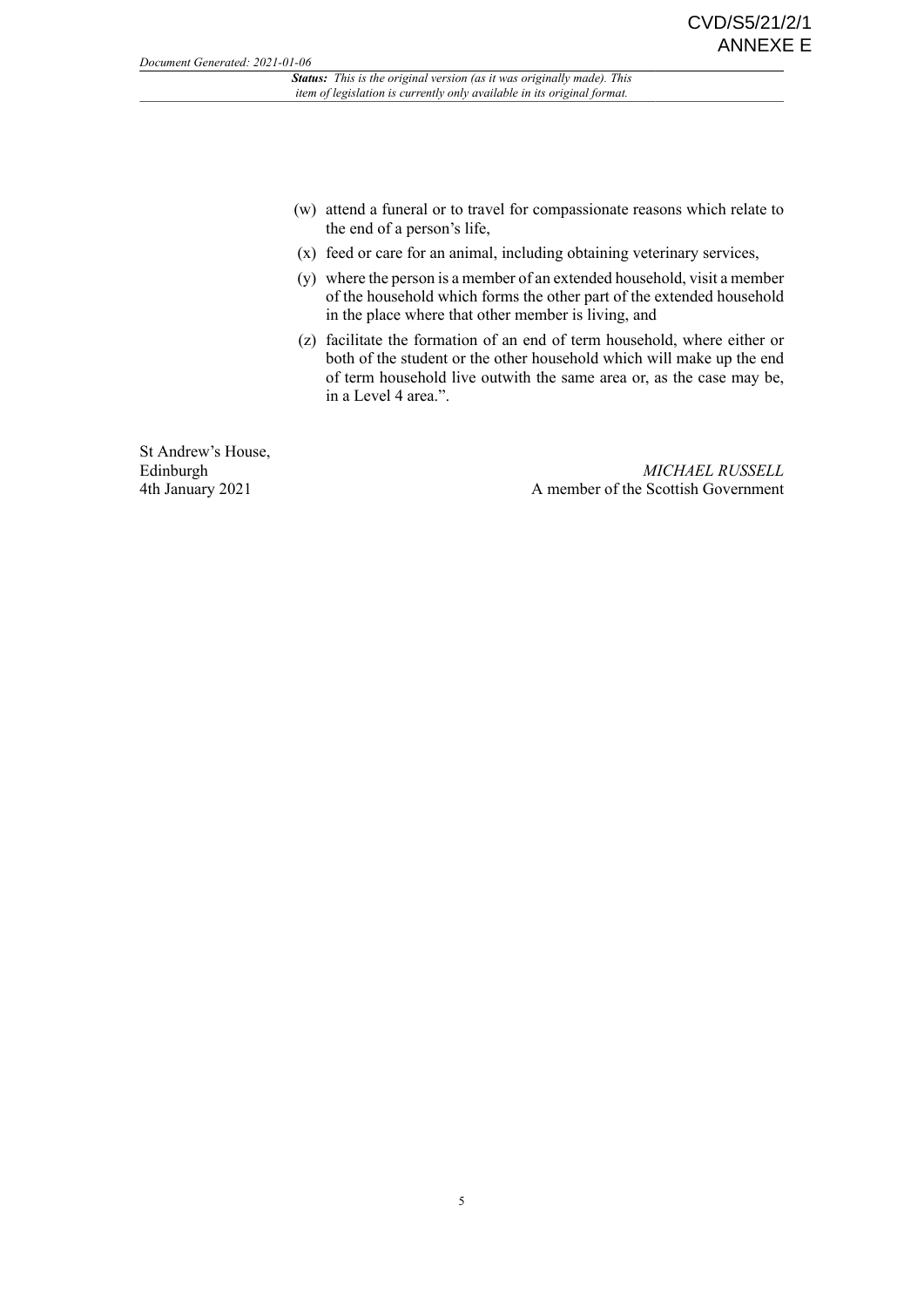*Status: This is the original version (as it was originally made). This item of legislation is currently only available in its original format.*

#### **EXPLANATORY NOTE**

*(This note is not part of the Regulations)*

These Regulations amend the Health Protection (Restrictions and Requirements) (Local Levels) (Scotland) Regulations 2020 ("the Local Levels Regulations"). These Regulations come into force on 5 January 2021.

Regulation 3 adds new paragraphs (7A) and (7B) into regulation 4 of the Local Levels Regulations to add to the enforcement powers of a constable. The amendment permits a relevant person, where they consider that a person is outside the place where they are living, to direct the person to return to the place where they are living or remove the person to that place. It also permits a constable, when exercising that power to remove a person, to use reasonable force, if necessary. The definition of "relevant person" in regulation 4(11) of the Local Levels Regulations means that this new power is only available to a constable and not a person designated by a local authority.

Regulations 4(a) and 4(b) amend paragraphs 11 and 12 of schedule 5 of the Local Levels Regulations so that the number of persons (including persons aged 12 to 17 years old) that may participate in either an indoor or an outdoor public gathering in a Level 4 area is reduced from six to two, but still from no more than two households. Regulation 4(b) also reduces the list of permitted purposes for outdoor public gatherings. In particular, regulation 4(b)(ii) removes the purposes of organised exercise which is either not a contact sport or is for persons under 18 years of age but which is not a public procession. The purpose of organised activity for persons under 12 years of age has been retained. As such, regulation  $4(b)(iv)$  also makes a consequential amendment to the relevant definition of "organised". Regulation 4(c) amends paragraph 13 of schedule 5 so that the number of persons (including persons aged 12 to 17 years old) that may participate in an outdoor gathering in a private dwelling is reduced from six to two.

Regulation 4(d) omits paragraph 14 of schedule 5 (restrictions on leaving level 4 area). Regulation 4(f) inserts new paragraphs 17 and 18 replacing restrictions on movement into a Level 4 area with a prohibition on a person who lives in a Level 4 area leaving the place where they live unless they have a reasonable excuse as listed in new paragraph 18.

An Equality Impact Assessment has been prepared. Copies may be obtained online at [www.legislation.gov.uk](http:// www.legislation.gov.uk) .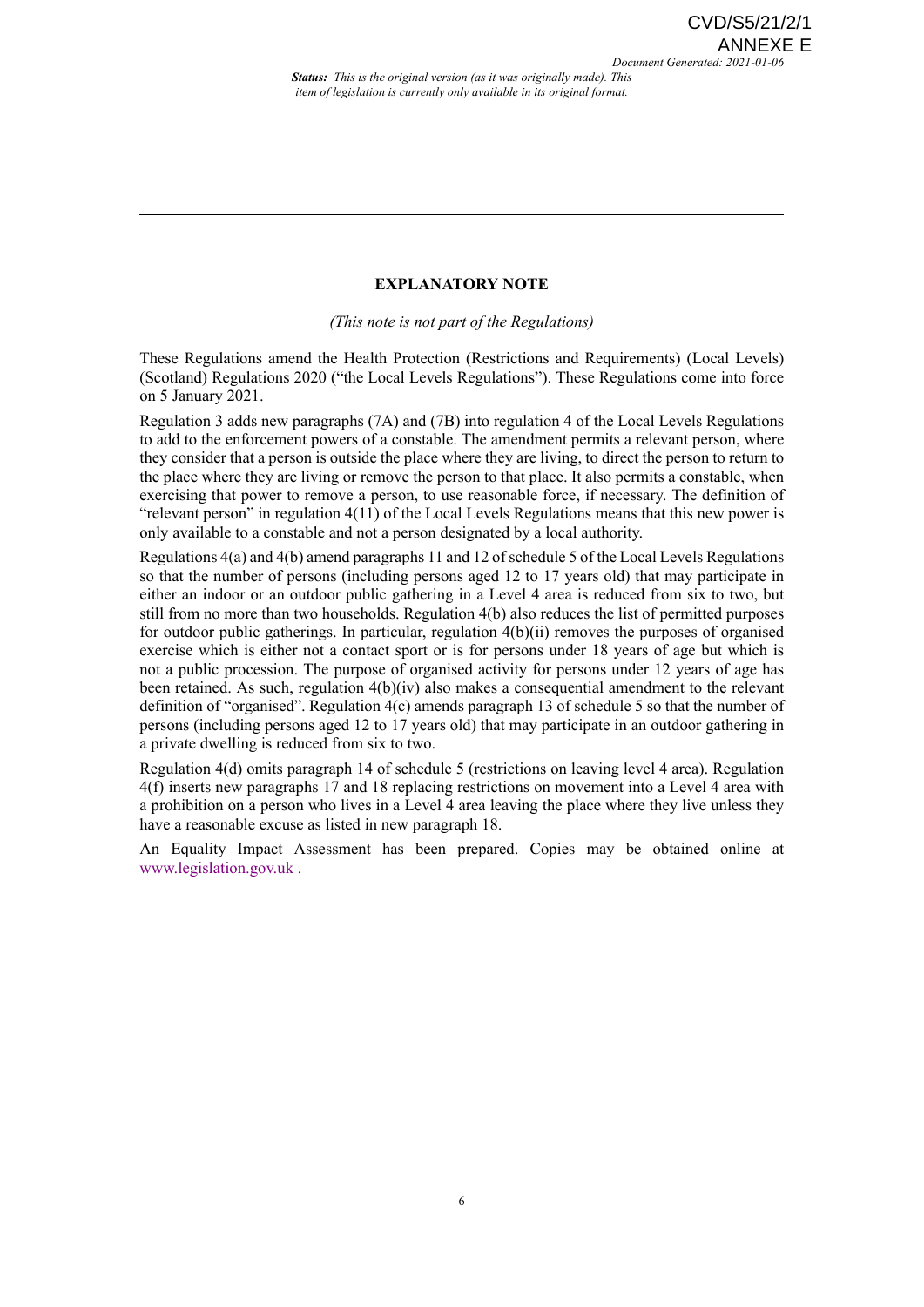## **POLICY NOTE**

## **THE HEALTH PROTECTION (CORONAVIRUS) (RESTRICTIONS AND REQUIREMENTS) (LOCAL LEVELS) (SCOTLAND) AMENDMENT (NO. 10) REGULATIONS 2021**

### **SSI 2021/1**

The above instrument was made in exercise of the power conferred by paragraph 1(1) of schedule 19 of the Coronavirus Act 2020 ("the Act"). The instrument is subject to made affirmative procedure by virtue of paragraph 6(3) of schedule 19 of the Act.

These Regulations amend the Health Protection (Coronavirus) (Restrictions and Requirements) (Local Levels) (Scotland) Regulations 2020 to introduce a requirement to stay at home for those living in a Level 4 area, similar to the requirement included in legislation in March 2020. These Regulations also reduce the number of people who can meet for social purposes in Level 4. The limit is now 2 people from 2 households, rather than 6 people from 2 households. Existing socialisation rules still apply for those under 12 and the limit for 12-17 year olds has been reduced to 2 people from 2 households. These Regulations adjust the rules on organised outdoor activity for under 18s and for outdoor exercise in Level 4 to prohibit those aged 12 and over from undertaking such activities unless the general social gathering limit is followed.

#### **Legislative background**

1. The UK Coronavirus Act 2020 received Royal Assent on 25 March 2020. Under that Act, the Scottish Government made regulations (in force from 26 March) to implement physical distancing and impose restrictions on gatherings, events and operation of business activity. From 14 September they were replaced by the Health Protection (Coronavirus) (Restrictions and Requirements) (Scotland) Regulations 2020. From 9 October those regulations were suspended and replaced by the Health Protection (Coronavirus) Restrictions and Requirements) (Additional Temporary Measures) (Scotland) Regulations 2020. A new levels-based approach was introduced on 2 November, when the Health Protection (Coronavirus) (Restrictions and Requirements) (Local Levels) (Scotland) Regulations 2020 ("the principal regulations") came into force and revoked the previous regulations.

### **Policy Objectives**

### *Stay at home requirement*

2. The new strain of coronavirus currently identified in the UK is a great cause for concern, numbers of coronavirus cases are already increasing across the country and we expect them to do so in greater numbers as the new strains continue to spread. A requirement to stay at home for those living in Level 4 areas is being introduced now to take strong and urgent action to try to mitigate the impact of the new strain. The requirement to stay at home is similar to the requirement used in legislation earlier in the year, from March onwards. There are a number of reason excuses to ensure the requirement to stay at home is proportionate, some examples include obtaining food or medical supplies or for work, where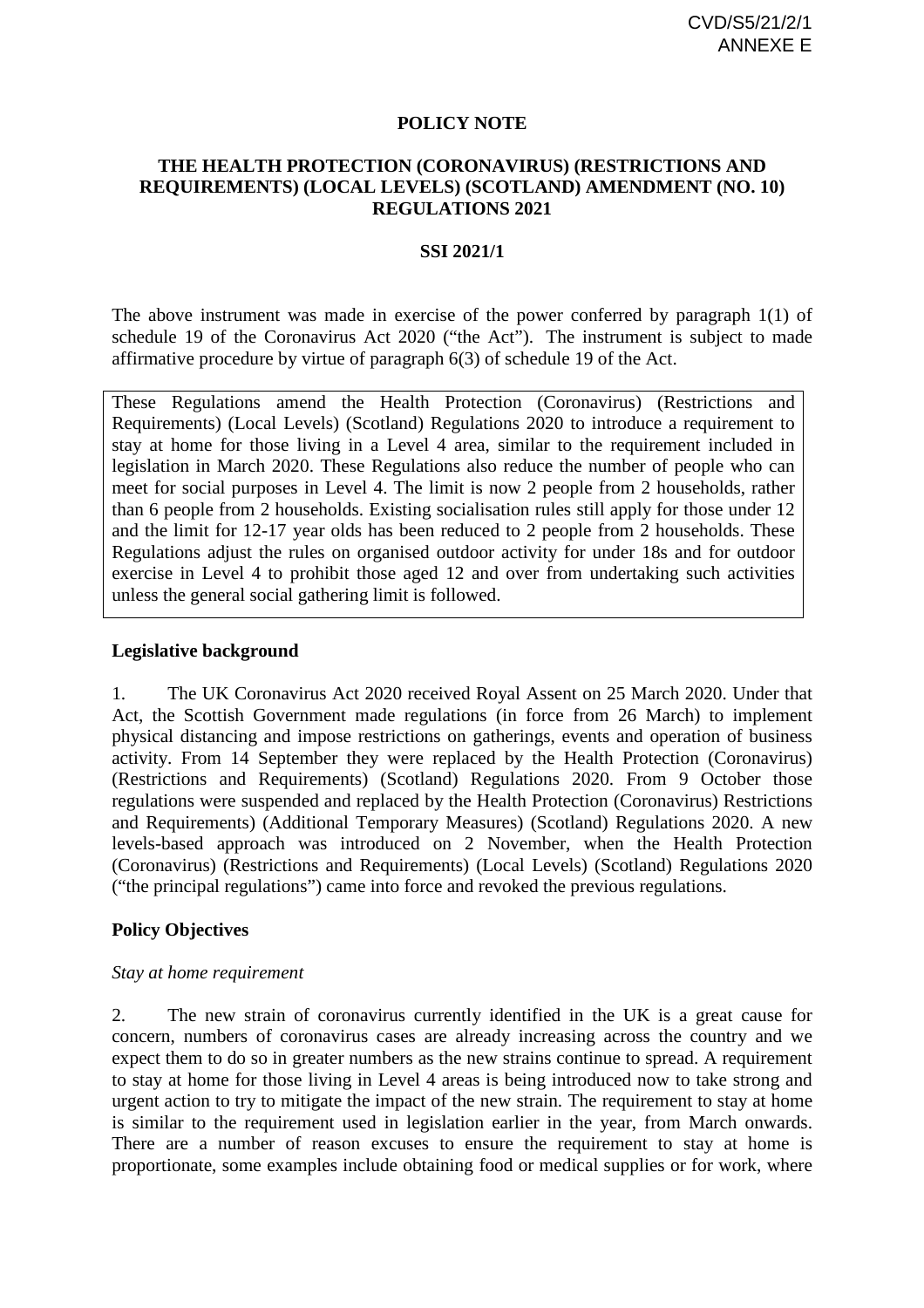it is not possible for the person to do so from home. A full list is found in the legislation. These regulations provide additional powers to allow the requirement to be enforced by police, where required.

3. It has been deemed essential to take these measures at this time in order to significantly reduce the opportunities for travel and household to household interaction to attempt to stop the new strains of coronavirus from taking hold and to ensure the NHS is not overwhelmed in the coming weeks, when the usual winter pressures will also be felt.

# *Socialising*

4. These Regulations adjust the restrictions on social gatherings in Level 4 to reduce the number of people who can meet. Currently, 6 people from 2 households can meet outdoors for social interaction in public or private dwellings. These regulations limit that to 2 people from 2 households. As with the existing restrictions, children under the age of 12 are not counted towards the limit.  $12 - 17$  year olds are now only able to meet in groups of 2 people from 2 households to bring the rules into line with the limit for adults. These changes to social gathering limits are essential for further reducing opportunities for social mixing and deterring household to household interaction by reducing the numbers who can meet at any one time.

## *Organised activities and outdoor exercise*

5. These Regulations adjust the restrictions for organised outdoor activities and outdoor exercise in Level 4. Organised outdoor activity is no longer permitted for anyone over the age of 11. Outdoor sport is also no longer permitted in larger groups, the 2 people from 2 households limit for those aged 12 and above must now be followed instead. These changes are intended to reduce opportunities for social mixing and to limit household to household interaction.

### **Consultation**

6. There has been no public consultation in relation to this instrument. The Scottish Government has informally consulted with the industry bodies affected.

### **Impact Assessments**

7. An Equality Impact Assessment, Island Communities Impact Assessment and CRWIA have been prepared for this instrument and will be published shortly. Impact Assessments have been prepared previously to assess the impact of the restrictions within levels, these are published alongside the relevant Regulations. The provisions are however subject to strict obligations on the Scottish Government to review their necessity.

Scottish Government Directorate for Constitution and Cabinet *January 2021*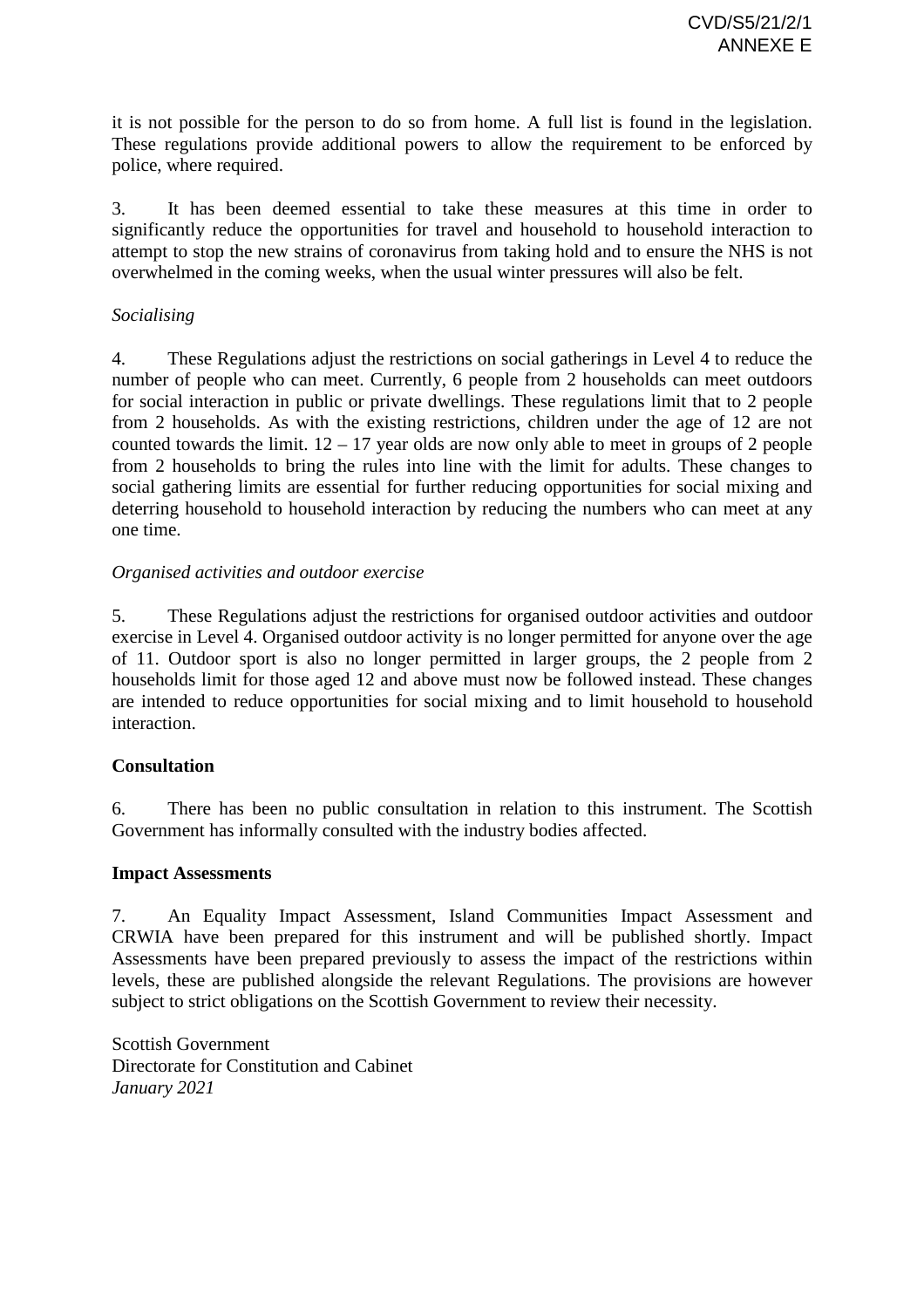*Regulations made by the Scottish Ministers and laid before the Scottish Parliament under paragraph 6(3) of schedule 19 of the Coronavirus Act 2020 for approval by resolution of the Scottish Parliament within 28 days beginning with the day on which the Regulations were made, not taking into account any period of dissolution or recess for more than 4 days.*

## SCOTTISH STATUTORY INSTRUMENTS

# **2021 No. 3**

# **PUBLIC HEALTH**

# The Health Protection (Coronavirus) (Restrictions and Requirements) (Local Levels) (Scotland) Amendment (No. 11) Regulations 2021

|                                       | at $12.25$ p.m. on 6th |
|---------------------------------------|------------------------|
| Made<br>and the state of the state of | January 2021           |
| Laid before the Scottish              | at $3.00 p.m.$ on 6th  |
| Parliament                            | January 2021           |
| Coming into force                     | 8th January 2021       |

The Scottish Ministers make the following Regulations in exercise of the power conferred by paragraph 1(1) of schedule 19 of the Coronavirus Act 2020(**1**) ("the Act") and all other powers enabling them to do so.

These Regulations are made in response to the serious and imminent threat to public health which is posed by the incidence and spread of coronavirus in Scotland.

The Scottish Ministers consider that the restrictions and requirements imposed by these Regulations are proportionate to what they seek to achieve, which is a public health response to that threat.

In accordance with paragraph 6(2) and (3) of schedule 19 of the Act, the Scottish Ministers are of the opinion that, by reason of urgency, it is necessary to make these Regulations without a draft having been laid before, and approved by, a resolution of the Scottish Parliament.

#### **Citation and commencement**

**1.** These Regulations may be cited as the Health Protection (Coronavirus) (Restrictions and Requirements) (Local Levels) (Scotland) Amendment (No. 11) Regulations 2021 and come into force on 8 January 2021.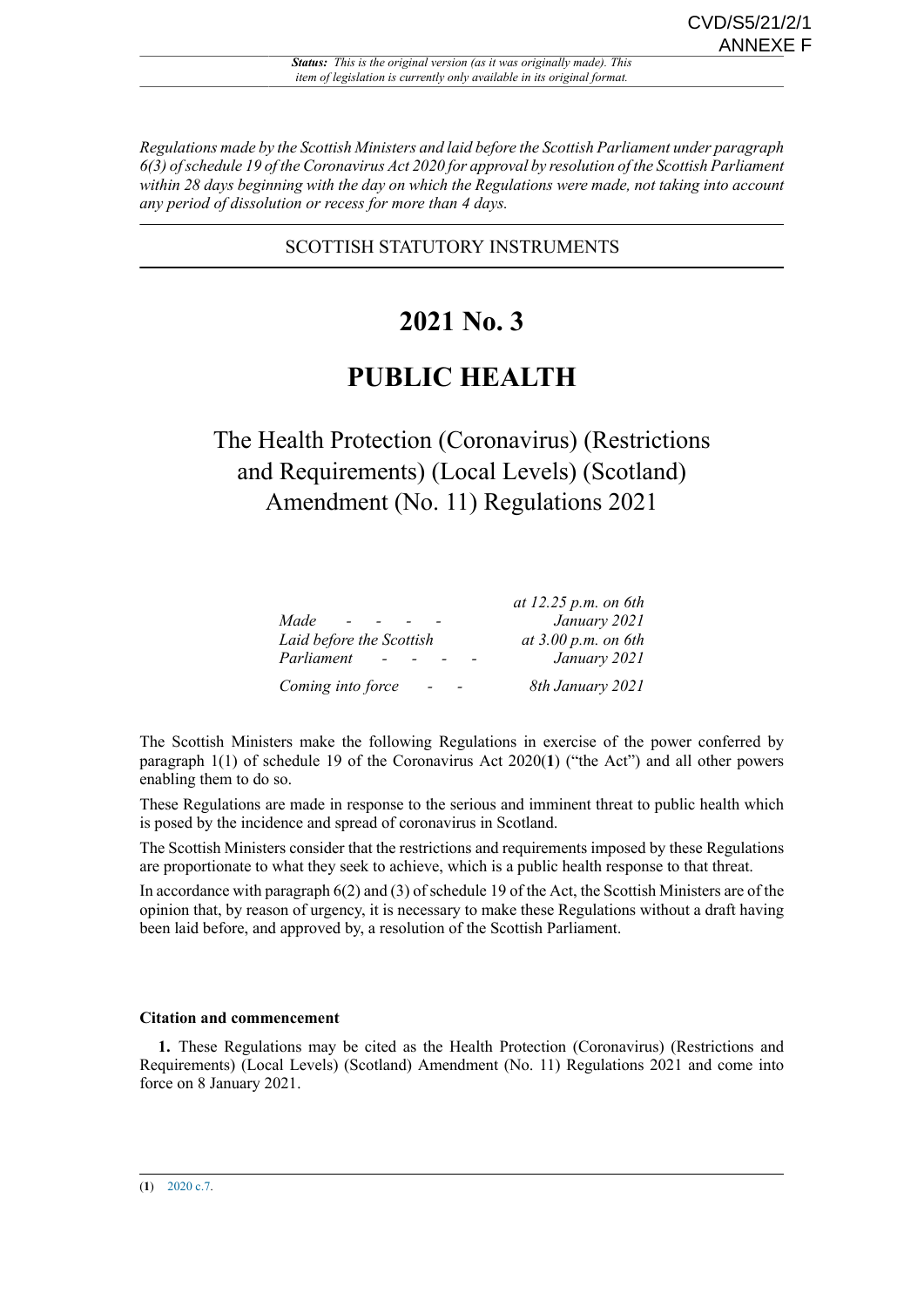#### **Amendment of the Health Protection (Coronavirus) (Restrictions and Requirements) (Local Levels) (Scotland) Regulations 2020**

**2.** The Health Protection (Coronavirus) (Restrictions and Requirements) (Local Levels) (Scotland) Regulations 2020(**2**) are amended in accordance with regulations 3 to 5.

#### **Amendment to Level 3: reduced distance premises**

**3.** In schedule 4 (level 3 restrictions), in paragraph  $7(4)(c)$  for "including" substitute "excluding".

#### **Amendment to Level 4: restrictions**

- **4.** In schedule 5 (level 4 restrictions)—
	- (a) in paragraph 1 (requirement to close certain premises in a level 4 area to members of the public)—
		- $(i)$  in sub-paragraph  $(2)$ 
			- (aa) in head (sd) after "premises" insert "or an area within a premises",
			- (bb) after head (sd) insert—
				- "(se) an independent clinic which is registered with Healthcare Improvement Scotland under section 10P of the 1978 Act(**3**),
				- (sf) an independent medical agency which is registered with Healthcare Improvement Scotland under section 10P of the 1978 Act,
				- (sg) an independent hospital which is registered with Healthcare Improvement Scotland under section 10P of the 1978 Act", and
			- (cc) after head (t) insert—

"(ta) a snow sports centre,",

- (ii) in sub-paragraph (3) after head (d) insert—
	- "(da) premises of a listed business in sub-paragraph  $(2)$ (se), (sf) or (sg) for the purposes of providing medical or surgical assistance,", and
- (iii) after sub-paragraph (6) insert—
	- "(7) In this paragraph—

"the 1978 Act" means the National Health Service (Scotland) Act 1978,

"medical or surgical assistance" does not include a cosmetic or aesthetic procedure (such as the injection or implantation into or under the skin of a substance for cosmetic purposes, or electrolysis).",

(b) after paragraph 1 insert—

#### "**Requirement to close places of worship in a level 4 area to members of the public**

**1A.**—(1) A person who is responsible for a place of worship must close that place of worship, except for a use permitted in paragraph (2).

- (2) A place of worship may be used—
	- (a) for a funeral,

<sup>(</sup>**2**) [S.S.I. 2020/344,](http://www.legislation.gov.uk/id/ssi/2020/344) amended by [S.S.I. 2020/347](http://www.legislation.gov.uk/id/ssi/2020/347), [S.S.I. 2020/374](http://www.legislation.gov.uk/id/ssi/2020/374), [S.S.I. 2020/389,](http://www.legislation.gov.uk/id/ssi/2020/389) [S.S.I. 2020/392,](http://www.legislation.gov.uk/id/ssi/2020/392) [S.S.I. 2020/400](http://www.legislation.gov.uk/id/ssi/2020/400), [S.S.I. 2020/](http://www.legislation.gov.uk/id/ssi/2020/415) [415](http://www.legislation.gov.uk/id/ssi/2020/415), [S.S.I. 2020/427,](http://www.legislation.gov.uk/id/ssi/2020/427) [S.S.I. 2020/439,](http://www.legislation.gov.uk/id/ssi/2020/439) [S.S.I. 2020/452](http://www.legislation.gov.uk/id/ssi/2020/452), [S.S.I. 2020/471](http://www.legislation.gov.uk/id/ssi/2020/471) and [S.S.I. 2021/1](http://www.legislation.gov.uk/id/ssi/2021/1).

<sup>(</sup>**3**) [1978 c.29,](http://www.legislation.gov.uk/id/ukpga/1978/29) section 10P was added by section 108 of the Public Services Reform (Scotland) Act [2010 \(asp 8\).](http://www.legislation.gov.uk/id/asp/2010/8)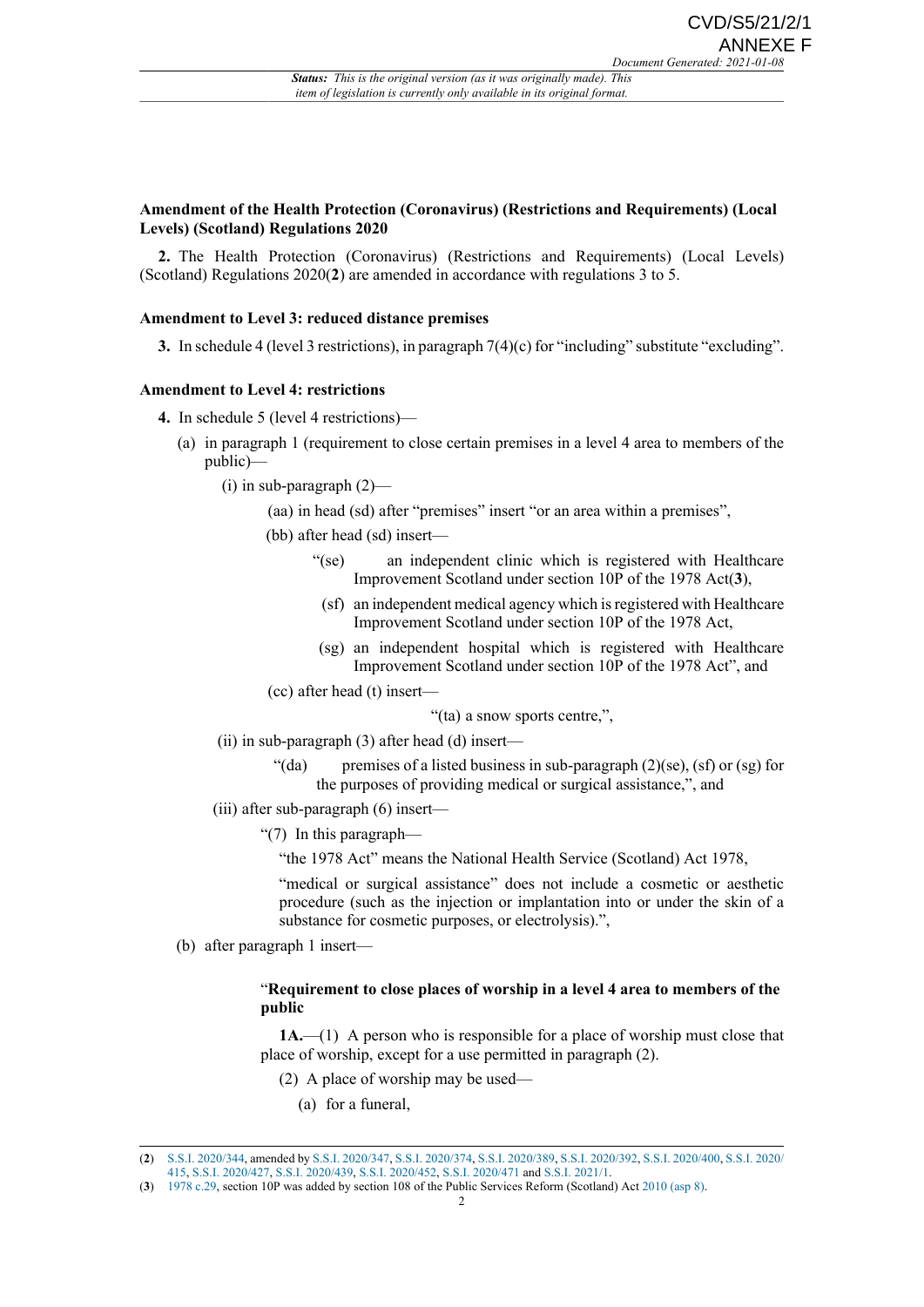*Status: This is the original version (as it was originally made). This item of legislation is currently only available in its original format.*

- (b) for a commemorative event for a person who has died but is not a wake or a funeral tea,
- (c) to broadcast an act of worship, whether over the internet or as part of a radio or television broadcast,
- (d) for a marriage ceremony or civil partnership registration which—
	- (i) consists of no more than 5 persons, or
	- (ii) where an interpreter is required to attend, consists of no more than 6 persons, or
- (e) to provide essential voluntary services or urgent public support services (including the provision of food banks or other support for the homeless or vulnerable people, blood donation sessions, vaccination centres or support in an emergency),

provided that, in each case, the premises are used in accordance with the requirements of paragraph 8.

(3) Sub-paragraph (1) does not prevent the use of premises, while those remain closed to members of the public, to take preparatory steps in pursuance of a requirement in paragraph 8.",

- (c) in paragraph 7 (exceptions to food and drink business closures for certain services) omit sub-paragraph (2)(b),
- (d) in paragraph  $8(4)(c)$  (requirement to take measures to minimise risk of exposure to coronavirus in a level 4 area) for "including" substitute "excluding",
- (e) in paragraph 11 (restriction on public gatherings indoors in level 4 area)—
	- (i) omit sub-paragraph  $(1)(b)(iii)$ ,
	- (ii) in sub-paragraph  $(1)(c)$ , for "relates to" substitute "is",
	- (iii) for sub-paragraph  $(1)(ca)$  substitute—
		- "(ca) is a marriage ceremony or civil partnership registration and—
			- (i) consists of no more than 5 persons, or
			- (ii) where an interpreter is required to attend, consists of no more than 6 persons,", and
	- (iv) after sub-paragraph (1)(ca) insert—
		- "(cb) is a commemorative event for a person who has died but is not a wake or a funeral tea,",
- (f) in paragraph 12 (restriction on public gatherings outdoors in a level 4 area)—
	- (i) omit sub-paragraph  $(1)(d)(iii)$ ,
	- (ii) in sub-paragraph  $(1)(e)$ , for "relates to" substitute "is",
	- (iii) for sub-paragraph  $(1)(ea)$  substitute—
		- "(ea) is a marriage ceremony or civil partnership registration and—
			- (i) consists of no more than 5 persons, or
			- (ii) where an interpreter is required to attend, consists of no more than 6 persons,"
	- (iv) after sub-paragraph (1)(ea) insert—
		- "(eb) is a commemorative event for a person who has died but is not a wake or funeral tea.", and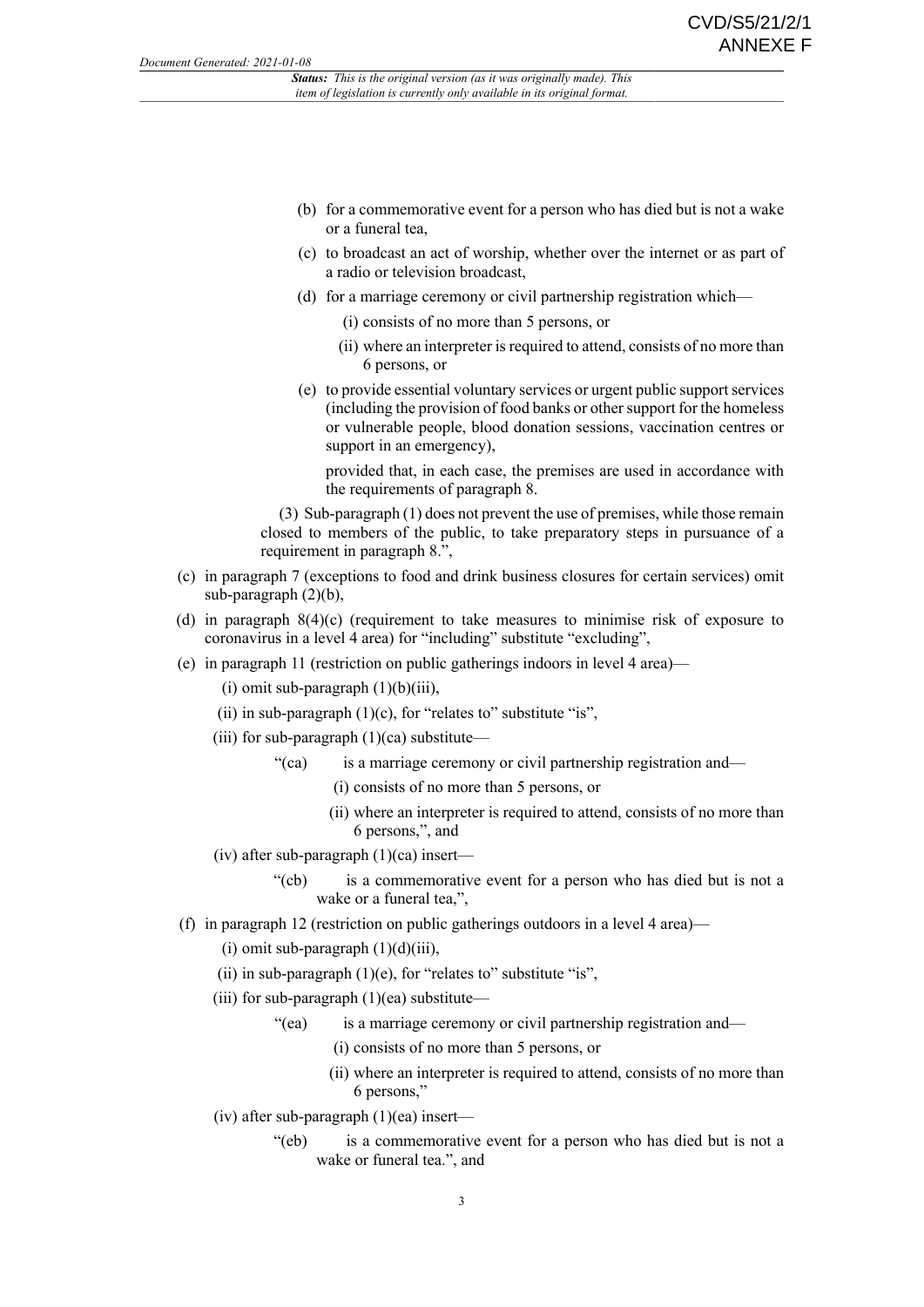(v) in sub-paragraph (3) insert " $(1)(d)$ " before " $(xiii)$ ",

- $(q)$  in paragraph 13 (restriction on gatherings in private dwellings in a level 4 area)—
	- (i) in sub-paragraph (1)(d), omit "marriage ceremony or civil partnership registration, or," and
	- (ii) after sub-paragraph  $(1)(d)$ , insert—
		- "(da) is a marriage ceremony or civil partnership registration and—
			- (i) consists of no more than 5 persons, or
			- (ii) where an interpreter is required to attend, consists of no more than 6 persons, or",
- (h) in paragraph 16(1) (examples of reasonable excuse), for "regulation 15" substitute "paragraph 15",
- (i) in paragraph 18 (requirement to stay at home in level 4 areas: examples of reasonable  $excase)(4)$ —
	- (i) in sub-paragraph (1), for "regulation 17" substitute "paragraph 17",
	- (ii) for sub-paragraph  $(2)(v)$  substitute
		- $f'(v)$  attend a marriage ceremony or registration of a civil partnership, where the person is, in relation to that marriage ceremony or civil partnership registration—
			- (i) a party,
			- (ii) a witness,
			- (iii) the approved celebrant or authorised registrar within the meaning of section 8(2) of the Marriage (Scotland) Act 1977(**5**),
			- (iv) the approved celebrant within the meaning of section  $94A(4)(a)$  of the Civil Partnership Act 2004(**6**),
			- (v) the authorised registrar within the meaning of section 87(**7**) of the Civil Partnership Act 2004, or
			- (vi) a required interpreter,", and
	- (iii) in sub-paragraph  $(2)(w)$  after "funeral", insert "or commemorative event for a person who has died (other than a wake or a funeral tea),".

#### **Amendment to restrictions on leaving or entering Scotland: examples of reasonable excuse**

**5.** In schedule 7A (restrictions on leaving or entering Scotland: common travel area) in paragraph 3 (examples of reasonable excuse)—

- (a) for sub-paragraph  $(2)(x)$  substitute—
	- "(x) attend a marriage ceremony or registration of a civil partnership, where the person is, in relation to that marriage ceremony or civil partnership registration—
		- (i) a party,
		- (ii) a witness,

<sup>(</sup>**4**) Paragraph 18 was inserted by [S.S.I. 2021/1.](http://www.legislation.gov.uk/id/ssi/2021/1)

<sup>(</sup>**5**) [1977 c.15](http://www.legislation.gov.uk/id/ukpga/1977/15). Section 8(2) was relevantly amended by section 12(2)(c) of the Marriage and Civil Partnership (Scotland) Act [2014 \(asp 5\)](http://www.legislation.gov.uk/id/asp/2014/5) ("the 2014 Act").

<sup>(</sup>**6**) [2004 c.33.](http://www.legislation.gov.uk/id/ukpga/2004/33) Section 94A was inserted by section 24(13) of the 2014 Act.

<sup>(</sup>**7**) Section 87 was amended by section 24(4) of the 2014 Act.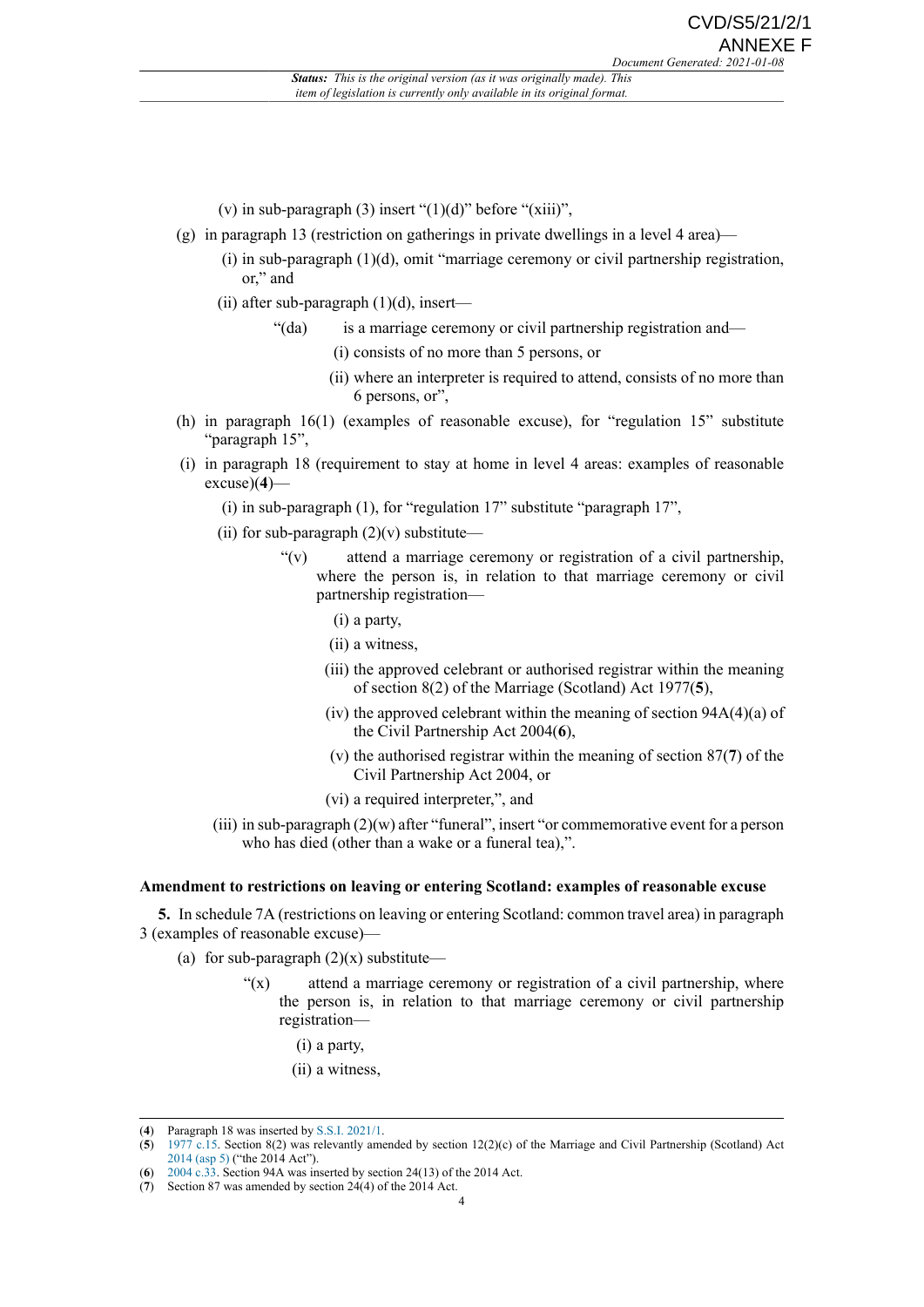*Status: This is the original version (as it was originally made). This item of legislation is currently only available in its original format.*

- (iii) the religious or belief celebrant who is to solemnise the marriage or register the civil partnership, or
- (iv) a required interpreter,",
- (b) in sub-paragraph  $(2)(y)$ , for "relates to a funeral" substitute "is a funeral or commemorative event for a person who has died (other than a wake or a funeral tea)".

St Andrew's House, Edinburgh At 12.25 p.m. on 6th January 2021

*JOHN SWINNEY* A member of the Scottish Government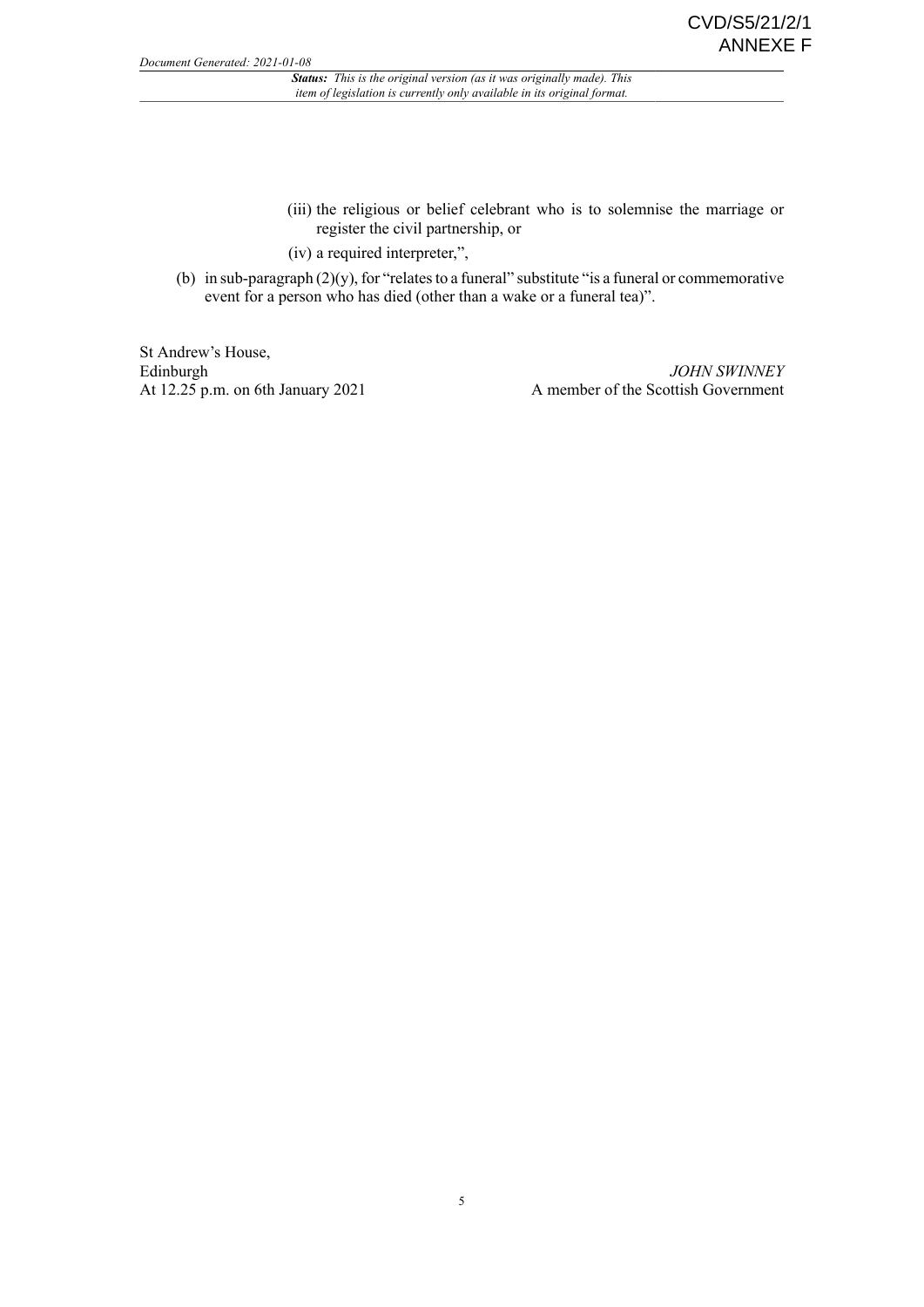#### **EXPLANATORY NOTE**

*(This note is not part of the Regulations)*

These Regulations amend the Health Protection (Coronavirus) (Restrictions and Requirements) (Local Levels) (Scotland) (No 11) Regulations 2020 ("the Local Levels Regulations"). These Regulations come into force on 8 January 2021.

Regulation 3 amends schedule 4 and regulation 4(d) amends schedule 5 of the Local Levels Regulations to exclude workplace canteens from the definition of cafes which are treated as reduced distance premises.

Regulation 4 amends schedule 5 of the Local Levels Regulations to require the closure of showroom areas within larger premises and snow sports centres in Level 4 areas. Regulation 4 also requires the closure of independent clinics, independent hospitals and independent medical agencies, in relation to the provision of cosmetic procedures, but not for other provision of medical or surgical assistance.

Regulation 4 also inserts new paragraph 1A into schedule 5 of the Local Levels Regulations to require the closure of places of worship in level 4 areas for all uses except for those explicitly listed within the regulations. These are for a funeral; a commemorative event for a person who has died (other than a wake or a funeral tea); to broadcast an act of worship (whether over the internet or as part of a radio or television broadcast); for a marriage ceremony or civil partnership registration which consists of no more than 5 persons or where an interpreter is required, 6 persons; or to provide essential voluntary services or urgent public support services (including the provision of food banks or other support for the homeless or vulnerable people, blood donation sessions, vaccination centres or support in an emergency). It is necessary, however, if a place of worship is to be used for any of these circumstances, that in each case the premises are used in accordance with paragraph 8 of schedule 5 to the Local Levels Regulations (which provides the requirements to take measures to minimise risk of exposure to coronavirus in a Level 4 area). Regulation 4 also details that the provision for closure of places of worship does not prevent the use of the premises in order to take preparatory steps for the purposes of the requirements under paragraph 8 of schedule 5.

Regulation 4 further amends schedule 5 of the Local Levels Regulations to reflect the above restrictions imposed upon attending places of worship. It also modifies the lists of circumstances for which there may be a public gathering indoors or outdoors in a level 4 area, to include funerals, commemorative events for a person who has died (but not to include a wake or funeral tea), and marriage ceremonies or civil partnership registrations which consist of no more than 5 persons or, where an interpreter is required, 6 persons.

Regulation  $4(f)(v)$ , (h) and (i)(i) makes minor corrections.

Regulation 4 amends the list in paragraph 18 of schedule 5 of the Local Levels Regulations of examples of reasonable excuse for a person leaving the place where they are living. The changes are to update when this can be to attend a marriage ceremony or registration of a civil partnership. Attendance at a commemorative event for a person who has died (other than a wake or a funeral tea) is also added to the list of examples.

Regulation 5 amends schedule 7A of the Local Levels Regulations to update the examples of a reasonable excuse for entering or leaving Scotland. The changes are to update when this can be to attend a marriage ceremony or registration of a civil partnership, as well as to add the example of attendance at a commemorative event for a person who has died (other than a wake or a funeral tea).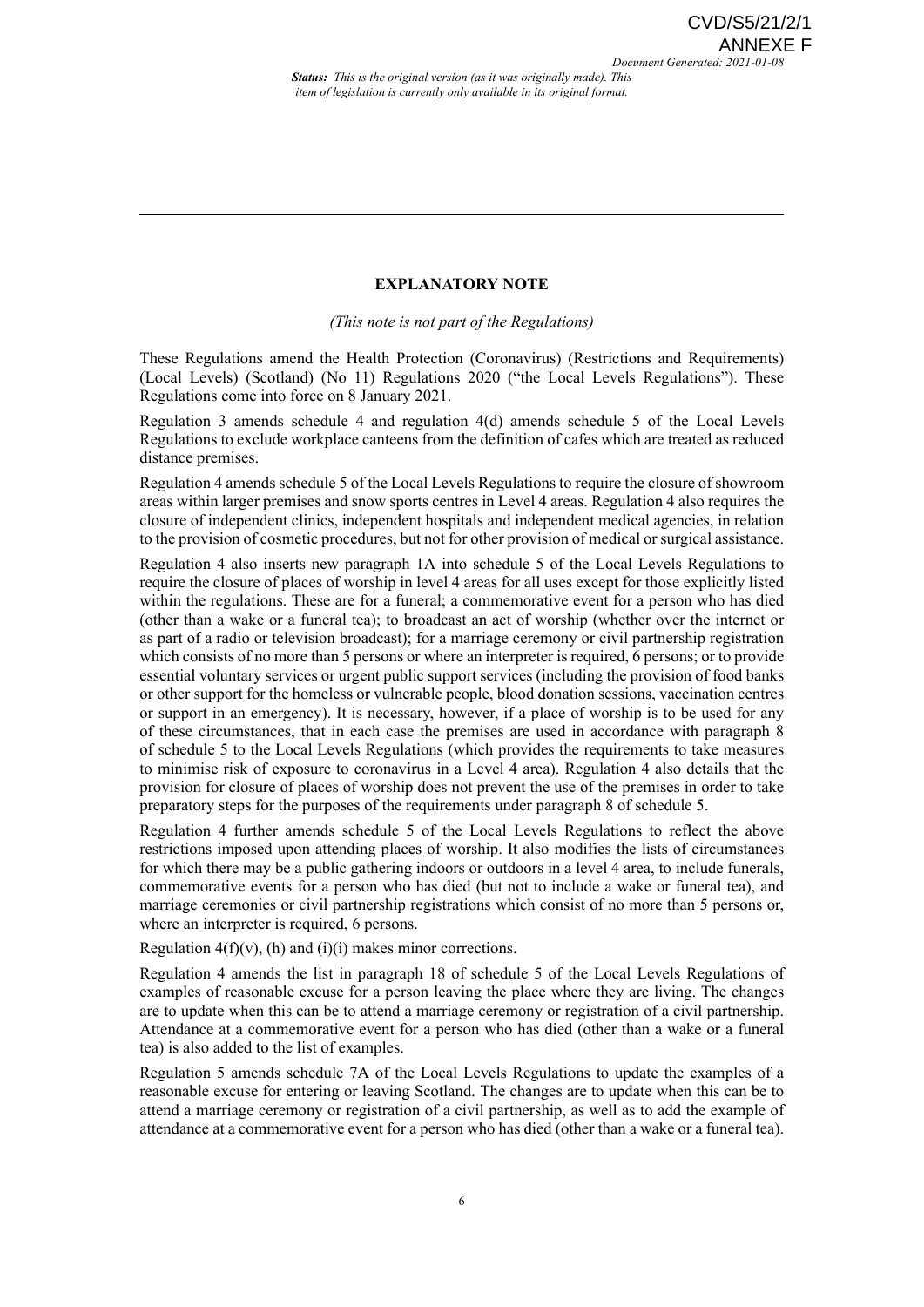*Status: This is the original version (as it was originally made). This item of legislation is currently only available in its original format.*

An Equality Impact Assessment, a Business Regulatory Impact Assessment and an Island Communities Impact Assessment have been prepared. Copies may be obtained online at [www.legislation.gov.uk](http://www.legislation.gov.uk).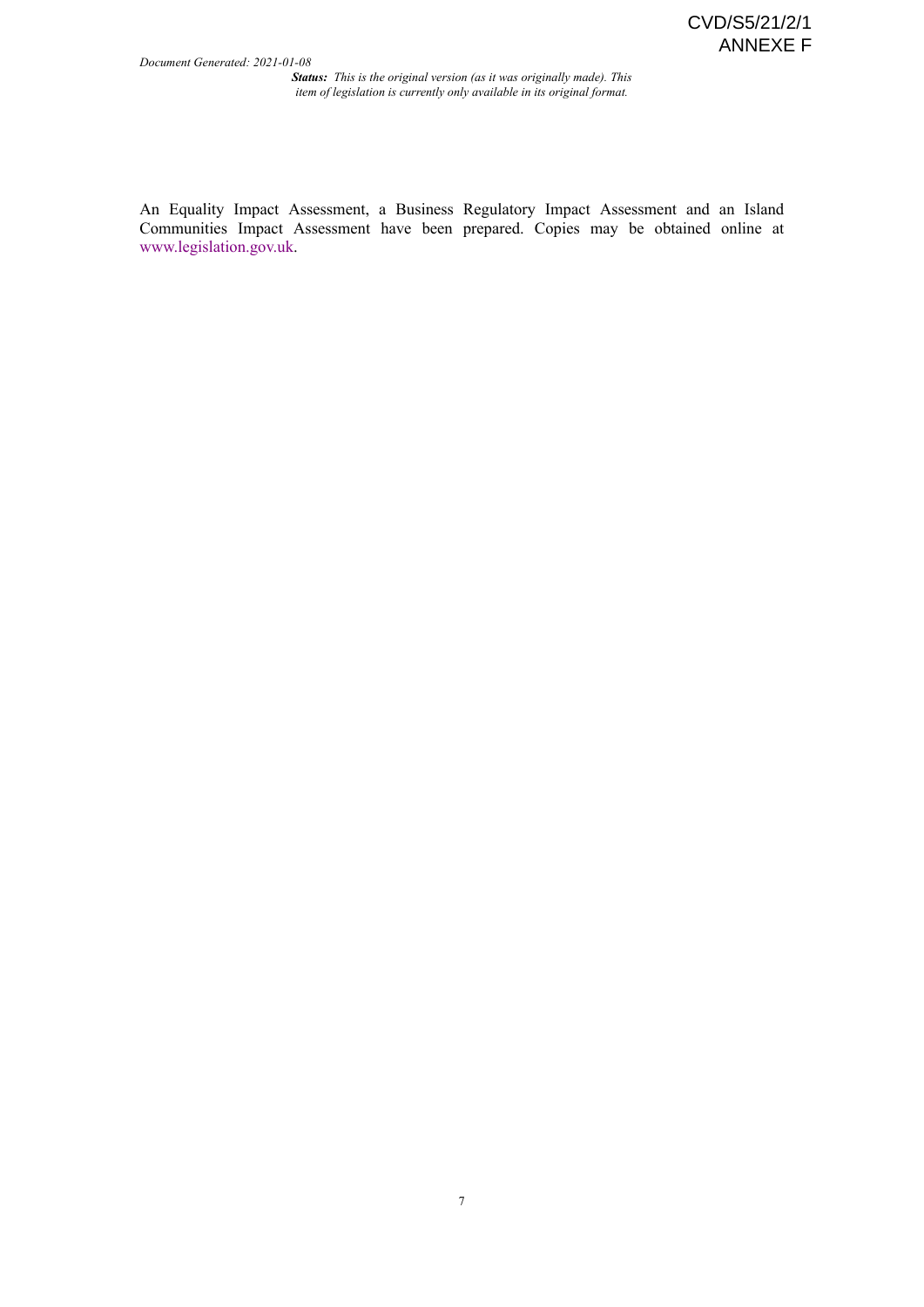## **POLICY NOTE**

### **THE HEALTH PROTECTION (CORONAVIRUS) (RESTRICTIONS AND REQUIREMENTS) (LOCAL LEVELS) (SCOTLAND) AMENDMENT (NO. 11) REGULATIONS 2021**

#### **SSI 2021/3**

The above instrument was made in exercise of the power conferred by paragraph 1(1) of schedule 19 of the Coronavirus Act 2020. The instrument is subject to made affirmative procedure by virtue of paragraph 6(3) of schedule 19 of the Act.

These Regulations amend the Health Protection (Coronavirus) (Restrictions and Requirements) (Local Levels) (Scotland) Regulations 2020 to prohibit places of worship from opening for most purposes. These Regulations reduce the number of people who are able to attend a marriage ceremony or civil partnership registration and also prohibit funeral teas or wakes from taking place in Level 4 areas (whilst still allowing for commemorative events). These Regulations require snow sports centres, showrooms within larger retailers, independent clinics, independent hospitals and independent medical agencies in relation to certain procedures or treatments to close in Level 4 areas. The Regulations also require 2 metre distancing to be maintained in workplace canteens. Finally, these Regulations make minor amendments to correct inaccuracies in the Health Protection (Coronavirus) (Restrictions and Requirements) (Local Levels) (Scotland) Amendment (No. 10) Regulations 2021.

### **Legislative background**

1. The UK Coronavirus Act 2020 received Royal Assent on 25 March 2020. Under that Act, the Scottish Government made regulations (in force from 26 March) to implement physical distancing and impose restrictions on gatherings, events and operation of business activity. From 14 September they were replaced by the Health Protection (Coronavirus) (Restrictions and Requirements) (Scotland) Regulations 2020. From 9 October those regulations were suspended and replaced by the Health Protection (Coronavirus) Restrictions and Requirements) (Additional Temporary Measures) (Scotland) Regulations 2020. A new levels-based approach was introduced on 2 November, when the Health Protection (Coronavirus) (Restrictions and Requirements) (Local Levels) (Scotland) Regulations 2020 ("the principal regulations") came into force and revoked the previous regulations.

### **Policy Objectives**

### *Places of worship, weddings, civil partnerships and funeral wakes*

2. These Regulations require places of worship to close for most purposes in Level 4 areas, including services and private prayer. They can remain open for the purpose of broadcasting a service; conducting a funeral, marriage or civil partnership registration; or for a commemorative event for a person who has died but is not a wake or a funeral tea. . It is also possible for places of worship to open for essential voluntary services or public support services (including the provision of food banks or other support for the homeless or vulnerable people, blood donation sessions, vaccination centres or support in an emergency). These Regulations also reduce the number of people allowed at a marriage ceremony or civil